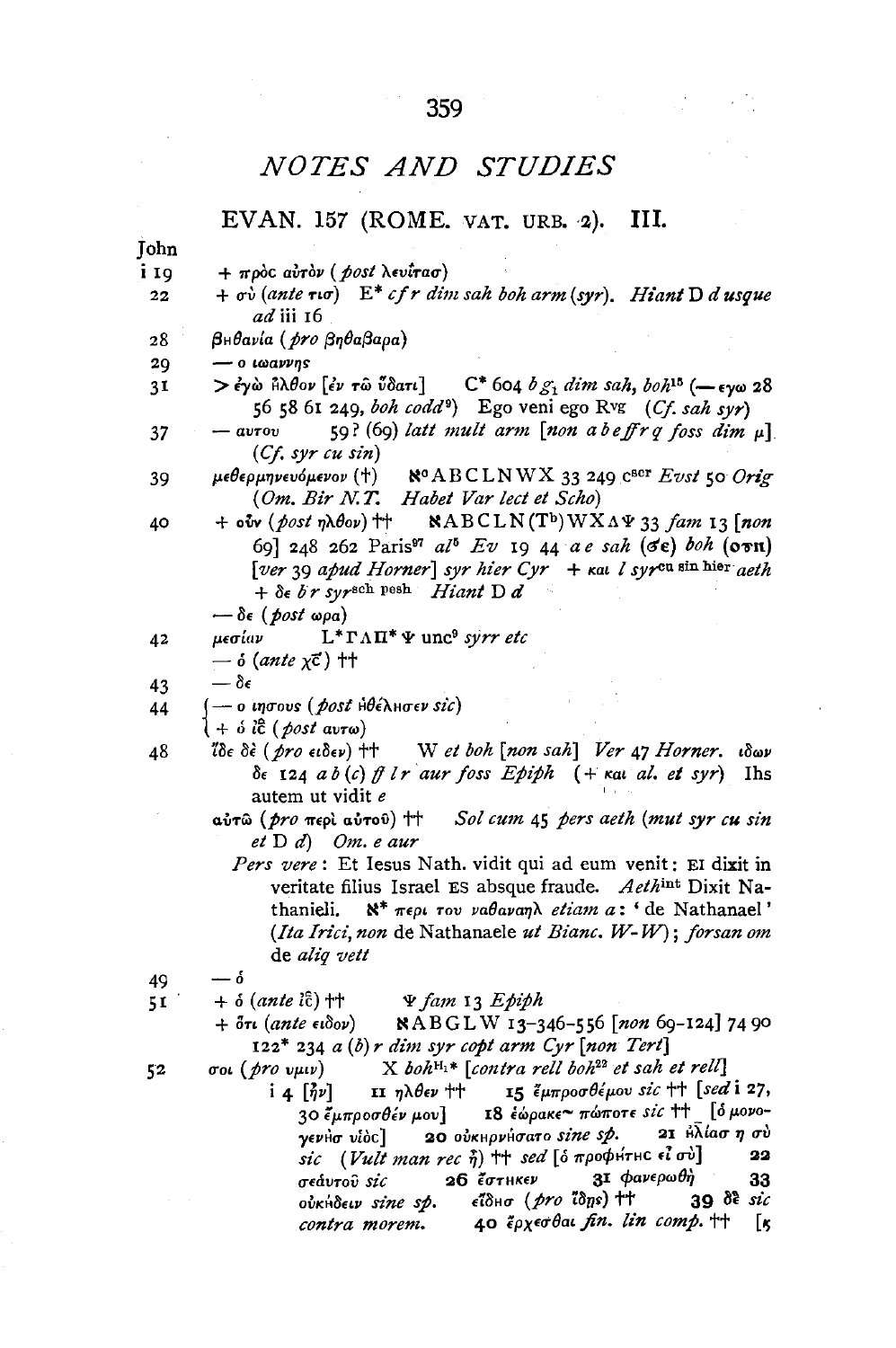John 46 [μωσθσ] προφύται  $^{7\!\!3\acute{e}r\epsilon}]=43\left[ Habet$  kai  $\,$ i $\,$ i $t.$ ]  $48$  [o  $i\overline{c}$ ]  $52\,$   $\overset{\text{\scriptsize{d}}}{\pi}$ ápri si $c$ Solvid inter gr cum 12 61 Paris<sup>97</sup> et — και *prim*. (ante δ l͡c) †† ii 2 eflq aur dim  $\beta \mu$  gat vg<sup>DE</sup>If aeth pers. [Absunt notae in Tisch de ver 2] - γεγενημενον Solvid cum pers 'de illo vino gustasset' sed 9 add. 'longe gratissimi saporis erat' 10 **πότε τότε sic tt** *Hinc ex sim exempl forsan om.*  $\tau$ ore  $N^*BLT^b$ 57 67 248 Paris<sup>97</sup> z<sup>scr</sup> a e ff  $l(q)$  aeth diatess copt Gaud. κατέστρεψε (pro ανεστρεψε)  $\aleph$  (fam 13) 16 229<sup>\*\*</sup> 382 6<sup>pe</sup> *Epiph*. 15  $[non \, Oxyr<sup>847</sup>]$ 16  $+$   $\kappa$ aì (ante  $\mu$ ή) 17 καταφάγεται (*pro κ*ατεφαγε) 23 + τοΐσ (ante ιεροσολ.) 19  $-$  ó tt  $22 - avros$ ii 5 λέγει (pro λέγη) + 6 [ύδρίαι] λίθηναι [εξ μείμεναι] ++ 15 [τὸ κέρμα] 18 lovdaiot vid. sed ver 20 lovdatot  $25 \; X$  $\rho$ είαν έγίνωσκεν †† iii 2 αὐτὸν ( pro τον ιησουν)  $\delta$  ተተ  $5 - 6$  tt  $10 - \delta$  prim.  $\overline{3}$ 12 fin. πιστεύσητε ++ 16 έχει (*pro* έχη) ++  $\tilde{\epsilon}_{X}\epsilon\iota$  (pro  $\tilde{\epsilon}_{X}\eta$ ) 15 19 > αὐτῶν πονнρὰ Solvid cum bohomn vid vg<sup>T</sup> [non sah non al. 22  $+ \delta \epsilon$  (post  $\mu \epsilon \tau a$ ) *lat*] +  $\kappa$ at syr sin [non cu] aeth diatess (§ vi 5) 23 αίνων... σαλΗμ... παρεγένοντο ++ ιουδαίου (*pro* ιουδαίων)  $25$  $25/26$ uno tenore absque interpuncto 26  $-\sigma$ υ †† Solvid (Havn  $3: \omega\sigma$  pro  $\omega$  ov) cum a  $l\tau\mu$  dim et vgg codd<sup>7</sup> (Ex lat vid CVITVTESTIMONIVM, non ex gr **WCYMEMAPTYPHKAC)**  $27$  $+ \delta$  (ante warrys)  $+$  $MN_{33}(75**)$ + αφ' έαυτού (ANTE oυδεν) + (Recte Bir, male Scho POST oυδεν) Cf. LA fam 13 33 245 254 262  $C<sup>scr</sup>$  c e sah boh syr diatess [non cu sin non aeth] + de terra  $\mu$  dim  $vg^D$ λαμβάνων (*pro* λαβων) ++  $\Lambda$  12 59 124 230 C<sup>scr</sup> 8<sup>pe</sup> Cyr 1/2 33 + αύτον (*post* δεδωκεν) ++  ${\cal S}ol^{\rm vid}$  $(Error \mathit{ex} lat)$ 35  $Cf. a: \text{DITINMANV.}$   $Cf. l: \text{ETOMNIADEDIT}$ EIVSQVICRE) INMANVMEIVS | ei (in eius) sub Dedit positum iii 2 oldauev sic acc. ut in Evan 28  $4 \mu h$  sic contra morem  $5$  fin.  $[\text{rot } \theta \hat{\text{v}}]$ 6  $_{\epsilon\sigma\tau\iota\nu}$  prim. [non sec.]  $\uparrow\uparrow$  $8\left[\kappa a\right]\pi$ οῦ $\left]$ **11** λαμβάνεται †† I4 μωϋσθσ ++ 16  $\omega \tau \omega c$  th άπώλнται †† 29 ἐστμκῶσ  $32$  [ $ro\hat{v}ro$ μαρτυρεί]  $d\pi$ Hλθεν (-  $\pi a\lambda \nu$ ) iv 3  $5.$  $\omega$ <sup>t</sup> (sic) pro  $\delta$  $C^*D^{gr}(d \text{ quod}) L M N S W$  fam 1.28.33 al<sup>30</sup> Chr quem  $a\,r$ ?

360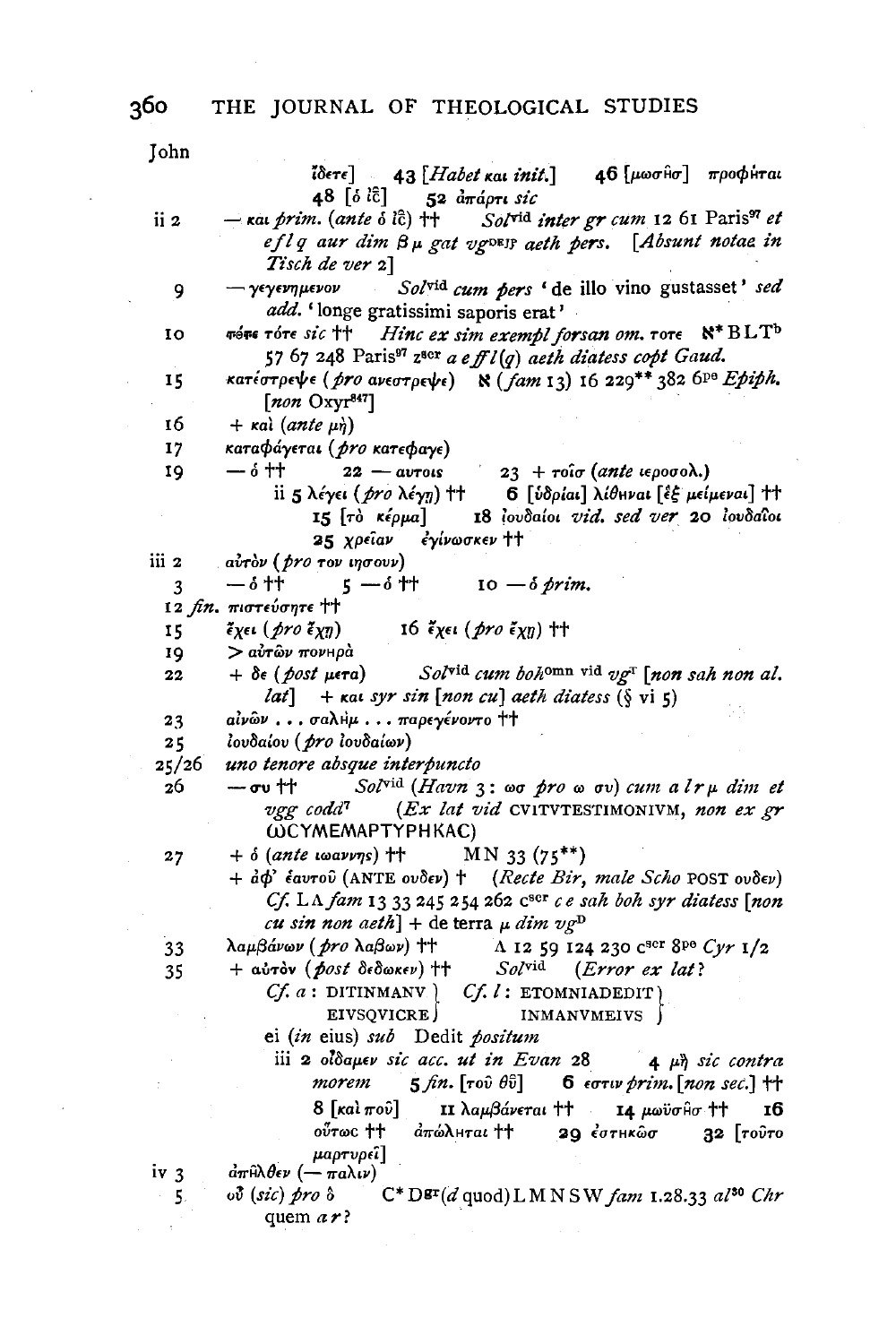John  $iv<sub>13</sub>$  $\delta$  prim. διψήσει NABDLMNT<sup>b</sup>Γ(Δ) I [non 118-209] fam 13 28 Paris<sup>97</sup> 14 al. Orig Chr Thdrt 3/4 Cyr  $20<sub>o</sub>$ > έν τω δρει τούτω εθαύμαζον (pro εθαύμασαν)  $27$  $\mu$ Hrot (pro  $\mu$ nri)  $\uparrow\uparrow$ Sol? 29  $\omega\nu$ 30  $\tau \epsilon \tau \rho \acute{a} \mu \mu \nu \sigma$  + (Bir, non Scho) 35 EKFAII\* fam 13 [non Wetstmin vid] 28 122 244 36 χαίρει †† 251 435 Evst 53 Scr<sup>15</sup> pers [Non lat<sup>vid</sup> praeter gat gaudet] έν γάρ τούτο ό λύγοσ ( pro εν γαρ τούτω ο λογος) ++ 13-124-556 al.? 37 (et hic sermo *aeth*<sup>int</sup>; propterea quod sermo *pers*<sup>int</sup>)  $-$  o sec. ante annous (Dubium Bir, Recte Scho) BC\*KLNTb [Non N, habet N, male Tisch ed 1865, vide Lake ed W∆¥  $phototy$ 46 πάλιν ό ίσθ αποθανεί sic codex (Male Bir Scho αποθάνη) sed infinitivum non 49 in animo libr. Solvid inter gr cum yser sed cf. verss et lat omn et d moriatur E cser 50  $\rightarrow$  0 ingovs pr. loco  $+$   $\delta$  (ante lct sec. loco)  $+$ ανήγγειλαν (pro απηγγ.) КП  $fam$  1 33 42 145\* р<sup>вет</sup> w<sup>вет</sup> 51 (nyyet Aav ND) om. BLN boh (syr hier) Orig Chr [Non rell syrr habent diserte]  $>$ τήν ώραν παρ' αὐτῶν  $NACDKNUWI$  fam 1 fam 13.33.69.106 52 248 254 Paris<sup>97</sup> al. a b c d e  $g_2$ q aur [Non copt syr aeth]  $6 \pi$ Hy $\hat{\eta}$  (pro  $\pi \eta \gamma \hat{\eta}$  prim.) iv 1 φαρισαίοι 5  $[\sigma v \chi \dot{\alpha} \rho]$ 7 [vvfi [sed 9, 11, 15, 17, 19, 25, 28 ή γυνH]  $9$   $\sigma$ auafin.  $[\tilde{\epsilon}\chi\omega]$ ρείτισ †† 14 άλλομένου 17 [εἶπασ] 22,  $32$   $0\hat{i}\delta a\tau\epsilon$ 25 μεσιασ  $29$  [ $\delta \sigma a$ ]  $35, 38$  $42$   $[5\pi]$   $8\kappa$ éti sic 42 fin.  $\left[\begin{smallmatrix} 6 & \overline{\chi} & c \end{smallmatrix}\right]$ οὐχὑμεῖς 45 46 kavà γαλιλαίοι καπερναοῦμ 47  $d\pi$  Αλθεν ττ | Ηρώτα αὐτὸν]  $5I$   $\left[$  $a\pi$ H $\nu\tau$ H $\sigma$ a $\nu$ ]  $V$  I + *A* (ante εορτη) + **NCEFHI**? LMΔΠΨ fam I al. sah boh Cyr  $-\delta$  $3/4$  $-$  εκδεχομενων usque ad fin ver 4 5 τριά κοντα και όκτω  $\overline{7}$  $\beta$ á $\lambda$ H 16 Ord sol vid cum  $>$ άποκτεΐναι αύτον (*pro* αυτον αποκτ.) ++ boh (aliq) aeth (contra gr-lat). Om. claus. NBCDLW 1.22.33.69.249 Paris<sup>97</sup> a b c dff g l gat vg sah boh (rell) syr cu sin arm Cyr απ' έμαυτού (pro αφ' έαυτού) + 153 244 al.? (Error vid ex v 30) 19 ποιεί (*pro* ποιή) NLWY 1 [non fam] 33.69 2Pe Paris<sup>97</sup>  $25$ άκούσωσι (*pro* ακουσονται) (ακουσουσιν Β 22 257? 357? Chr Cyr) [ακουσονται  $High$ ] 28  $B$  Chr  $1/2$  Cyrtxt ακούσουσι (pro aκουσονται) *(ακουσωσιν* 

 $\mathcal{R}$  LWA 25 33 Paris<sup>97</sup> Laura<sup>1044</sup>)

È.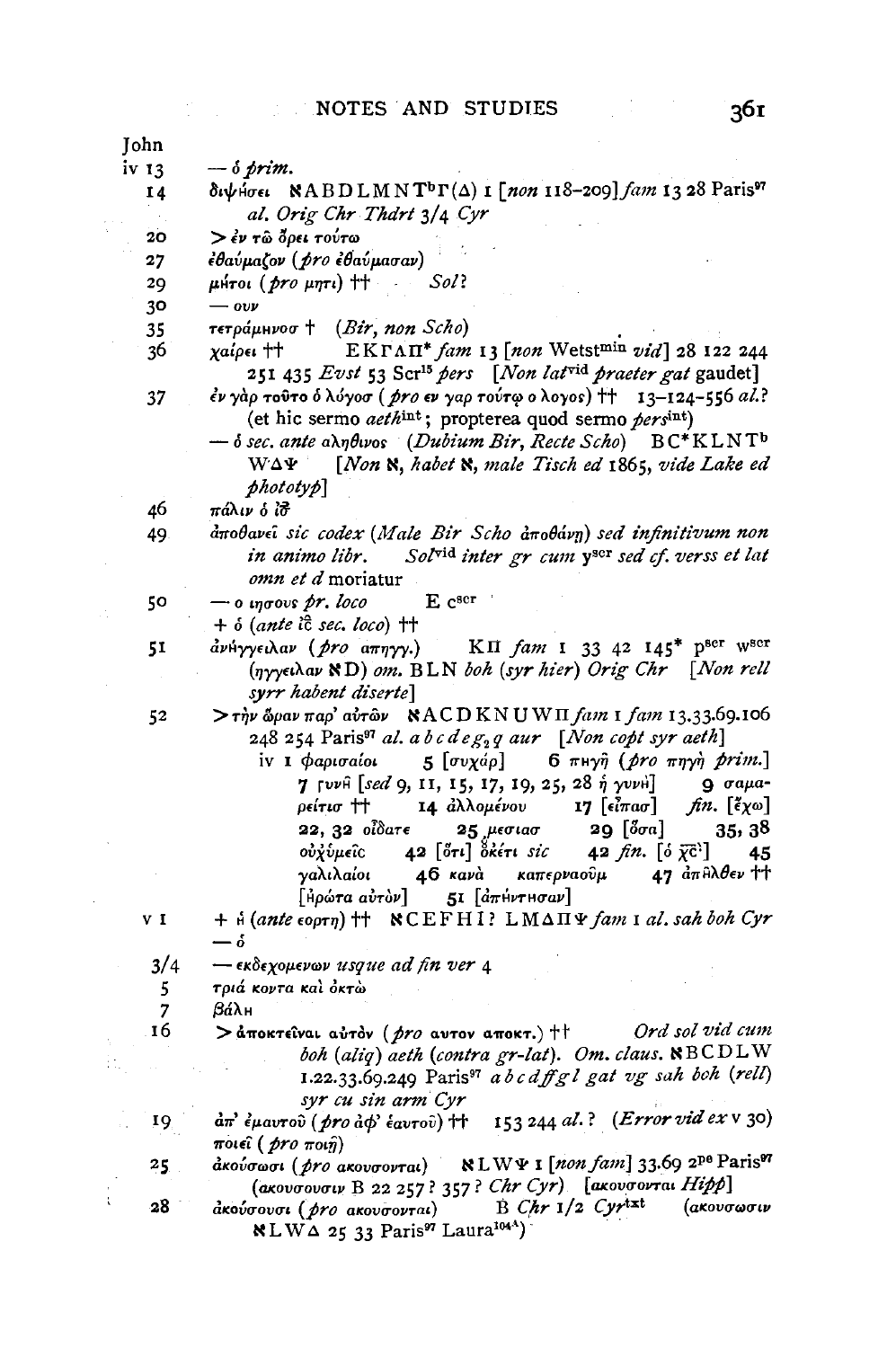Iohn

v 30  $fin. - \pi \infty$  (ex industria)

- και οιδα οτι αληθης εστιν η μαρτυρια ην μαρτυρει περι εμου (id est  $32$ saltus ex hom. Rarum est apud libr) + (Recte Bir, negl. Scho) Solvid cum f<sup>\*</sup>  $l^*$   $r_*$  [Non aeth, rell] Cf. Sabatier ad loc.
- άναλλιαθήναι 35
- δέδωκέ ( pro έδωκέ) 36  $R_{\text{BLNWT}}$  fam 1 fam 13 33 435 scr<sup>5</sup> Matthaei<sup>5</sup> Laura<sup>101</sup>A Evst 20 latt Ath Cyr
- $42 \text{ fin.} + \mu\acute{\text{ev}}$ ovorav Solvid cum dim. Spatium in a.  $( + \text{ipsis } ff l r)$  $foss + \Delta \mathbf{H}$  boh)
- 46 μωσεΐ ተተ

47 *fin.* πιστεύσητε ττ GDSWA fam 1 28 fam 13 63 86 248 253 Paris<sup>97</sup> Evst 4 15 20 24 49 Orig  $1/3$  (goth) crederetis tol (dim)

> V 3 ταυταισ  $7 \frac{1}{5}$   $\mu$   $\alpha$ έρχομε tt  $8 \text{ q}$ κράβ-10 άραι  $\beta$ arrov [ver 9 κράβ $\beta$ arov] †† 10. Η κράβ- $\beta$ ar $\overline{\delta}$ v sic\* †† 11, 12 άρον 12 κράββατ $T$ ον †† 14 15 ανήγγειλαι sic ++ μΗκέτι τ8 ίσον IQ fin. 21  $\sigma\sigma$  root  $\uparrow\uparrow$  $\lceil \delta \mu o \ell \omega \sigma \; \pi o \ell \epsilon \hat{\ell} \rceil$ 20 μεΐζονα sic 22 πάσαν acc ex em  $25 \text{ fin.}$  [(Hoovrai]  $27/28$  iungit  $44 \text{ ft}$  fin. lin pro  $\pi$ apa 37 [αὐτὸσ] [ἀκμκόατε πώποτε]

(G) N 48 8pe jscr yser Hscr Cyr bis. Cf. pers vi 1  $-$  της γαλιλαιας  $\epsilon \theta \epsilon \omega \rho \sigma \nu$  (*pro* εωρων)  $(A)$  BDLN $\Psi$  (fam 13) 33 65 Paris<sup>97</sup> z<sup>scr</sup>  $\overline{2}$ Cyr θεωρουντες W εθεωρει Laura<sup>104A</sup>

- > τούσ όφθαλμούσ ό ίε ++ NABDKLMNWIIP fam 1.33 al. 5 it vg boh [non sah] goth arm aeth (variant syrr) Cyr
- NABLNWII fam 13 [non 124] 16 33 wser Paris<sup>97</sup>  $\overline{7}$  $-\arctan t$ it et d [non  $\delta$  et non  $\Delta$ gr  $\Delta$ gr] vg boh goth arm aeth (sah syr) Chr Cyr
- Solvid cum goth [Absunt adnotationes de 8 > πέτρου σίμωνοσ versu 8 in Tisch
- $\{ABDLNWT^* \Psi \$ fam 1 fam 13 [non 124] 15 42 67 72  $\mathbf{Q}$  $-\ell\nu$ 244 258 al. a b d e l syr cu [contra syrr rell et arm] aeth Orig *Chr Cyr (copt)* 'Est hic puer quidam'  $Aug$

 $\frac{1}{2}u \in \pi$ eo av  $\uparrow \uparrow$ 10

14

 $-$  of  $D L N W \Psi$  fam 1.25.33 Paris<sup>97</sup> y<sup>ser</sup> latt Cyr

εύχαριστίσασ, sic [διέδωκε τοισ μαθηταίσ] + αύτου ++ be syr sin  $\mathbf{I}$ [non cu sch pesh, om. claus; diatess ex Marco]

[οι δε μαθηταί]

- τοΐσ δχλοις (*pro* τοις ανακειμενοις)  $Sol^{\text{vid}}$  cum  $\Psi$  (et d<sup>scr</sup> rois οχλοις τοις ανακειμενοις) Cf. diatess ex Matt. xiv 19. (illis qui discumb. verss) ff om.
- Solvid etdovres W, etdores L (male Wetst).  $+$  oi (ante ιδοντες) Error noster, ut Wetst, ex anoudontec (Cf. sah syr lat). οι ουν οι ανοι ιδοντες 69
- Solvid cum (71 259)  $bf(l)$ r vg<sup>n</sup> sah το σΗμείον δ έποίκσεν [ό ίξ] [non boh] syrr. (Corrige verba ' syrr<sup>omn</sup>' apud Tisch unci] includenda)

τῶν ἀριθμῶν †† aliq (Om. a e q gat syr sin sah)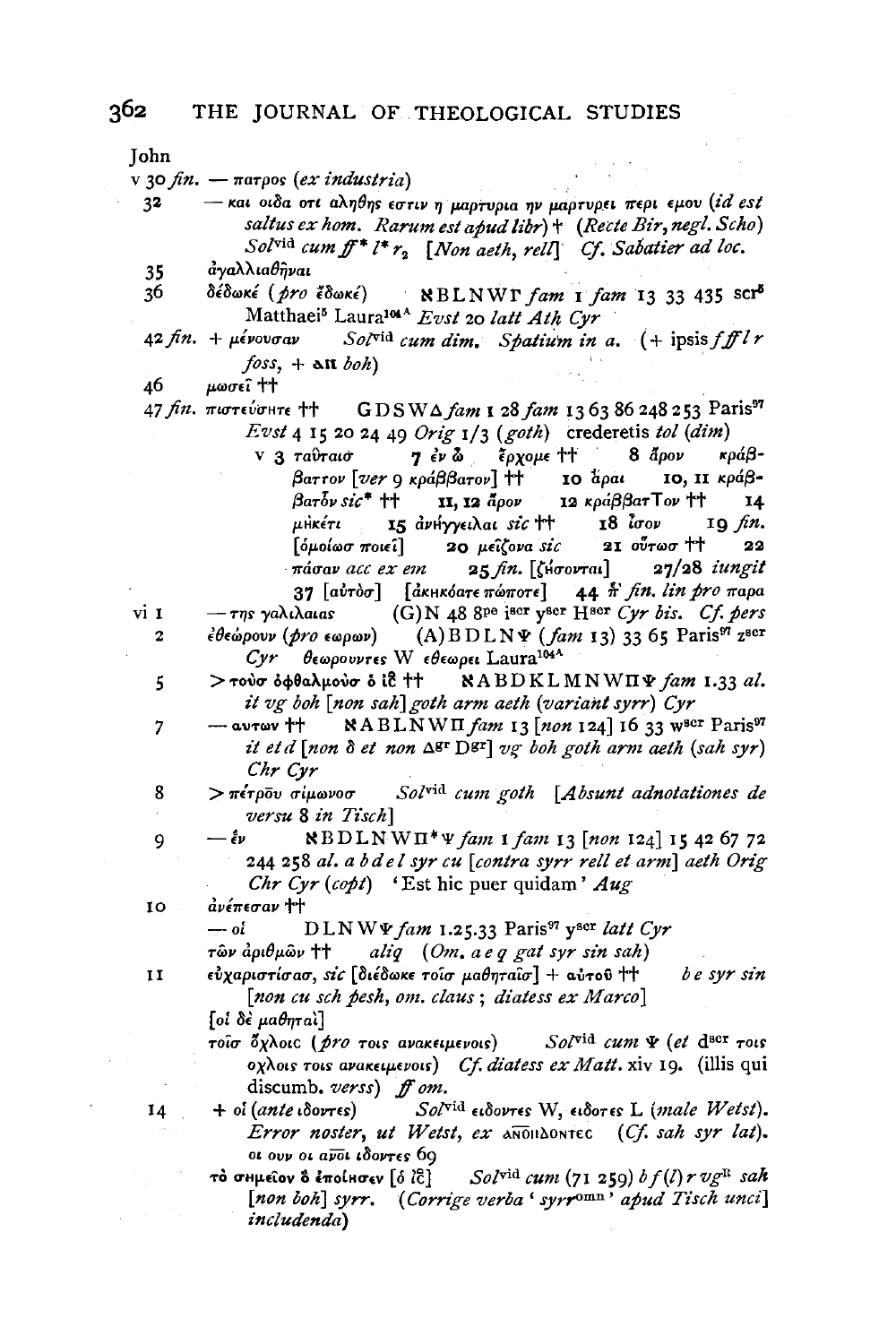**Iohn** vi 19

gat vg syrr sah 1/6 vid (et txt Horner) tohaliq (non aeths (Silet Tisch.) De latt (om. a gat  $v_{gD}$ ) cf.  $v_{g}$ <sup>E</sup> fieret pro fieri et (FIERIETTIMVERVNT)

- $\aleph^*$  fam 13.28 al. pauc. Orie (lat)  $21$  $\epsilon \pi i$  την γην ( pro επι της γης)
- $-\epsilon$ κεινό εις ο ενεβησαν οι μαθ. αυτου  $R^cABLNW\Psi$  1.11.22.42 22
- $265*$  w<sup>scr\*</sup> Paris<sup>97</sup> it et  $\delta$  om. super  $\Delta$ <sup>gr</sup> [non a de] vg goth (cf. rell) πλοία sic acc. (pro πλοιάρια)  $(N)$  BWY Evst 32 vg b cf ff gl r  $23$ gat aur  $[non \; add \; e q]$  syr etc.
- $24$  $\kappa$ ai *prim.* (ante avroi)

 $\lceil \pi \lambda$ oîa  $\rceil$ 

- 26  $d\mu$ <sup>T</sup> semel <sup>++</sup> Sol cum 111 251 syr sin, syr hier C 1/2 [contra rell]  $+$  μου (  $\text{post}$  αρτων)  $+$ Solvid cum gat (panibus meis) Aug Novat Cf. ord. e: DEPANIBVSMANDVCASTIS [Non aeth copt syr, 'the bread' diatessint]  $((\text{post or pure})$  $\epsilon \mu_{0}$  boh codd  $D^*$  E IS)
- 28 ποιώμεν ++ (sed Txt Scho) έργαζόμεθα ††
- $\delta$  tt 29
- $\lceil \pi$ ιστεύσητε $\rceil$
- 142\* syr sin [contra rell syr aeth copt lat] Chrys 30 — τι ερναζη (vg<sup>o</sup> litt min) (Bene Horner ed sah '2<sup>°</sup> om.' quia verba eadem sah boh pro moteis init vers et εργάζη fin utuntur [Non similia in lat goth syr]
- $+$  και απέθανον (ante καθωσ) ++ Solvid cum 80 (Cf. Ps.  $3I$ lxxviii 24,  $et$  30  $seqq$ )
- NDTY fam 13 [non 124] 33 al. pauc.  $\epsilon$ ίπεν οὖν (*pro* ειπε δε) 35  $d g g g at v g E$  sah  $5/7$  (-copul BLTW Paris<sup>97</sup> aber boh syr arm sah 2/7 diatess)

exes ++ 40

- $\epsilon$ γώ αύτον († Recte Bir, male Scho αυτον εγω + αυτον)  $\Psi$  17 ? 7<sup>pe</sup> (iscr) latt [non a e  $\delta$ , al. om. ego] Cf. sah et verss. (Cf. AD  $d$  al.  $om$ ,  $\epsilon y\omega$ )
- $+i$ v (ante rû έσχάτη) †† NADKLNSUII latt [non e m] et verss et Clem
- $>$ [δ άρτος] δ έκ του ουνου καταβάς MΓΨ al. vg it<sup>pl</sup> [non a d m δ] 41 Eus Chr

- *Ita vult libr?* Cf.  $\epsilon \sigma \tau \eta \nu$  Laura<sup>1044</sup> (Cf. xi 28) 45 *init*. <sup>*ζ</sup>*στη (*pro* <sup>*ζ*</sup>στι) ††</sup>  $\tau$ ov (ante  $\theta$ εου)
	- δ ἀκούων ( pro δ ἀκούσας) ††

A Dgr fam 1.2.3.22 ? 239 242 iscr  $\omega$ σεί (*pro* ως) 959 69 254 C<sup>scr</sup> Evst 47 a  $-\kappa a$ , ult (ante  $\epsilon$ bo $\theta$ n $\theta$ ngav)

<sup>38</sup>  $\partial \pi$  $\partial$  (  $\partial r$  $\partial \epsilon$   $\kappa$ )  $\uparrow$   $\uparrow$ ABLT  $fam$  13.33.254. Laura<sup>104A</sup>

 $-\pi a \tau a$ 39

<sup>39/40</sup>  $-$  wa παν usque ad πεμψαντος με incl. pergens a πέμψαντόσ με ex vers 39  $\tilde{u}$ va  $\tilde{\pi}^2$ (va  $\pi$ as non wa  $\pi a v$ ) o θεωρών (ut Tisch) vel om. ver 39 ut Birch (cum M goth Mar Merc)

<sup>43</sup> μετά ( $pr$ ο μετ') <sup>11</sup>  $\bf{B}$ 

<sup>44</sup>  $+ \mu$ ov (post  $\pi a \tau \eta \rho$ )  $+ +$ G Evst 47 sah georg [non al.]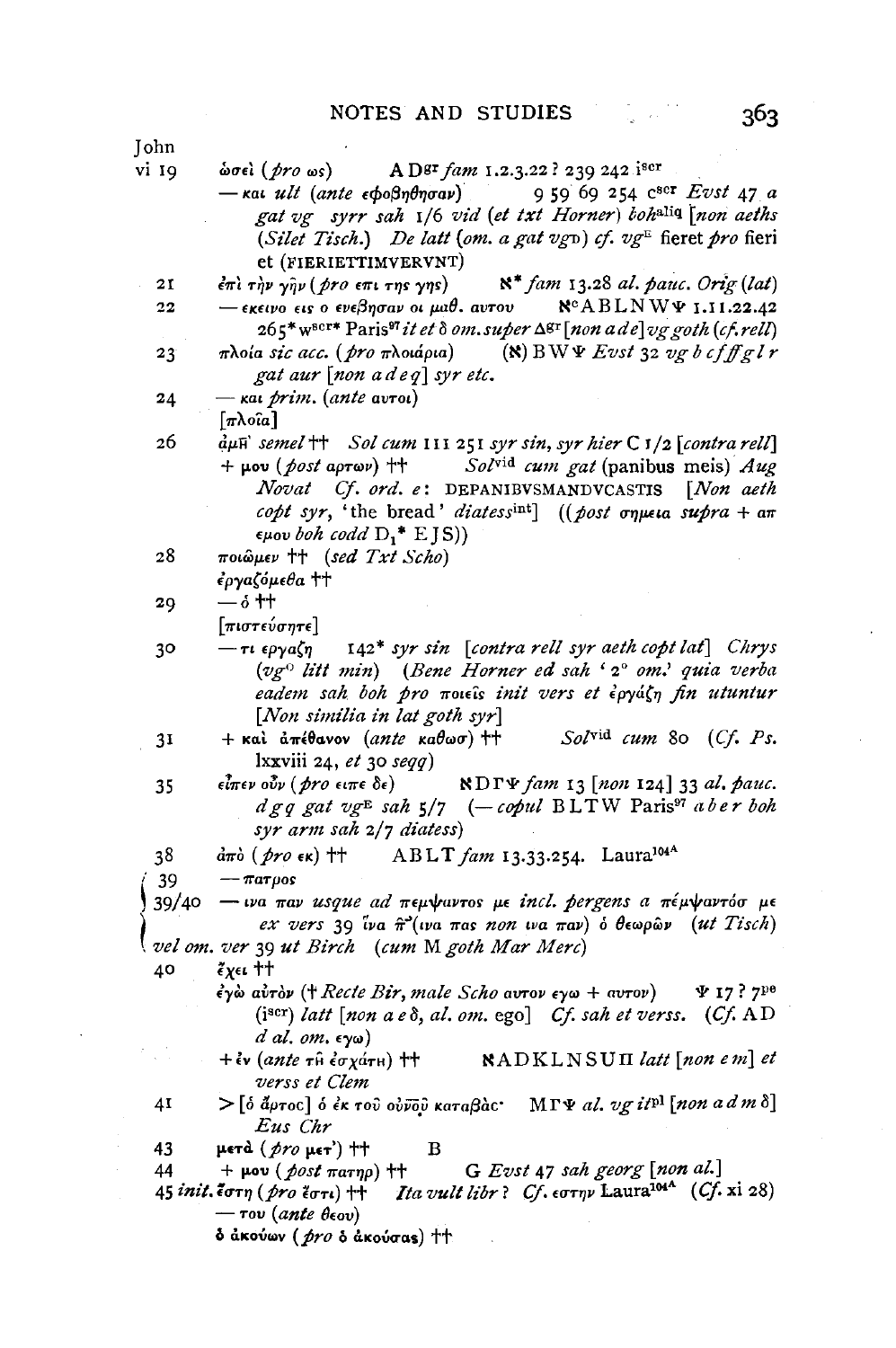**Lobn** 

| յսսս  |                                                                                                                                                                            |
|-------|----------------------------------------------------------------------------------------------------------------------------------------------------------------------------|
|       | fin. $\epsilon \mu \epsilon$ (pro $\mu \epsilon$ ) ++ NBT Orig 1/2                                                                                                         |
| vi 51 | $-$ ην εγω δωσω (in sec. loco) BCDLTW ¥ 33 251 e <sup>scr</sup> Paris <sup>97</sup>                                                                                        |
|       | abcdffm vg sah [non boh] (syr cu sin) Clemwss 2/3 Orig 3/4                                                                                                                 |
|       | Ath Cyr Tert Aug Chrom [Non aeth vid, non syr pesh diatess]                                                                                                                |
| 52    | $>$ οί ιουδαΐοι πρόσ άλλλουσ sic (pro πρ. αλλ. οι ιουδ.) CD al.                                                                                                            |
|       | a c d e ff q gat syrr aeth sah [non boh]                                                                                                                                   |
| 53    | + $\partial_t$ + $\partial_t$ ( <i>post</i> $\zeta \omega \eta \nu$ )<br>$\aleph$ $\upsilon g^H$ $\partial \partial_t F_i$ <sup>oL</sup> ( <i>Patres</i> <sup>aliq</sup> ) |
| 55    | άλμθήσ ( <i>pro άληθῶs prim.</i> ) (secundo loco άλμθ <sup>εί</sup> ) <sup>++</sup><br>Cf. Tisch                                                                           |
|       | ad loc. et Clem copt. Add. WY Paris <sup>97</sup> Laura <sup>104</sup>                                                                                                     |
| 58    | ζήσει (hoc loco) pro ζήσεται                                                                                                                                               |
| 61    | Sol? Cf. sah<br>> [ὅτι ϝογγύζουσιν] οἱ μαθнταὶ αὐτοῦ περὶ τούτου                                                                                                           |
|       | [non boh cum gr] $(Chrys)$ $(om. \pi \epsilon \rho \iota \text{ row of } f^*$ l]                                                                                           |
| 63    | λελάληκα (pro λαλώ) NBCDKLNTUWΠΨ verss et latt et Patr.                                                                                                                    |
| 64    | $-$ τινες prim. (ante oi oi) Sol? et aeth <sup>vid</sup> [non copt, non lat vid]                                                                                           |
| 65    | έλεγεν + αὐτοῖσ †† [13 $[non~{fam}]$ syrr aeth boh $[non~{sah}]$ arab                                                                                                      |
|       | pers (spatium in a, + ad eos $v g^{DR}$ )                                                                                                                                  |
| 66    | τούτων ( <i>pro</i> τούτου) Sol <sup>vid</sup> cum boh <sup>n</sup> (exinde e contra rell ex                                                                               |
|       | ahoc) $\tau$ ovrov ovv $\aleph$ D fam 13 106 258 latt                                                                                                                      |
|       | $d\pi$ Ĥλ έκ τῶν μαθητῶν αὐτοῦ ††   BGT 209 x <sup>8cr</sup> P*8cr? al. abefq                                                                                              |
|       | syr sah 4/6                                                                                                                                                                |
| 68    | $d\pi\epsilon$ λευσώμεθα †† Γ aliq. 13 scr <sup>4</sup>                                                                                                                    |
| 70    | εξ ήμων (pro εξ ύμων) + [είσ διάβολός έστιν ] Solvid (Cf. xv 20)                                                                                                           |
| 71    | $-\epsilon \kappa$ 28 44 64 127 253 v <sup>scr</sup> Paris <sup>97</sup> goth (de pro ex a b df gat                                                                        |
|       | $vgg^4$                                                                                                                                                                    |
|       | vi 2 $[Habet\,a\dot{v}$ ro $\hat{v}]$<br>7 [τι λάβΗ] 9 τοσούτουσ sic                                                                                                       |
|       | 10 [ὥσει] 12 περισσεύσα <sup>ϊ κ</sup> λάσμα <del>ΐ</del> sic 15 [αὐτὸν                                                                                                    |
|       | βασιλέα] 17 [τὸ πλοΐον] καπερναοῦμ 18 [διηγείρετο]                                                                                                                         |
|       | 22 [πλοιάριον αλλα] 24, 59 καπερναούμ 26 ούχδτι                                                                                                                            |
|       | 36 <i>fin</i> . πιστεύεται ††<br>38 οὐχἶνα <b>42 οὖ</b> pro οὖ                                                                                                             |
|       | $\overline{\phantom{a}}$ οΐδαμεν 43 [οὖν ὁ ΐξ] 46 οὐχδτι [τίσ έώρακεν] δυ                                                                                                  |
|       |                                                                                                                                                                            |
|       | pro δυ <b>49</b> [τὸ μάννα ἐν τῆ ἐρήμω,] 51, 57 [ζήσεται]<br>vide supra ver 58. 62 θεωρεῖτε 65 εἶ pro ἦ ††                                                                 |
| vii 1 | [kai] ++ Male male Bir' kai punctis notatur a correctore in Urb 2'                                                                                                         |
|       | Margine stat solum cap vii a man recent (ut alibi cap rec ab                                                                                                               |
|       | eadem manu)                                                                                                                                                                |
|       | > οι ιουδαίοι αυτόν αποκτείναι Solvid cum a. Cf. syr. (Cf. iser Pser)                                                                                                      |
| 3     | θεωρήσουσι ++ $\aleph^c(\theta \epsilon \omega \rho \text{ over } \aleph^*) B^* D L M N W \triangle 33 245 251$                                                            |
| 8     | > δ έμδσ δ καιρδσ ++ Solvid (ο εμος καιρος (N) Β D STL N TU W X Ψ                                                                                                          |
|       | al. latt [non a b d e ff r gat $\delta$ aur vg r] syr sin sah goth Cyr)                                                                                                    |
| 13    | oύδε δ ίδ (pro oύδεις) ++ Solvid errore                                                                                                                                    |
| 16    | $+$ obv (post aπεκριθη)                                                                                                                                                    |
| 17    | + $\epsilon \mu \hat{n} \sigma$ (ante $\delta \iota \Delta \alpha \chi \hat{n} \sigma$ ) [Non Gr-lat vid] Sol cum boh (et                                                  |
|       | Horner txt) Tachw [contra sah Teichw, +chw, Techw]                                                                                                                         |
|       | arm aeth arab pers syrsch pesh hier diatess [contra syr cu sin                                                                                                             |
|       | this teaching ut sah georg goth et + hac $fl$ aeth walton]                                                                                                                 |
|       | + αυτου post διδ. 124 [non fam] εκ της διδ. pro περι της διδ.                                                                                                              |
|       | Paris <sup>97</sup> sol (Latt: 'de doctrina')                                                                                                                              |
|       |                                                                                                                                                                            |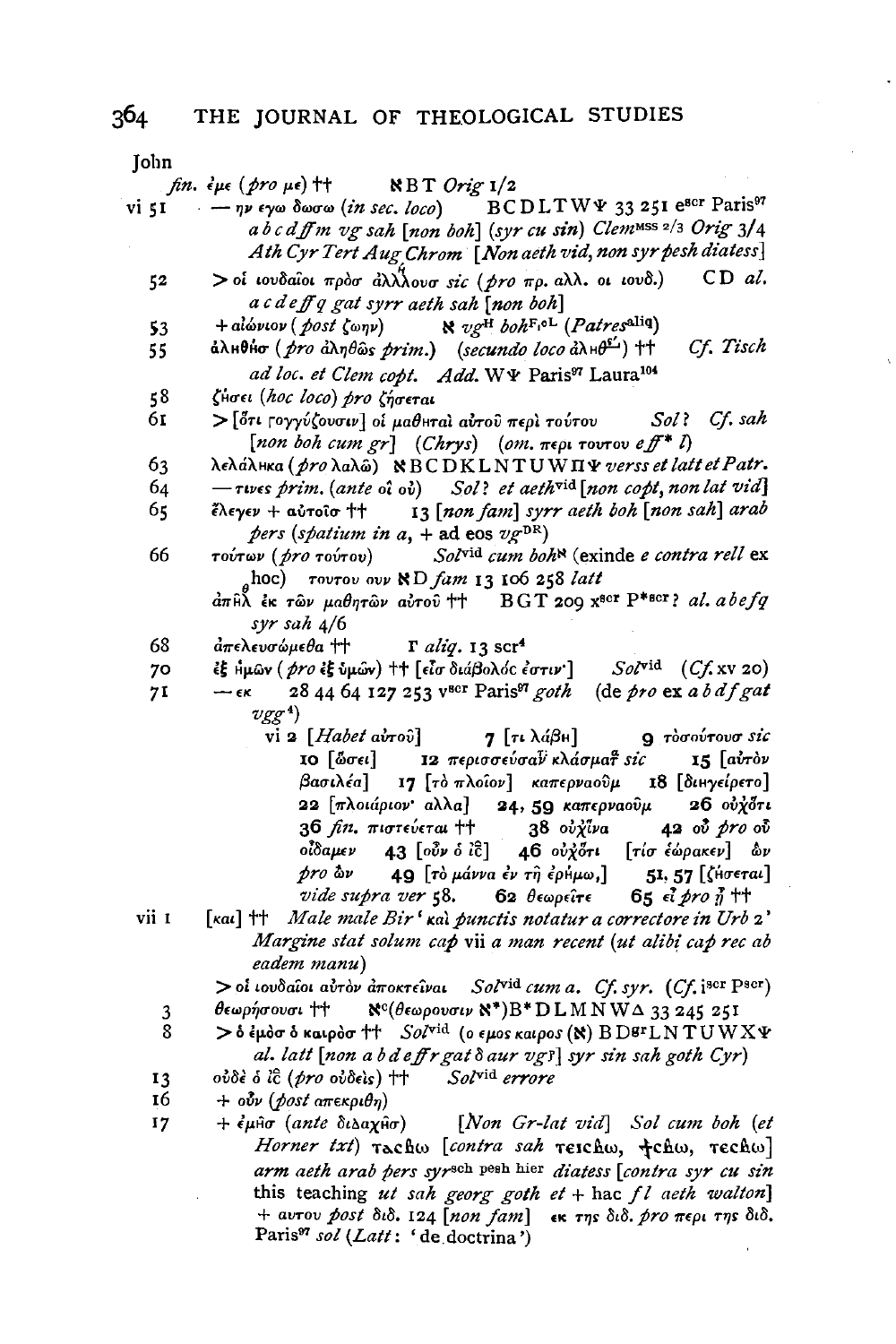| John           |                                                                                                      |
|----------------|------------------------------------------------------------------------------------------------------|
| vii 28         | - και οιδατε (post κάμε οΐδατε) ++ X 409 $l(r)$ sah 1/5 Orig 2/6                                     |
|                | Tert Chr <sup>mss</sup> (Cf. latt ord 'et me scitis et unde sim scitis',                             |
|                | scitis fin., hinc om. l, et RV8 om unde sim scitis et)                                               |
| 29             | $-\delta\epsilon$                                                                                    |
| 3 <sup>T</sup> | $ \tau$ ov $\tau$ ων                                                                                 |
| 3 <sup>2</sup> | > περί αύτου γογγύζοντοσ ταυτα Sol <sup>vid</sup> cf. syr (om. περι αυτου                            |
|                | syr sin Chr; om. $\tau$ av $\tau$ a DL* 1.2 <sup>pe</sup> a b c d e l arm syr cu sin).               |
|                | υπηρέτασ trsft in loc post απέστειλαν                                                                |
| 33             | $-\omega\tau\omega s$ Unc <sup>20</sup> it verss et syrr (contra morem syr) [Non                     |
|                | TET c g vg sah 1/10 boh Qsolus aeth diatess Cyr]                                                     |
| 39             | έλεγε ( <i>pro</i> είπε) ++ $\aleph$ 249 cfflm q aur $\beta$ Did Chr Cyr Hil                         |
|                | That Aug (cf. boh) [dixit dixit d sed om. dim]                                                       |
|                | 一6十                                                                                                  |
| 40             | $>$ πολλοί ούν ακούσαντεσ έκ του όχλου Sol <sup>vid</sup> (ord mutant al. sed                        |
|                | variant multum inter se)                                                                             |
|                | των λόγων Multi et syr copt goth vg it Orig                                                          |
| 41             | + δτι (ante ούτοσ) + DLWX 24 69 [non fam] 249 406 Laura <sup>104<sup>Λ</sup></sup>                   |
|                | d copt [Non syr hoc loco, non lat]                                                                   |
|                | $-\delta$ ε (post αλλοι sec.)                                                                        |
| 42             | $-$ του (ante σπερματος) DU fam 1 fam 13 248 435 2 <sup>pe</sup> Evst 32                             |
|                | 53 54 (boh omn nxpox artic levis uno excepto nixpox)                                                 |
|                | Orig latt                                                                                            |
| 43             | $>$ έγένετο έν τῶ ὅχλω $NB(D)LNTWX\Psi$ 33 124 249 (435)                                             |
|                | Laura <sup>104A</sup> Evst 44 vg it [non q] sah boh syrr arm (Orig) Cyr                              |
| 50             | > [ δ έλθων] πρός αύτον νυκτόσ<br>παρ' αύτου πρώτον ( <i>pro παρ αυτου προτερον</i> )                |
| 51             | 53/viii 11 fin. om. (fo. 285 recto)                                                                  |
|                | vii I $\pi$ eptenárn † $4/7$ [cum t.r.] 8 [ravrny] [ov $\pi\omega$ ]                                 |
|                | 10/12 [cum t.r.] 15 ούτοσ 19, 22 μωϋσησ ++                                                           |
|                |                                                                                                      |
|                | 22 [δέδωκεν] ούχὄτι 22, 23 [μωσέωσ] 23 χολάτε<br>ύγιλ 24 κατόψιν sic fin. [κρίνατε] 25 ξεροσολυμίτῶν |
|                | sic. ούχούτος 26 άλμθώσ sec. (pr. circumfl. habet)                                                   |
|                | 29 οΐδα sic 31 [πολλοί δε έκ του όχλου επίστευσαν]                                                   |
|                | πλείονα sic fin. εποίησε, $+$ + 33 μεθυμών sic*                                                      |
|                | 34,36 ούχέυρΗσετε 35 ούχέυρΗσομεν 36 [ούτοσ ό                                                        |
|                | $\lambda$ όγοσ] είπεν †† όπου δύνασθα'ι †† (punct man**)                                             |
|                | 37 είστήκει 39 Ημελλον <sup>++</sup> [οί πιστεύοντεσ] [ούδέπω]                                       |
|                |                                                                                                      |
|                | 42 [δ $\bar{\chi}$ c <sup>2</sup> ξρχεται] 44 [επέβαλεν] 45 διὰ τί<br>46/49 [cum t.r.] 50 δυ pro δυ  |
| viii 12        | $\sum$ [Πάλιν ούν] αυτοίσ ο ίξ [ελάλμσε]<br>$\bar{\star}$                                            |
| 14             | $>$ Η μαρτυρία μου άληθήσ έστιν' BW 235 Evst 60 b vg <sup>H</sup> sah [non boh]                      |
|                | arm diatess? Orig Did (Chrys <sup>MSS</sup> ambo lect) [non syr lat]                                 |
|                | $\hat{\eta}$ (pro not ult) $\dagger$ BDST KNTU[non W]X $\Lambda \Psi$ also flq sah                   |
|                | boh diatess Cf. goth. (neque syr)                                                                    |

- $\delta$  sec. 19
- $-$  ο ιησους NBDKLT min<sup>perpauc</sup> 38 249 251 254 w<sup>ser\*</sup> verss  $20<sub>o</sub>$ (praeter georg slav vid)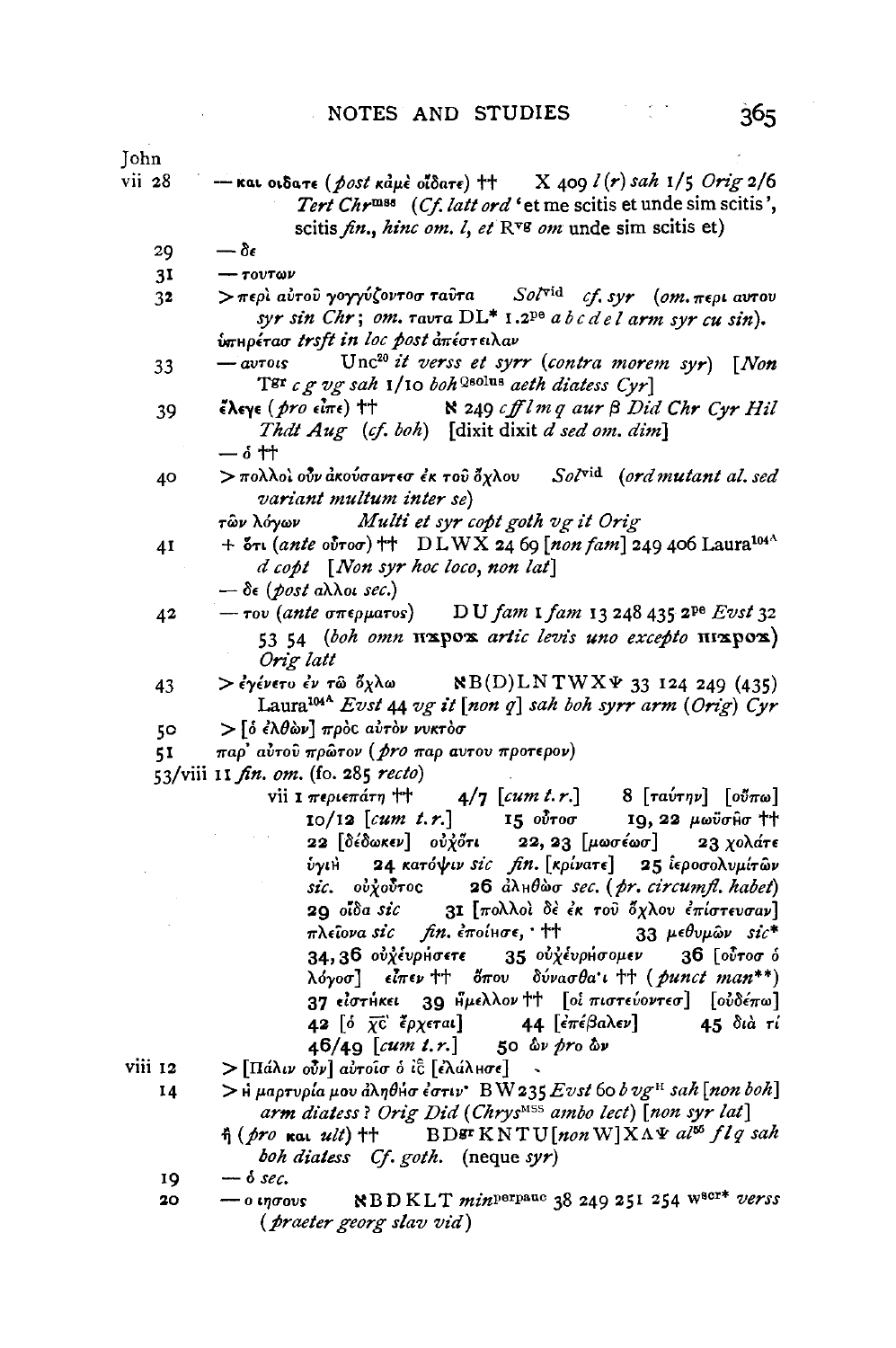| John    |                                                                                                                             |
|---------|-----------------------------------------------------------------------------------------------------------------------------|
| viii 22 | $+$ $\delta$ τι (ante οπου) me teste [non ver 21] $\ddagger$ (Male Bir Scho + οτι                                           |
|         | U Evst 47 c <sup>scr</sup> x <sup>scr</sup> copt syr arm arab [non lat sea<br>$ver$ 21)                                     |
|         | forsan ex lat. Cf. gat]                                                                                                     |
| 23      | $+$ kai (ante $\epsilon \gamma \omega$ prim.) $+$<br>Solvid cum syrr arm goth (ith)                                         |
|         | diatess ( $\mathbf{D}^{\text{gr}} f q$ gat sah 4/10 boh aeth georg pers + $\delta \epsilon$ ) Non                           |
|         | lat vid. [Lat. Ego de] Cf. sah                                                                                              |
| 26      | — å ተተ<br>Solvid cum 250 Cf. sah [Habet plane boh]                                                                          |
|         | λαλῶ ( pro λεγω)                                                                                                            |
| 28      | + $\partial$ (ante $\pi \partial$ i) = copt; l nec facio nihil Cf. Evst 22 Cf. syr:                                         |
|         | 'nothing of mine own self I do' Cf. b cfff r <sub>2</sub> nihil ante                                                        |
|         | facio. Cf. aeth (Gr. AITEMAYTOYITOI $\omega$ hinc + OY)                                                                     |
| 38      | > έγὼ παρὰ τῶ πρτ μου ὃ (sic) έώρακα λαλῶ· [καὶ ὑμεῖσ οὖν ὃ ἐωράκατε                                                        |
|         | $Sol = persint$<br>παρὰ τῶ πρι ὑμῶν ποιείτε ]                                                                               |
|         | 39 fin. $-a\nu$                                                                                                             |
| 42      | $ \omega$ y                                                                                                                 |
| 43      | τών λόγων τών έμών (pro τον λογον τον εμον) U 78 108 127 242                                                                |
|         | dscr 604 Evst 20 49 198 yser georg slav boh <sup>M</sup> sah <sup>99</sup> [Non                                             |
|         | syr-lat vid sed latomn loquelam meam]                                                                                       |
| 44      | $+ \tau$ oύ (ante πατρος prim.)                                                                                             |
|         | + vµwv (post $\pi a \tau \rho o s$ prim.) ++ S <sup>mg</sup> $\Lambda^2$ min <sup>20</sup> sah boh syr sin                  |
|         | arab (aeth) georg slav Clem Orig 1/5 Did Epiph [non Tert]                                                                   |
|         | fin. έστιν ώς ό πηρ αύτου (pro εστιν και ο πηρ αυτου) fr foss syr sch                                                       |
|         | pesh Ign (Kabos Kat & a b c e l aur Cyr Antioch) (Cf. copt                                                                  |
|         | πε <b>πελλ</b> πεσκειωτ) [and the father of untruth $Epih$ diatess]                                                         |
| 46      | $-\delta_{\epsilon}$                                                                                                        |
|         | W (28) 71 (87) (250) a r vg (non codd excepto Z) goth<br>$ v\mu$ ets                                                        |
|         | arm aeth sah $2/8$ boh $3/36$                                                                                               |
| 49      | + και είπεν αυτοίο (ante εγω) ++ Solvid cum aeth georg et boh                                                               |
|         | aliq (+ Kat Ethev N G fam I fam I 3 22 ? boh al. arm arab syr                                                               |
|         | hier; ειπεν αυτοις ιησους pro απεκρ. ιησους syrr diatess)<br>hμων de industria* sed ex emend vid. (Primum haud dub. ύμων) + |
| 54      | Recte Bir, male Scho vuov                                                                                                   |
|         | και άν (pro και εαν) + $Sol$ ? καν ΝΒDW                                                                                     |
| 55      | <i>ύμιν</i> (pro ύμων) BADW fam 1.52 254 2 <sup>pe</sup> latt (Incert Tert                                                  |
|         | ero similis vestri mendax ut ed)                                                                                            |
| 58      | εγώ Ημιτισία (pro έγω είμι) ++ Id est έγω ήμην sol cum 225 Evst                                                             |
|         | 60 (aeth) pers sax syr sin [hiat cu] Ephr. (Silet Tisch) De                                                                 |
|         | usu nunv in Ioh. vide xi 15 (isto loco libr noster scribit $\check{\mathfrak{n}}$ µ $\check{\mathfrak{n}}$                  |
|         | $[non fin lin])$ Cf. etiam xix 15                                                                                           |
|         | 19 Honre pr. et Hanre sec. ++<br>viii 12 περιπατήση<br>$2I$ $a\pi$ $a\theta$ $a$ -                                          |
|         | $\nu \in \mathfrak{so}$ θαι [non ver 24] $\uparrow \uparrow$ 22 ουδύνθι sine sp, id est ov                                  |
|         | 23 $[\epsilon \bar{i} \pi \epsilon \nu]$ 25/26 absque interpuncto<br>δύνασθαι ††                                            |
|         | 28 [Habet μου] 32 γνώσεσθαϊ (comp.) ++ 37 οΐδα                                                                              |
|         | 43, 46 διà τί<br>$48 \sigma$ a $\mu$ a-                                                                                     |
|         | 51 [τὸν λόγον τὸν ἐμὸν] 52, 53 προφήται<br>ρείτισ ††                                                                        |
|         | 52 [γεύσεται] 56 ΐνα [ΐδн] 59 [διελθὼν Διὰμέσου                                                                             |
|         | αὐτῶν' καὶ παρĤγεν οὖτως']                                                                                                  |
|         |                                                                                                                             |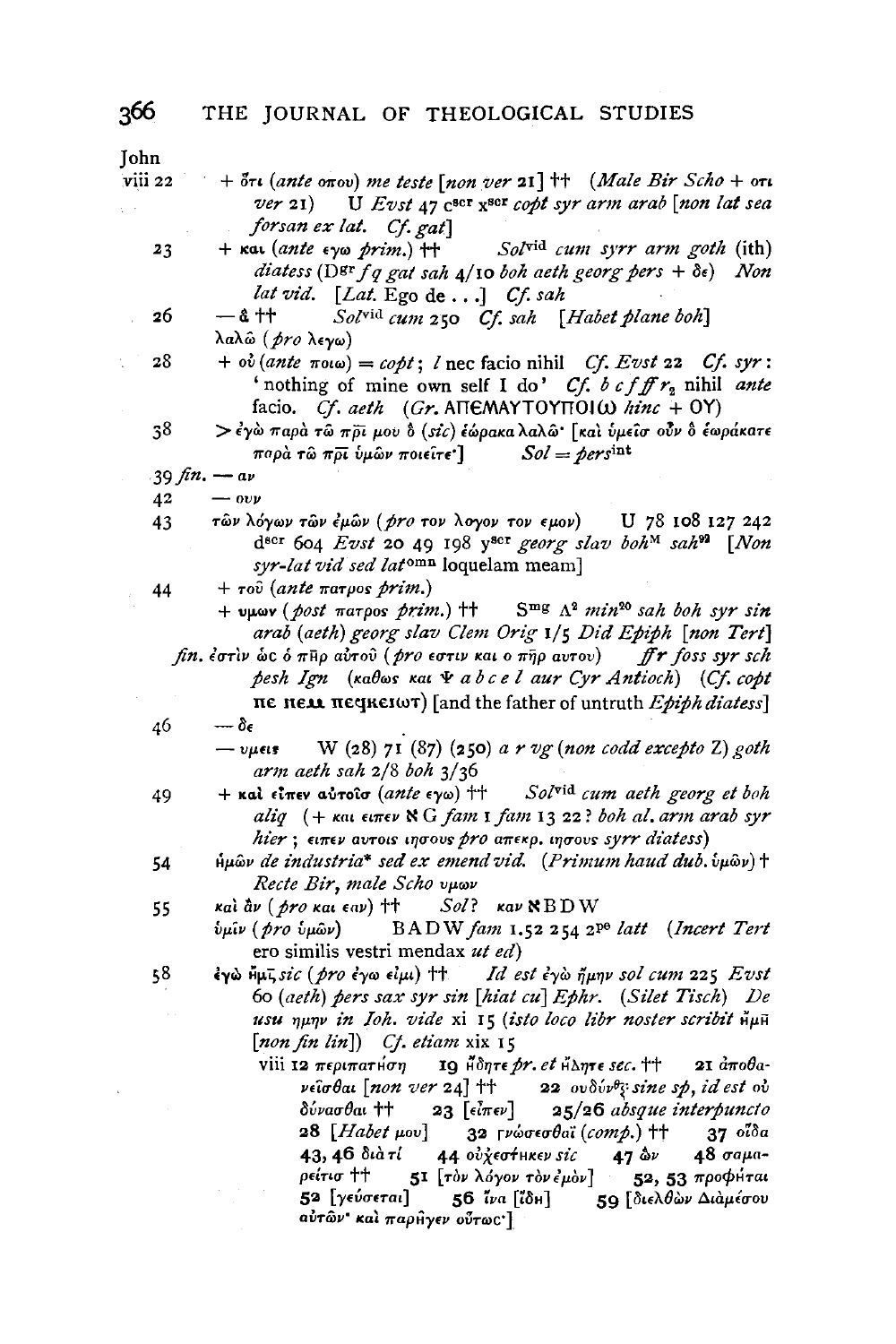367

| John   |                                                                                                                                                                                                                                                                                                                                                                                                                                                                                                     |
|--------|-----------------------------------------------------------------------------------------------------------------------------------------------------------------------------------------------------------------------------------------------------------------------------------------------------------------------------------------------------------------------------------------------------------------------------------------------------------------------------------------------------|
| ix 1 % |                                                                                                                                                                                                                                                                                                                                                                                                                                                                                                     |
| 6      | Cf. Tisch<br>έπέχρισεν + αὐτοῦ                                                                                                                                                                                                                                                                                                                                                                                                                                                                      |
| 8      | προσαίτησ (pro τυφλος)                                                                                                                                                                                                                                                                                                                                                                                                                                                                              |
|        | ούχ' ούτος ήν (pro ούχ ούτός έστιν) ++ Solvid inter omn. (Cf. arm)                                                                                                                                                                                                                                                                                                                                                                                                                                  |
| 9      | $-\delta$ <sub>6</sub> † (Recte Bir. negl. Scho)                                                                                                                                                                                                                                                                                                                                                                                                                                                    |
|        | $+ \delta \epsilon$ (post exervos)                                                                                                                                                                                                                                                                                                                                                                                                                                                                  |
|        | $+$ ov $\nu$ (post $\pi \omega \sigma$ )<br>$\mathcal{R} \text{CDLNX}\Psi$ (a) dffl aur (arm) syr hier                                                                                                                                                                                                                                                                                                                                                                                              |
| 10     | diatess                                                                                                                                                                                                                                                                                                                                                                                                                                                                                             |
|        |                                                                                                                                                                                                                                                                                                                                                                                                                                                                                                     |
| 11     | NBDLNWX¥ 1.33.124 249 Paris <sup>97</sup> 2 <sup>pe</sup> d (sol<br>oὖν ( <i>pro</i> δε)                                                                                                                                                                                                                                                                                                                                                                                                            |
|        | inter latt) sah boh (except boh <sup>QV</sup> om. cum e) Cyr                                                                                                                                                                                                                                                                                                                                                                                                                                        |
| 12     | $NBLWX$ fam 1.33 2 <sup>pe</sup> (b fr) l vg aeth<br>καὶ εἶπον ( pro ειπον ουν)                                                                                                                                                                                                                                                                                                                                                                                                                     |
|        | syr hier Cyr (al. aliq om. copul)                                                                                                                                                                                                                                                                                                                                                                                                                                                                   |
| 15     | $-$ kai prim. (ante oi $\phi$ ap.)<br>UX al. pauc syr sah boh arm vg it                                                                                                                                                                                                                                                                                                                                                                                                                             |
|        | [non d $\delta$ ] (Errat Tisch - ot. Vult - $\kappa$ at)                                                                                                                                                                                                                                                                                                                                                                                                                                            |
|        | > πΗλον έπέθηκέ μου έπι τουσ οφθαλμούσ                                                                                                                                                                                                                                                                                                                                                                                                                                                              |
|        |                                                                                                                                                                                                                                                                                                                                                                                                                                                                                                     |
| τ6     | ούκ έστιν ούτοσ παρά $(-\tau o\nu)$ θΰ ό άνοσ $NBDLNWX\Psi$ Paris <sup>97</sup>                                                                                                                                                                                                                                                                                                                                                                                                                     |
|        | $d(e)$ ff l syr hier Cyr (cf. al.)                                                                                                                                                                                                                                                                                                                                                                                                                                                                  |
| 17     | $d$ νέωξε (pro ήνοιξε) ΚLNΠ $\Psi$ etc (ηνεωξεν BWX Δ etc)                                                                                                                                                                                                                                                                                                                                                                                                                                          |
| 18     | $>$ $\mathbf{h}$ ν τυφλόσ † (Recte Bir, confuse Scho) NBLNW Paris <sup>97</sup>                                                                                                                                                                                                                                                                                                                                                                                                                     |
|        | $b r (copt)$ (om. claus D d l)                                                                                                                                                                                                                                                                                                                                                                                                                                                                      |
| 20     | + δε (post απεκρ.)                                                                                                                                                                                                                                                                                                                                                                                                                                                                                  |
| 21     | $\hat{h}$ νέωξεν ( <i>pro ηνοιξεν</i> ) ++ ANW 1.33 53 254 346 al.?                                                                                                                                                                                                                                                                                                                                                                                                                                 |
|        | ' αὐτὸν ἐρωτήσατε' ἠλικίαν ἔχει' αὐτὸς τὰ περὶ αὐτοῦ λαλήσει'<br>4 Cf.                                                                                                                                                                                                                                                                                                                                                                                                                              |
|        | $\aleph^c$ BDLX 1.33 Paris <sup>97</sup> vg it [non lq $\delta$ ] aeth boh. (Om. avr.                                                                                                                                                                                                                                                                                                                                                                                                               |
|        | ερωτ. $\aleph^*$ W b sah syr sin) syr hier Cyr $(+ \tau a \ min^{12})$                                                                                                                                                                                                                                                                                                                                                                                                                              |
|        |                                                                                                                                                                                                                                                                                                                                                                                                                                                                                                     |
| 24     | > $\delta$ $\delta$ $\overline{\delta}$ $\overline{\delta}$ $\overline{\delta}$ $\overline{\delta}$ $\overline{\delta}$ $\overline{\delta}$ $\overline{\delta}$ $\overline{\delta}$ $\overline{\delta}$ $\overline{\delta}$ $\overline{\delta}$ $\overline{\delta}$ $\overline{\delta}$ $\overline{\delta}$ $\overline{\delta}$ $\overline{\delta}$ $\overline{\delta}$ $\overline{\delta}$ $\overline{\delta}$ $\overline{\delta}$ $\overline{\delta}$ $\overline{\delta}$ $\overline{\delta}$ $\$ |
|        | syr aeth copt                                                                                                                                                                                                                                                                                                                                                                                                                                                                                       |
| 26     | $_0$ <i>v</i> (pro $\delta$ e)                                                                                                                                                                                                                                                                                                                                                                                                                                                                      |
| 27     | >μαθηταὶ αὐτοῦ<br>NDLX $\Gamma\Delta\Psi$ 28 33 44 131 234 245 252 259                                                                                                                                                                                                                                                                                                                                                                                                                              |
|        | Evst 47 verss Cyr                                                                                                                                                                                                                                                                                                                                                                                                                                                                                   |
|        | $\aleph^c D L N \Psi$ I 33 2 <sup>pe</sup> a df boh syr (+ kai sah 10/12,                                                                                                                                                                                                                                                                                                                                                                                                                           |
|        | $28\,init. +$ of $\delta\epsilon$ )<br>N*BW Paris <sup>97</sup> (a) aeth Cyr; om. copul sah 2/12,                                                                                                                                                                                                                                                                                                                                                                                                   |
|        | $ \omega\nu$<br>$AX Δ$ etc be lq $δ$ gat; [ελοιδ. ovv 69 c vg goth])                                                                                                                                                                                                                                                                                                                                                                                                                                |
|        | σύ μαθητήσ έκείνου η sic (pro ει συ μαθ. εκεινου) ++ (Male Bir Scho                                                                                                                                                                                                                                                                                                                                                                                                                                 |
|        |                                                                                                                                                                                                                                                                                                                                                                                                                                                                                                     |
|        | $\epsilon$ <i>i</i> pro $\eta$ ). Ord cum D ab c d ff Cyr; $\eta$ 33, cf. latt sis (a esto                                                                                                                                                                                                                                                                                                                                                                                                          |
|        | $f$ est) $\sigma v^2 \mu a \theta$ . $\epsilon \iota \epsilon \kappa \epsilon \iota \nu o \nu \times A \sin W \Psi$ 1.33 Paris <sup>97</sup>                                                                                                                                                                                                                                                                                                                                                        |
| 31     | $Sol^{\text{vid}}$<br>θεοσεβήσ Η + και φοβούμενος τον θν, (pro θεοσεβής ή)                                                                                                                                                                                                                                                                                                                                                                                                                          |
|        | (conflat) Cf. syr: (Burkitt et Hogg feareth magis quam                                                                                                                                                                                                                                                                                                                                                                                                                                              |
|        | reveretur Schaaf Gwilliam) Cf. d: deum TIMET (contra a:                                                                                                                                                                                                                                                                                                                                                                                                                                             |
|        | deum colat, r: colit eum, e Cypr ter : deum coluerit (cf. θελει                                                                                                                                                                                                                                                                                                                                                                                                                                     |
|        | θεοσεβεις ειναι 251 sol), Aug: eum coluerit, gat Evg: eius                                                                                                                                                                                                                                                                                                                                                                                                                                          |
|        | cultor est, 8: deicola fuerit, vg, rell et l: dei cultor est).                                                                                                                                                                                                                                                                                                                                                                                                                                      |
|        | Aethint timentes Deum tantum. [Gr seq boh sah (sah literatim                                                                                                                                                                                                                                                                                                                                                                                                                                        |
|        |                                                                                                                                                                                                                                                                                                                                                                                                                                                                                                     |
|        | отр $\overline{\mathbf{u}}$ ппотте, boh еотщамщепот $\{\}$ ] Silet Tisch de 157                                                                                                                                                                                                                                                                                                                                                                                                                     |
| 35     | — Ηκουσεν ο Ιησους οτι εξεβαλον αυτον εξω Sol vid cum 234* 251*                                                                                                                                                                                                                                                                                                                                                                                                                                     |
|        | $t^{scr}$ r <sub>2</sub> syr hieromn (ex hom $\epsilon\xi\omega$ $\epsilon\xi\omega$ ) om. $\epsilon\xi\omega$ DW, cf. syr sin                                                                                                                                                                                                                                                                                                                                                                      |
|        |                                                                                                                                                                                                                                                                                                                                                                                                                                                                                                     |

8 Investigationem Laura 104<sup>A</sup> hoc loco abrumpit Lake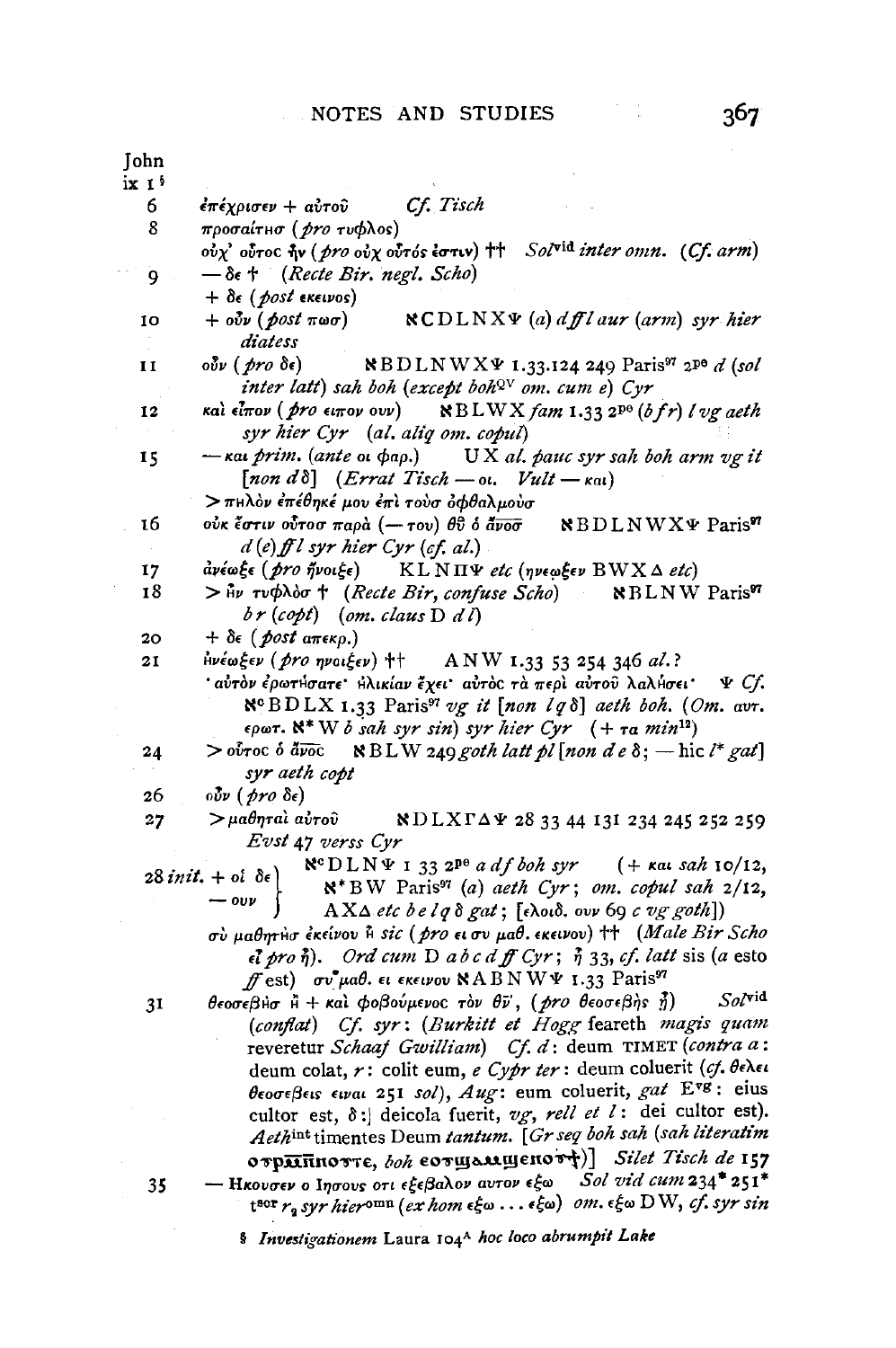- Solvid cum ff arm georg (? ex πιστευεισ — εις ( *post πιστε*υεις) anteced. sed cf. sah boh)
- $fin.$  [ $\tau$ ov̂  $\theta\hat{\mathrm{v}}$ ]
- ix 36  $+$  και (ante τίσ έστι κε')
	- 38 fin. aὐτόν (pro aὐτώ) D 96 e<sup>scr</sup> Evst 5 19 22 36 et d δ latt omn (post adoravit) (Cf. syr copt)  $[Om. vers \aleph^* b(l)]$
	- NBLWX 33 249 Paris<sup>91</sup> sah boh arm pers georg Cyr 40 init. — kal [non syrr latt goth]  $(+ \delta e \text{ D } df$  bohcodd \* sahcod 1; + ovv  $fam$  1.2<sup>pe</sup> a [et aud. igitur])
		- $>$ μετ' αύτου Όντεσ  $\quad$  Ν ΒDLWXΨ fam 1.33.248 2<sup>pe</sup> it vg syr sah Cyr
	- [ $\beta\lambda$ *ewousv sed prob*\*\*  $ve^{***}$ ]  $\beta\lambda$ *ewousv prob\* ut* F 28 235 iscr 41  $P<sub>scr</sub>(++)$ 
		- NBDKLWX 1.33.69 2<sup>pe</sup> w<sup>8cr</sup> Paris<sup>97</sup> vg it pl [non a lr  $\delta$ ]  $\omega \nu$ sah goth (errat Tisch) Cyr Origint (+ kai sah<sup>97</sup> boh pl aeth georg syr hier arm) [Habent ovv syrr rell et diatess diserte; eithan goth]
			- 7 σHλωάμ + (Bir non ix  $5 \delta$  sic 6 [του τυφλού]  $Scho$  $\mathbf{q}$  [ότι pr.] ΙΟ Ηνεώχθησαν  $14$  [ $5\pi$ ] I7  $\lceil \sigma v \rceil$  τί $\lceil$ 18 έως ότου sic 19 fin. [άρτι βλέπει'] 20 [αὐτοῖσ] 21 ol'Sauev sic [supra et infra in hoc cap οίδαμεν praeter ver 29] 22 μδη όμολογήση 23 Ηλικίαν οίδαμεν 30 [έν γάρ 28 [μωσέως] 2g *μ*ωΰσĤ 十 τούτω] εστίν sec. loco ++ [ανέωξε μου] 31 [δε] [άμαρτωλῶν ὁ θ៊ ] 36  $\lceil$  απεκρίθη έκεινος και είπε  $\rceil$  $36 \; \text{fm}$ . [εἰσ αὐτόν]  $39$  [ $\kappa \rho/\mu a$ ]
	- φωνεῖ (*pro κ*αλεῖ) NABDLWX $\Psi$  fam 1.33.249 2<sup>pe</sup> Paris<sup>97</sup> Cyr  $x<sub>3</sub>$  $\Delta$  init.  $\kappa$ at  $R_{\text{BLW}}$   $\Pi^2$  I [non fam] 33 2<sup>pe</sup> sah boh<sup>BS</sup> (rell  $\infty$ e cum  $b c ff l q$ , Gr min pauc) [syrr et verss kal]
		- έλάλη sic pr. man. ++ ελαλη scr<sup>3</sup> (dicebat a, loquebatur bcfll 6  $\textit{aur}, \text{ locutus}$  est 250  $\textit{ae} \, q$ , loqueretur  $\textit{rell}$ )
		- $\mathbb{R}^n A K \wedge \overline{\Pi}$  al. it pl vg syrr arm aeth sah > αὐτοῖς πάλιν [ὁ ἶĉ] 7 BGKLUX  $\Pi^* \Psi$  33 al<sup>30</sup> a  $v \rho^E$  arm? aeth georg  $-$  on  $^{\dagger\dagger}$ Cyr Lucif
		- $>$  δσοι (sic) ήλθον πρό έμου Cf. Tisch et W & W, et d gat foss 8 Lucif Hier<sup>6</sup> contra  $Aug$  ( $-\pi$ po  $\epsilon \mu$ ov mult)
	- περισσότερον (*pro π*ερισσὸν)  $X \Gamma \Psi$  69 Paris<sup>97</sup> Evst 20 Ath latt IO vid diatess  $[non \; cobt, syr]$  (om. claus D d sah<sup>110</sup>)
	- NDX∆¥ al. aliq Const Cyr > ό δὲ μισθωτὸσ  $12$ aρπάζεαυτα sic pr. man. ++
	- ύπερ των προβάτων (PRO ίνα πάλιν λάβω αύτήν) Sol<sup>vid</sup> et Auct de  $17$ prom. (Om. boh<sup>Q</sup> vg<sup>F</sup> [non diat. arab]) Cf. Burkitt de Aphraat (syr sin not. p. 485 vol txt) 'That my life I give on behalf of the flock that again I may take it' Cf. a c e
	- $Sol^{\text{vid}}$  cum c syr sin aeth  $Chr^{\text{MSS}}$  ( + enim P; +  $\gamma$ ap  $\Psi$  250) 18 *init*. + kat  $+$   $\dot{a}\pi$ 'εμαυτού (post θειναι αυτην)  $\ddot{r}$   $\ddot{r}$  Solvid (cf. pers)  $Cf$ . + την

368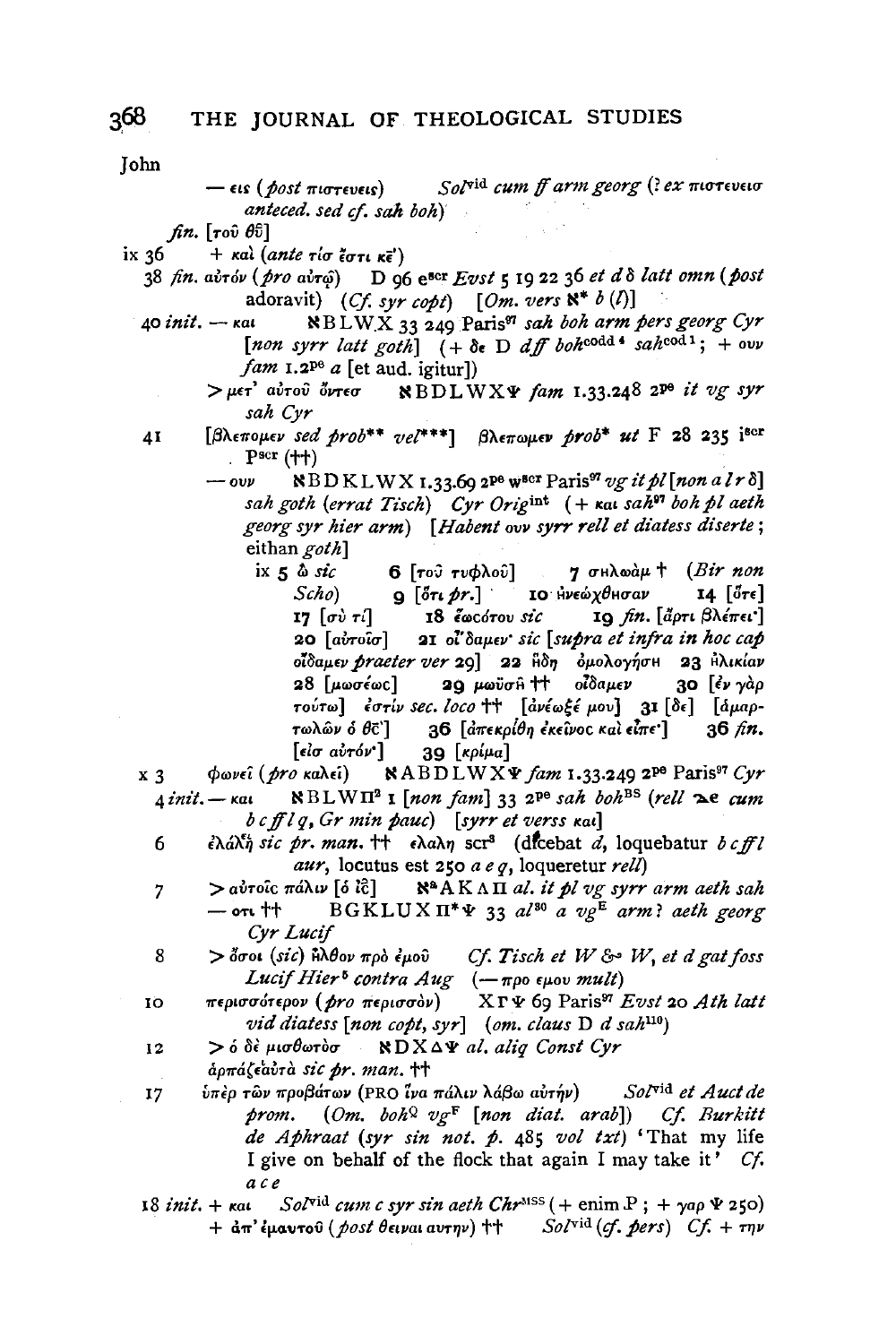| John |                                                                                                                                        |
|------|----------------------------------------------------------------------------------------------------------------------------------------|
|      | ψυχην μου 28 Aug Novat Hil Ambr dim aur vgGT. Cf. de-                                                                                  |
|      | ponendi d <sup>e</sup> (contra rell ponendi)                                                                                           |
|      | άπό (pro παρα) ++ Solvid cum W* et 'colb' Wetst                                                                                        |
| x 19 | - ouv $\uparrow\uparrow$ NBLWX 33.249 Paris <sup>97</sup> vg [non tol] it [non d] arm                                                  |
|      | sah, (boh <sup>A</sup> ). [Contra syr sin amplius; rell syrr Ral]                                                                      |
|      | 21 fin. avoigat sic (pro avoiyetv) NBLWX fam I fam I 3 22** 33 249*<br>2 <sup>pe</sup> Paris <sup>97</sup> Orig Chr                    |
| 22   | $ \tau$ ots                                                                                                                            |
| 23   | - του †† [σολομὣτοσ']                                                                                                                  |
| 24   | - el (in sec loco) + (Recte Bir, male indic. Scho el prim.) Sol?<br>(Paris <sup>97</sup> ?)                                            |
| 25   | οὐκ ἐπιστεύσατε ( pro ov πιστευετε)<br>B 52 63 71 248 (251) 259 $(f)$                                                                  |
|      | aeth? [non Tert]                                                                                                                       |
|      | 26 init. ἀλλὰ (pro ἀλλ') + NABLWΔ c <sup>80r</sup> copt                                                                                |
| 27   | άκούουσι ( <i>pro</i> ακουει)<br>NB [non Dsr] LWX fam 13 33 249 latt<br>et d'Orig 4/6 Cyr Clembom cod (aκουσωσιν Paris <sup>97</sup> ) |
| 28   | > δίδωμι αύτοῖσ ζωήν αίώνιον NBLM*WX 249 sah boh ambo                                                                                  |
|      | fut (cf. Io. xiv 2) syr arm aeth [contra lat goth]                                                                                     |
|      | ού μή άρπάση (pro ουχ αρπασει) NDLX 69 71 96 249 Evst 20 Cyr                                                                           |
|      | Bas (Cf. verss: syr-lat-copt eadem verba utuntur pro ov µn                                                                             |
|      | $[a\pi o\lambda o\nu\tau a\iota]$ et ov $\chi$ $[a\rho\pi a\sigma\epsilon\iota]$ )                                                     |
| 32   | > [πολλὰ] ἔργα καλὰ [ἔδειξα ὑμῖν]<br><b>NAKAII</b> & fam 1.33.106 254                                                                  |
|      | $2^{pe}$ C <sup>SCT</sup> p <sup>SCT</sup> w <sup>SCT</sup> syr arm sah boh aeth it <sup>pl</sup> [non d goth] - $\epsilon$ oya        |
|      | 127* 245 (Epiph); - Kala W 220 Evst 54 b gat syr sin                                                                                   |
|      | Tert PTax (Tert non citat Tisch). [Habent kala et epya Verss.]                                                                         |
|      | $W \Lambda^2$ (69) 435 Evst 44 e (boh) vg <sup>T</sup> Ath [non sah syr<br>$\rightarrow a v \tau \omega \nu$                           |
|      | verss rel                                                                                                                              |
|      | έμε λιθάζετε (pro λιθ. με) ++ NBL γ 33 Paris <sup>97</sup> abe ff r al. Ath                                                            |
|      | [Contra syr copt et lat c d fl $\delta$ ]                                                                                              |
| 33   | - λεγοντες<br>$+ \delta$ τι (ante εγω)<br>$\angle BDLWX\Psi$ 12.33.38 Paris <sup>97</sup> syr sah boh                                  |
| 34   | pers arab vg it [non goth]                                                                                                             |
| 38   | H M fam 13 [non 69] 51 73 218 249 258<br>$+ \mu_{0} v \; (\text{post groups})$                                                         |
|      | d <sup>scr</sup> iscr Paris <sup>97</sup> Evst 48 50 sah 1/7 aeth? slav arab Chr                                                       |
|      | $(+$ ipsis syrr) [non lat]                                                                                                             |
|      | $-$ και πιστευσητε $+$ D a b c del ff (m) Tert Cypr Zeno syr sin                                                                       |
|      | [non rell syrr diatess] (et cognoscatis r sah boh ut gr                                                                                |
|      | BLWX fam 1.33 2 <sup>pe</sup> arm aeth georg syr hier)                                                                                 |
|      | fin. $\epsilon$ v rω πρί (pro $\epsilon$ v avrw) NBDLWX 33 a dc e foss gat vg suh                                                      |
|      | boh (aeth) georg arm pers arab syrr diatess                                                                                            |
| 39   | $-\omega \nu$ (post εζητουν)                                                                                                           |
| 41   | > έποίκσε σημείον ούδέν (pro σημ. επ. ουδεν) ΚLMWXΠΨ fam I                                                                             |
|      | fam 13 44 249 2 <sup>po</sup> scr <sup>5</sup> Paris <sup>97</sup> goth Orig [non syr lat copt]                                        |
|      | Solvid cum $g_2$ vg <sup>E</sup> (om. 245 boh aliq, sah <sup>110</sup> vg <sup>R</sup> )<br>γàρ ( <i>pro δ</i> ε)                      |
|      | ith <i>goth</i>                                                                                                                        |
| 42   | $\triangleright$ και πολλοι επίστευσαν είσ αυτον έκει (†† Non accurate Bir Scho)                                                       |
|      | <b>NBDLMXY 248 249 Paris<sup>97</sup></b> d sah boh pl arm aeth syr hier                                                               |

(om. execution of the set of the set of the set of the set of the set of the set of the set of the B  $\mathbf b$ 

VOL. XIV.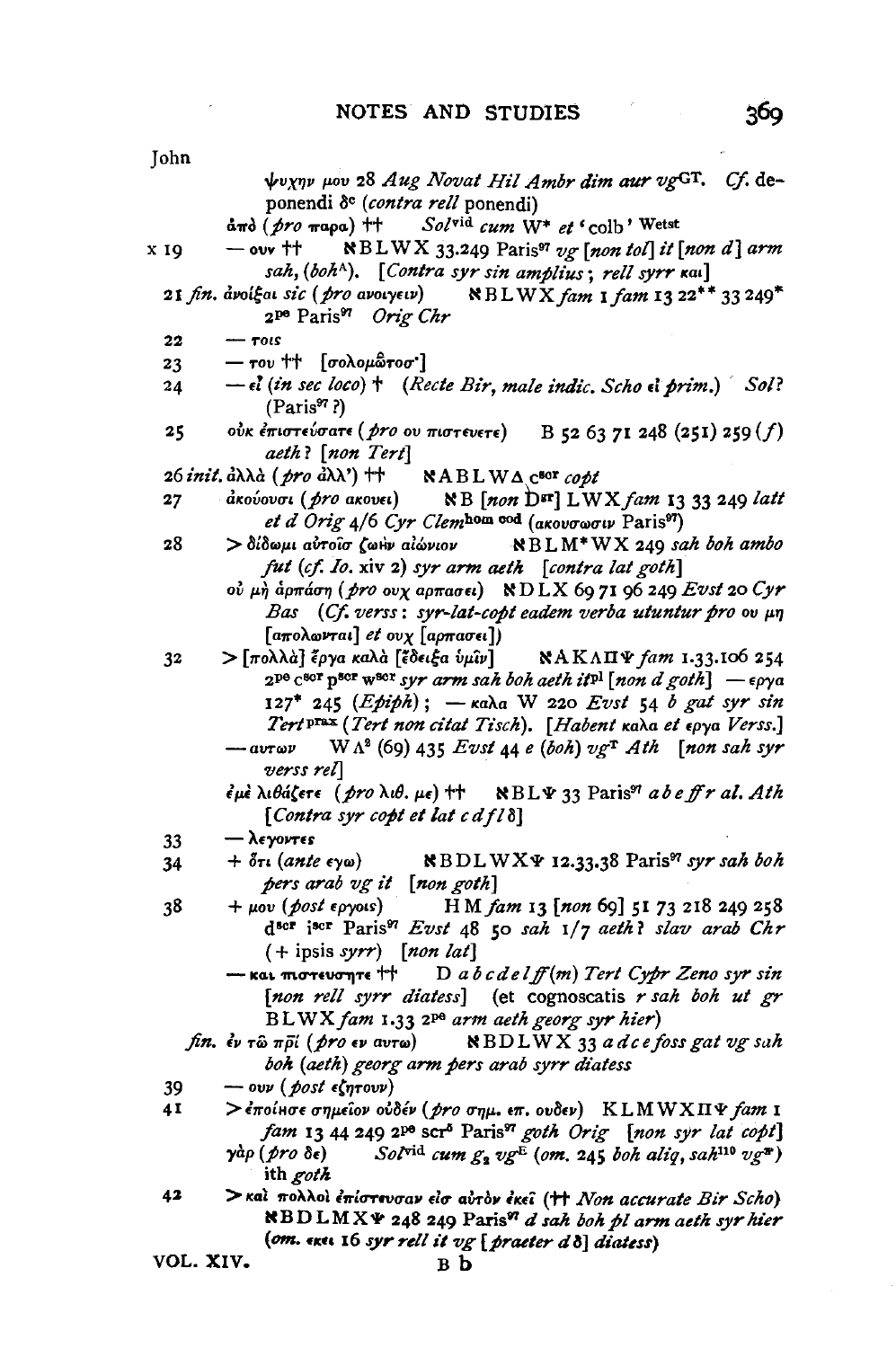**John** 

 $4 \lceil \pi \rho \delta \beta$ ara prim. 12 [είσὶ] 12/13 Гта Χ 3 κατόνομα ΙΔ Γκαι γινώς κομαι πρόβατα. δ δε μισθωτόσ φεύγει'] 16 [με δεί] [γενήσεται]  $17.56\pi$ Bo  $ν$ πὸ τῶν ἐμῶν ] 21 μη δαιμόνιδυναται  $sic^*$ 22 Γκαι γειμών Ηνλ μe] 33 σεαύτον sic 35 γραφ<sub>β</sub> 24 Γεκύκλωσαν] [είπε] 39 [πάλιν αυτόν sic  $36$   $\frac{1}{2}$   $\frac{1}{2}$   $\frac{1}{2}$   $\frac{1}{2}$   $\frac{1}{2}$   $\frac{1}{2}$   $\frac{1}{2}$   $\frac{1}{2}$   $\frac{1}{2}$   $\frac{1}{2}$   $\frac{1}{2}$   $\frac{1}{2}$   $\frac{1}{2}$   $\frac{1}{2}$   $\frac{1}{2}$   $\frac{1}{2}$   $\frac{1}{2}$   $\frac{1}{2}$   $\frac{1}{2}$   $\frac{1}{2}$   $\frac{1}{2}$   $\frac{1}{$  $\lceil \tau$ ov $\theta \hat{v} \rceil$ 40/41 coniungit πιάσαι] xi 1  $-$  και Μαρθας (cum A\*?) errore? Pergit [τησ αδελφησ αυτήσ] om. Maphas foss. D S min<sup>25</sup> syrr sah boh aeth arm 3 + αύτου (*post αδελφαι*) ++ goth diatess vg it (om. sorores eius b; om. vers  $f^{*}$ ) [non arab] Pscr  $\bar{x}$ scr al.? (etra D 435) (μετα δε τουτο 249)  $\overline{7}$  $\tilde{\epsilon} \pi$ ıra  $+ +$ Mult, syrr et verss [non a goth]  $+$   $a\dot{v}$ <sup>r</sup>o $\hat{v}$  (*post*  $\mu$ *aθHraî* $\sigma$ ) 8  $>$  σε οι ιουδαίοι λιθάσαι U fam I fam I 3 245 248 iscr vg f aur  $(arm syr cobt)$  (ot tovo.  $a\pi$ okt. 218 Paris<sup>97</sup> r soli, et conflat  $slav$ : 'to kill thee with stones')  $-$  o 9  $>$  ώραι είσι ( pro εισιν ωραι) Mult et syr vgg pl it pl et opas  $\epsilon \chi \epsilon \iota$  D  $d$ **IO**  $\pi$ εριπατεί †† [sed ver 9 περιπατή] Solvid cum diatess (Cf. syr sin, syr  $\mathbf{I}$ ελάλησεν δ ίξ ( pro ειπε) ++ pesh, pers) spatium in ff  $a\dot{v}$ τω $(bro a\dot{v}$ του $)$  BC\*X 13 [non fam] boh. (ND KWΠ 42 0<sup>8cr</sup> 12 pser weer Paris<sup>97</sup> al. bd sah arm) (a cff r syrr aeth diatess) AW 249 2<sup>pe</sup> Paris<sup>97</sup> a (p) dim arm syrr boh [non sah] 14  $\omega$ georg (aeth)  $-$  o ingous 33 245 Evst 47 a e r  $\delta$  (habet  $\Delta$ gr) [non syrr non verss] - tva morevonte ++ Solvid (ord mut e: quod ibi non fui ut 15 credatis; confuse E<sup>vg</sup> propter vos quia non eram ibi ut credatis quia non eram ibi) Cf. a mutilum. Cf. verss qui (praeter sah boh goth) ord gr non seq. αλλα ተተ  $17$  $+$  είσ βηθανίαν, (post ιησους)  $\aleph^b A^2 D X \Lambda$  fam 13 [non 69] 16 17 32 218 249 254 262  $i$ <sup>sor</sup> Paris<sup>97</sup> d syrr et diatess aeth georg arab pers 19. πολλοί δέ ( pro και πολλοι init.) **SBCDLWX** 33 249 sah boh *vg it* [non f, cum goth] syr hier (πολλοι ουν fam 1.2<sup>pe</sup> Paris<sup>97</sup>)  $\tau$ Hv ( $\overline{p}$ ro  $\tau$ as  $\pi$  $\epsilon$ ρι) NBC\*LWX(D) 33 38 249 Paris<sup>97</sup> it vg verss παραμυθήσονται ++ 20  $-$  6 > δδε, (sic) ουκάν μου ο αδελφος ετεθνίκει († non lucide Scho.) (Cf.  $2I$  $ADX$  d copt)  $+$   $\mathbf{\hat{n}}$  (ante  $\mu a \rho \theta a$ )  $+$  BC\*DKLX $\Pi \Psi$  al. min (scr<sup>7</sup>). 24 28 uapidu ++  $ABCDKLA\pi$  33 Paris<sup>97</sup> syr αύτησ' λάθρα είπουσα ++ 28 34 36 248 (Cf. sah sol: ειπουσα αυτη  $\lambda a \theta \rho a$ ) f occulte pro silentio, sed Dgr  $\sigma \omega \pi \eta$  pro silentio πάρεστη sic †† Sol? (Cf. vi 45) [venit pro adest ad (D<sup>gr</sup>)  $\pi$ apeoriv) elp gat syr goth diatess et verss praeter boh]

 $\mathbb{R}^2 \times \mathbb{R}^2$ 

370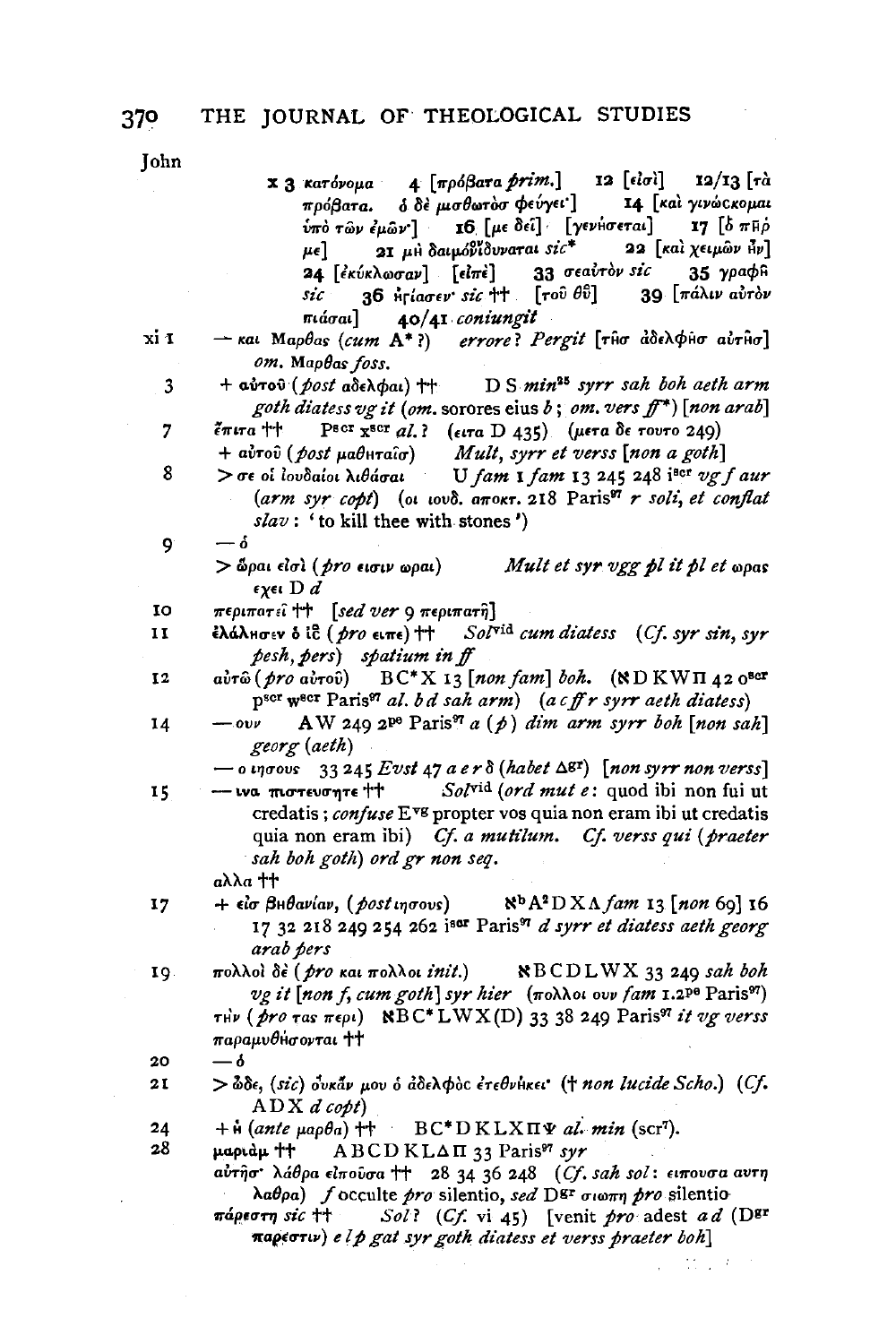- NBC\*DLWX 33 249 Paris<sup>97</sup> it [non xi 29 Ηγέρθη (*pro εγειρεται*) ++ l gat goth arm aeth syr copt **SBC\*LWX 33 249 Paris<sup>97</sup> (it)** [non Αρχετο (sic) pro ερχεται ++
	- D<sup>gr</sup> syrr arm aeth goth copt
	- ούπω ἦδει sic ( pro ούπω δε) ++ Sol. Vult oυπω ηδη? (γαρ D it 30  $ve$  boh
	- uapīdu ++  $BC^*DKL\Delta\Pi$  33 Paris<sup>97</sup> svr  $3I$ 
		- δόξαντεσ ( pro λεγοντες)  $NBC*DLWX$  fam 1.13.22 (33) 78 127 346 604 Paris<sup>97</sup> d [non al. latt] arm aeth pers georg boh [non sah] syrr [non hier] diatess [non goth slav arab]
	- papian ++  $BC^*E^*L$  [non  $\Delta$  hoc loco] 33 Paris<sup>97</sup> syr  $32$ αύτου πρός τούσ πόδασ (pro εις τους ποδας αυτου) > μου άπέθανεν + NBC\* LWΔ $\Psi$ (D) 33 254 d δ (-- μου Paris<sup>97</sup>)
	- $33$  fin. avrov (pro eavrov) ++ L<sup>\*</sup> $\Delta$  118-200 250 Paris<sup>97</sup> Evst 48 Pscr  $y<sup>scr</sup> al.$ ? [non lat]
	- 37 εδύνατο (*pro ήδυν.*) ++  $B^*$ CDKWII al.
	- τετελευτικότοσ ( *pro* τεθνηκοτος) **NABC\*DKLWH4 27 33 249** 39 wser [non Paris<sup>97</sup>] (defuncti  $d\delta$ ; om. a p r) Lazar pers. Om. claus b c e ff l foss syr sin
	- ου ην ο τεθνηκως κειμενος  $NBC^*DLWX$  5.24<sup>\*</sup> 33 6<sup>pe</sup> (ΑΚΠ 41 1.22.249  $C^{scr}$  p<sup>ser</sup> w\*ser Paris<sup>97</sup> f  $\delta$  goth) arm aeth pers syrr diatess it vg Orig pluries Cf. boh et sah (qui variant) [Habent georg slav arab]

 $>$ τάσ χείρασ και τουσ πόδασ AΛ60 [non fam] min<sup>20</sup> aeth syrr 44 diatess goth bohseptem sahduo georg slav pers arab [non arm] foss Hier [non gat]

- $-$  0  $\mu$   $\sigma$  ous  $Sol^{\text{vid}}$  (ex AYTOICOIC) Ex eadem causa (IHS EIS ord gr BL Orig) om. eis 604 a l (me teste) r aur tol. ei iesus f, illi iesus d (contra D<sup>gr</sup> avroio)
- $BC^*L$  [non W] 33 Paris<sup>97</sup> ff vg<sup>D</sup> boh  $+$   $a\dot{v}\tau \dot{\alpha}$  (*post abere*) sah aeth slav arab syr hier diatess Origter Bas (Iren?) Ex AΦETAIYΠAΓEIN (vid + AYT). Vide W

45  $\lceil \mu a \rho a \nu \rceil$ 

 $\mathbb{C}^{\times}$ 

- 54 init  $\delta$  obv l $\hat{\sigma}$  ovk'ert sic NBLMWX fam 1.249 Paris<sup>97</sup> Orig Ath (ord copt, sed boh sah ambo int  $\geq \epsilon$  non  $\leq \epsilon$ )
- καλ έκει ( pro κάκει) ++ LWP fam 13 33 69 249 251 252 Orig 55 fin. αυτούσ' (sic, male Bir Scho αυτούς) pro εαυτούς (††) M sol.
- $(om. arab)$
- 56. μετά άλλΗλων Η I solvid

57  $-$  Kai prim. a.<br>Alian

xi 2  $A\sigma$  (pro  $\tilde{\eta}s$ ) ΙΙ έξυπνήσω 14  $\hbar$ n.  $\left[ \frac{d}{d\pi} \epsilon \theta a \nu \epsilon^* \right]$  sed  $vult**$   $d\pi \epsilon \theta a$ vev †† Ι7 [Ημέρασ Ηδη]  $\log \left[\mu \hat{a} \hat{\rho} \theta a \nu \right]$ μαρίαν] fin. [aὐτῶν]  $28$  [ $ra\hat{v}ra$ ] 30 init. ovno 33/34 iungit 38 [εμβριμώμενοσ] 39 [όζει] cf. Evan

<sup>[</sup>λάζāρε δεῦρο ἔξω] semel 43

κμρίαισ  $AX \Delta \Lambda \Psi$  al. (κιριαισ W, κυριαις 69)

<sup>⊿8⊺</sup> alpovor sic (pro  $\partial \rho$   $\psi$ ) + Cf. sah slav (syr)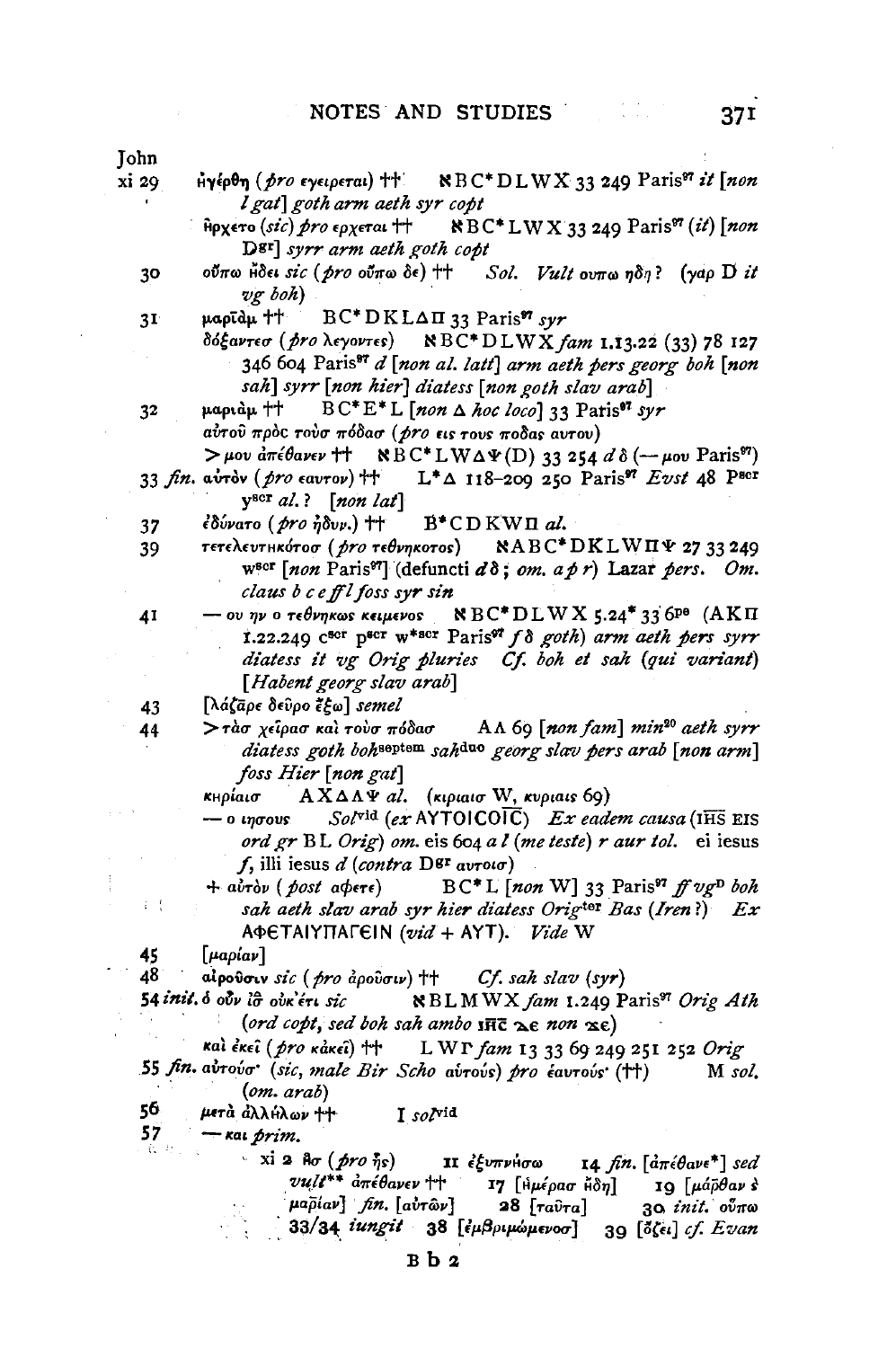|       | 28 οζη me teste 41 δτι 45, 46 [å] 47 [σημεία                                                                                                     |  |  |  |  |  |
|-------|--------------------------------------------------------------------------------------------------------------------------------------------------|--|--|--|--|--|
|       | 48 ούτως <sup>++</sup> 50 όλον 51 [προεφήτευσεν]<br>$\pi$ οιεί $\rceil$                                                                          |  |  |  |  |  |
|       | Ημελλεν ++ 52 ούλύπερ 54 [Διέτριβε] 55 αγνίσωσιν                                                                                                 |  |  |  |  |  |
|       | 56 έστηκότεσ 57 [έντολήν] έστιν ++                                                                                                               |  |  |  |  |  |
| xii 2 | ανακειμένων σύν (pro συνανακ.)                                                                                                                   |  |  |  |  |  |
| 3     | άλάβαστρον (pro λιτραν) ++ Sol inter gr cum syrsch pesh diatess                                                                                  |  |  |  |  |  |
|       | arab et vg <sup>r</sup> diat [contra latt omn] et pers (ampullam). (adaßao-                                                                      |  |  |  |  |  |
|       | τρον λιτραν Evst 47 et syr sin)                                                                                                                  |  |  |  |  |  |
|       | μύρου νάρδου πιστικέ πολυτίμου ita interpuncta a manu rubric.                                                                                    |  |  |  |  |  |
|       | (etiam comma post πολυτιμου a manu prima)                                                                                                        |  |  |  |  |  |
| 4     | Γλέγει ούν είσ] (- εκ) ++ [των μαθητών αύτου ιούδας σίμωνοσ ισκαριώ-                                                                             |  |  |  |  |  |
|       | $\tau$ Ησ]] + εἶσ ὣν ἐκ τῶν Δώλεκα' $Sol$ vid (- εκ $BLQW$ 33 249;                                                                               |  |  |  |  |  |
|       | transponunt NBL 33 249 sah syr aeth arab pers)                                                                                                   |  |  |  |  |  |
| 6     | $y^{Bcr}$<br>γλωσόκομον ( pro γλωσσόκομον) ††                                                                                                    |  |  |  |  |  |
|       | έχων (pro είχε) [Habet και seg, male Scho] +<br>fam 1 Orig 1/2                                                                                   |  |  |  |  |  |
|       | $(\epsilon \chi \omega \nu, -\kappa \alpha \iota \kappa \text{BDLQ W 33 2}^{\text{pe}} \text{ Paris}^{\text{97}} d g g at v g sa h \text{ both}$ |  |  |  |  |  |
|       | Orig $1/2$                                                                                                                                       |  |  |  |  |  |
| 7     | + iva (ante $\epsilon$ ισ την ημεραν). Ita, absque inter-                                                                                        |  |  |  |  |  |
|       | $p$ unctis: $\phi$ des dirtive lva elo rtiv tiué pav   Aliq. et verss.                                                                           |  |  |  |  |  |
|       | τηρήση ( <i>pro τετηρηκεν</i> ).                                                                                                                 |  |  |  |  |  |
| 9     | W 258 Paris <sup>97</sup> y <sup>ser</sup> e goth (boh, non sah) pers aeth<br>— ек <i>prim</i> .                                                 |  |  |  |  |  |
| 11    | $> \delta t$ avrov $\pi$ oh hod $\delta s$                                                                                                       |  |  |  |  |  |
| 12    | $+ \tau \epsilon$ (post $\tau \hat{n}$ init.) Solvid inter $gr$ (+ ovv w***scr) cum latt                                                         |  |  |  |  |  |
|       | mult + autem, $\text{both} + \Delta e$ [non sah] et syrr omn aeth arab e                                                                         |  |  |  |  |  |
|       | + $\kappa$ ai, etiam diatess $\zeta$ xxxix 34. ( <i>Io.</i> xii 11 fin. ad $\zeta$ xxxix 6)                                                      |  |  |  |  |  |
|       | ότι ίδερχεται (pro oτι ερχεται ο ιη σους) ALX 33 74 90 249 a c e ff                                                                              |  |  |  |  |  |
|       | aur $v g^E$ boh sah syrr [non goth]                                                                                                              |  |  |  |  |  |
| 13    | συνάντησιν (pro υπαντησιν) $\uparrow\uparrow$ DGLX al. pauc.                                                                                     |  |  |  |  |  |
|       | ἐκρανγαζον ( pro εκραζον)<br>$R^3D LQW$ 44 122 Paris <sup>97</sup> Evst 44                                                                       |  |  |  |  |  |
|       | (Β <sup>1</sup> εκραυγασαν) εκεκραγον Clem                                                                                                       |  |  |  |  |  |
|       | + λέγοντεσ (post εκραυγ.)<br>$NADKQX\Pi$ al. a dff foss syr boh                                                                                  |  |  |  |  |  |
|       | arm georg slav pers aeth diatess Clem [contra rell et Hier <sup>Dam</sup> ]                                                                      |  |  |  |  |  |
| 18    | δχλοσ (pro ό δχλοσ) + W 69 234 251 Evst 47 latt (et $\aleph$ oχλος                                                                               |  |  |  |  |  |
|       | πολυς) οχλοι πολλοι syrr; οχλοι D c d                                                                                                            |  |  |  |  |  |
|       | $\tilde{h}$ κουσαν ( <i>pro</i> ηκουσε)                                                                                                          |  |  |  |  |  |
| 19    | + δλος (post κοσμος) DLQX aliq syr arm aeth it [non δ] $vg$                                                                                      |  |  |  |  |  |
|       | boh [non sah] diatess (unus populus ff, cf. so manaseds goth)                                                                                    |  |  |  |  |  |
| 20    | $\aleph$ BDLMQ WX fam 1.33.249 2 <sup>pe</sup> Paris <sup>97</sup> it<br>> έλλινεσ τινέσ                                                         |  |  |  |  |  |
|       | pl [non a r] syrr (diserte). Graeci (-quidam)l. 69 220 xscr sem.                                                                                 |  |  |  |  |  |
|       | προσκυνήσουσιν DLΔ 249 Paris <sup>97</sup> z <sup>scr</sup> Pscr                                                                                 |  |  |  |  |  |
|       | έν τῶ ἱερῶ (pro εν τη εορτη) Sol <sup>γid</sup> (Cf. Matt. xxi 12, Mar. xi 11,                                                                   |  |  |  |  |  |
|       | Luc. xix 45 et diatess $\S$ xxxix fin., xl init., $\S$ xxxii 1) $ae = in$                                                                        |  |  |  |  |  |
|       | diem solemnem ( $\mathbf{p}$ ro in die festo vgg vel in diem festum f)                                                                           |  |  |  |  |  |
|       | Obs boh ord: that came up to the feast that they should worship                                                                                  |  |  |  |  |  |
| 21    | θέλωμεν ++ 28 69 262 435 i y z <sup>scr</sup>                                                                                                    |  |  |  |  |  |
| 22    | + $\delta$ (ante $\phi$ ιλιπποσ sec.) + BLWX $\Pi^2$ 33<br>[και πάλιν] + έρχεται († confuse Scho) $\aleph$ 249. (Cf. ABL a er boh                |  |  |  |  |  |
|       | [non sah] aeth georg arab syr sin hier) Non diatess.                                                                                             |  |  |  |  |  |
|       |                                                                                                                                                  |  |  |  |  |  |
|       |                                                                                                                                                  |  |  |  |  |  |

 $\ddot{\phantom{0}}$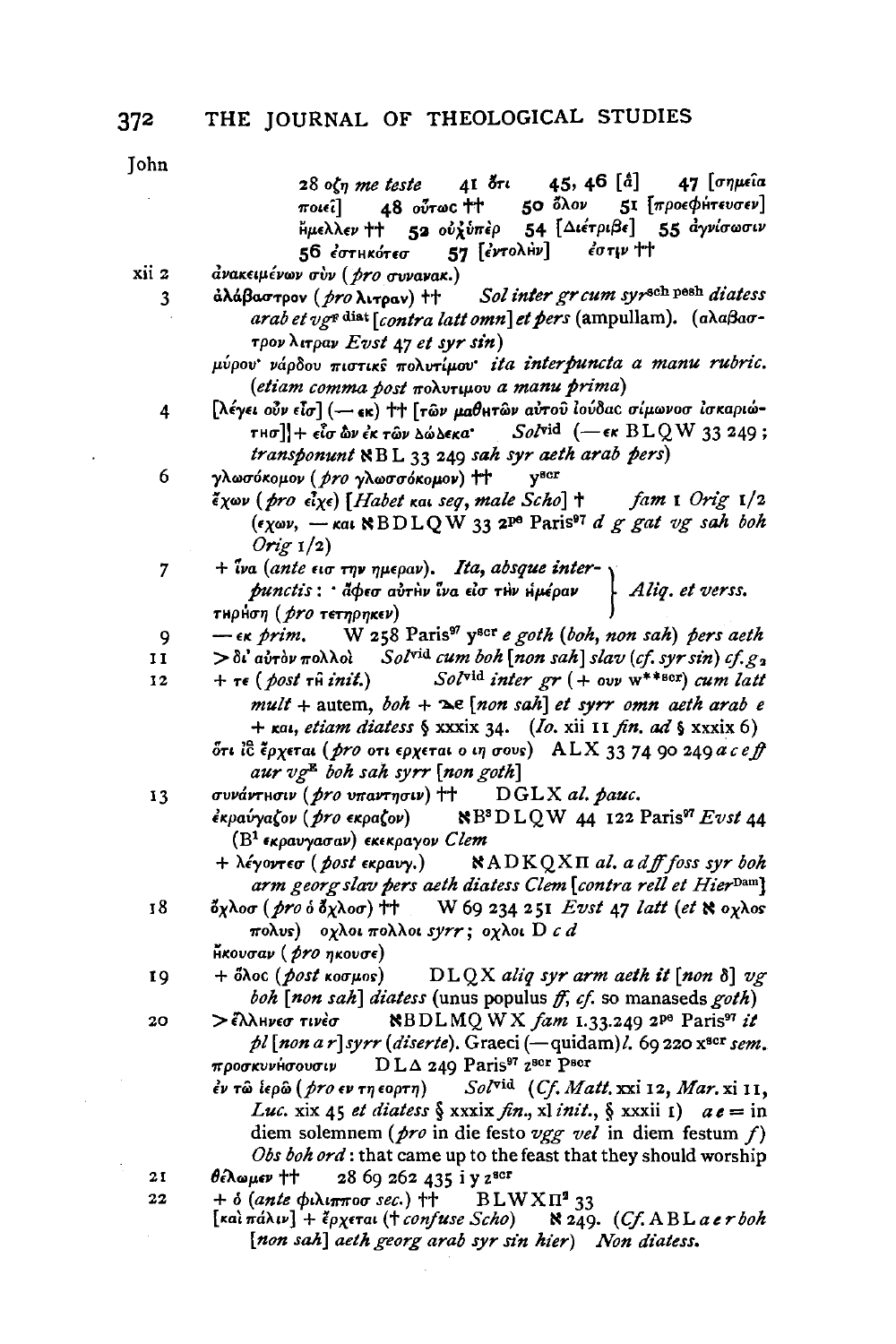| + και (ante λεγουσι) $\mathbb{R}$ $\text{ABL}$ [non boh $\text{A}$ $\text{BIL}$ $\text{A}$ $\text{C}$ $\text{C}$ $\text{C}$ $\text{A}$ $\text{C}$ $\text{C}$ $\text{C}$ $\text{C}$ $\text{C}$ $\text{C}$ $\text{C}$ $\text{C}$ $\text{A}$ $\text{D}$ $\text{D}$ $\text{D}$ $\text{A}$ $\text{D}$ $\text$     |  |  |  |
|--------------------------------------------------------------------------------------------------------------------------------------------------------------------------------------------------------------------------------------------------------------------------------------------------------------|--|--|--|
| 33 249 ar aeth georg arab syr sin hier                                                                                                                                                                                                                                                                       |  |  |  |
| $\mathcal{L}$ , and the set of $\mathcal{L}$ and $\mathcal{L}$ and $\mathcal{L}$ and $\mathcal{L}$ and $\mathcal{L}$ and $\mathcal{L}$ and $\mathcal{L}$ and $\mathcal{L}$ and $\mathcal{L}$ and $\mathcal{L}$ and $\mathcal{L}$ and $\mathcal{L}$ and $\mathcal{L}$ and $\mathcal{L}$ and $\mathcal{L}$ and |  |  |  |

- xii 26  $>$  τίσ διακον $\hat{H}$  ( $\hat{H}$  ex em) pro διακονη τις Mult et syr goth copt NBDLXV fam 1.33 fam 13 Paris<sup>9</sup> a de ff g m gat  $-$  kai ult. aur vg syr [non sin] pers arm sah [non boh, non diatess non aeth georg slav arab goth]
	- εστικώσ (pro έστως) + [Habet και seq.] 29
	- $>$ 'Απεκρίθη και είπεν ο (sic) ισ (†† Male om. ο Bir Scho) (ΒL Evst 48) 30
		- $>$ Η ΦωνΗ αΰτη **NABDLMU**<sup>2</sup>WX¥ fam 1.33.90 248 254 Paris<sup>97</sup> scr<sup>3</sup> Evst 47 latt [non ff l  $\delta \mu$  dim goth Tert] (syr)  $-\arctan r$ ;  $-\phi$ ωνη  $v \rho$ <sup>M</sup>
	- 254 Evst 48, Orig 1/5 Ath Bas Ambr Ambrst 32  $\delta$ rav ( $\beta$ ro  $\epsilon$ àv) Leo  $1/2$ , a eff (soli cum pro si) arm pers syrr et diatess aeth? (av B 13 [non fam]). Obs iabai goth
	- $-av\tau\omega$ H 3364 Evst 48  $x^{s}$ crsem georg bohdao [non sah syrr latt] 34  $Bir: -\delta$  prius' hinc male  $Sch_0 - \delta$ — ο (ante χριστος) †† ante oxhos

(Suppl. marg a prima man) om. gat  $\epsilon$ στιν 1x1  $+$ 

- εν ύμιν (pro μεθ υμων)  $\mathcal{R}$  BD KLMW XII, V fam 1.33 fam 13 [non 35 124] Paris<sup>97</sup> al. vg it goth boh [non sah syr rell verss] Cyr
	- $N^{c}$ KLU [non W]  $X\Delta\Pi$  fam 1. dowx<sup>scr</sup>  $+$   $\cdot$  (ante σκοτια) ++ Evst 48 (sah) boh [Latt tenebrae] MHCKOTIA (Add vel  $perd$  ex proping  $\mu$ n)
- Sol? (Male Bir Scho έπωρώέπωρώθησαν ( pro meπωρωκεν) †† 40 τησαν) επωρωσεν (Κ)  $AB^*K LX(\Pi)\Psi$ . [Pro τετυφλωκεν... και  $\pi \epsilon \pi \omega \rho \omega \kappa \epsilon \nu$  habent sah et boh: He hardened ... and he hardened]  $\epsilon \pi \eta \rho \omega \sigma \epsilon \nu$  W;  $\pi \epsilon \pi \eta \rho \omega \kappa \epsilon \nu$  63 259

έπιστρέψωσι ( pro επιστραφ.)  $(k)$ KLMWXII  $(fam 13)$  42 68 Eus Did

iáoouat

- $\delta$ TL (pro  $\delta$ Te)  $\mathbf{H}$  NABLMXYI [non fam] 33 97 252 C<sup>8CT</sup> Paris<sup>97</sup> 41 e sah boh arm (aeth) Epiph [non syr latt]  $\lceil \epsilon \pi \epsilon \cdot W \rceil$  quando lattomn. Diserte pers in tempore quando
- υπέρ (pro ήπερ) NLW X fam 1 fam 13 [non 124] 33 245 250 2<sup>pe</sup> 43 Evst 48 (cf. syr)  $(\epsilon \cdot \pi \epsilon \rho \Psi)$  Magis quam latt pl. Potius l
- $RBDLWA$  copt [ver 47 d $\lambda \lambda$ ' lva]  $d\lambda\lambda\dot{a}$  ††  $(ante \text{ } \epsilon \text{ } \epsilon \text{s})$ 44
- 47 φυλάξη sic (pro πιστευση) NABDKLWXII min<sup>20</sup> et verss [non goth] vg latt pl, [sed f q  $\delta$  goth georg slav crediderit], et a (ut persint) SERVAVERIT
- FTA 97 124-346 Evst 48 (M κρίνει). d  $vg^D$ 48 κρίνει (*pro κριν*εῖ) (iudicat)  $D^{gr}$  *kpeivel* [*non sah boh* = *fut. cum latt pl* iudicabit] Cf. goth, et sax: 'Doometh'

50

- NABLMWX al. it boh [non sah] arm Tert 1/2 > έγὼ λαλῶ [non syr] Ergo loquor (-ego) a d et Der  $\Gamma$  44. Om. e
	- xii I [ό τεθνηκώσ] 5 διάτί 6 ούχότι έμελλεν ++ 9 δν (pro δν) 13 ώς άννα 25 [άπολέσει] μισών 28 φωνή 33 ξμελλεν (ε *pr. ex em a pr. man.*) †† 34 [συ λέγεισ]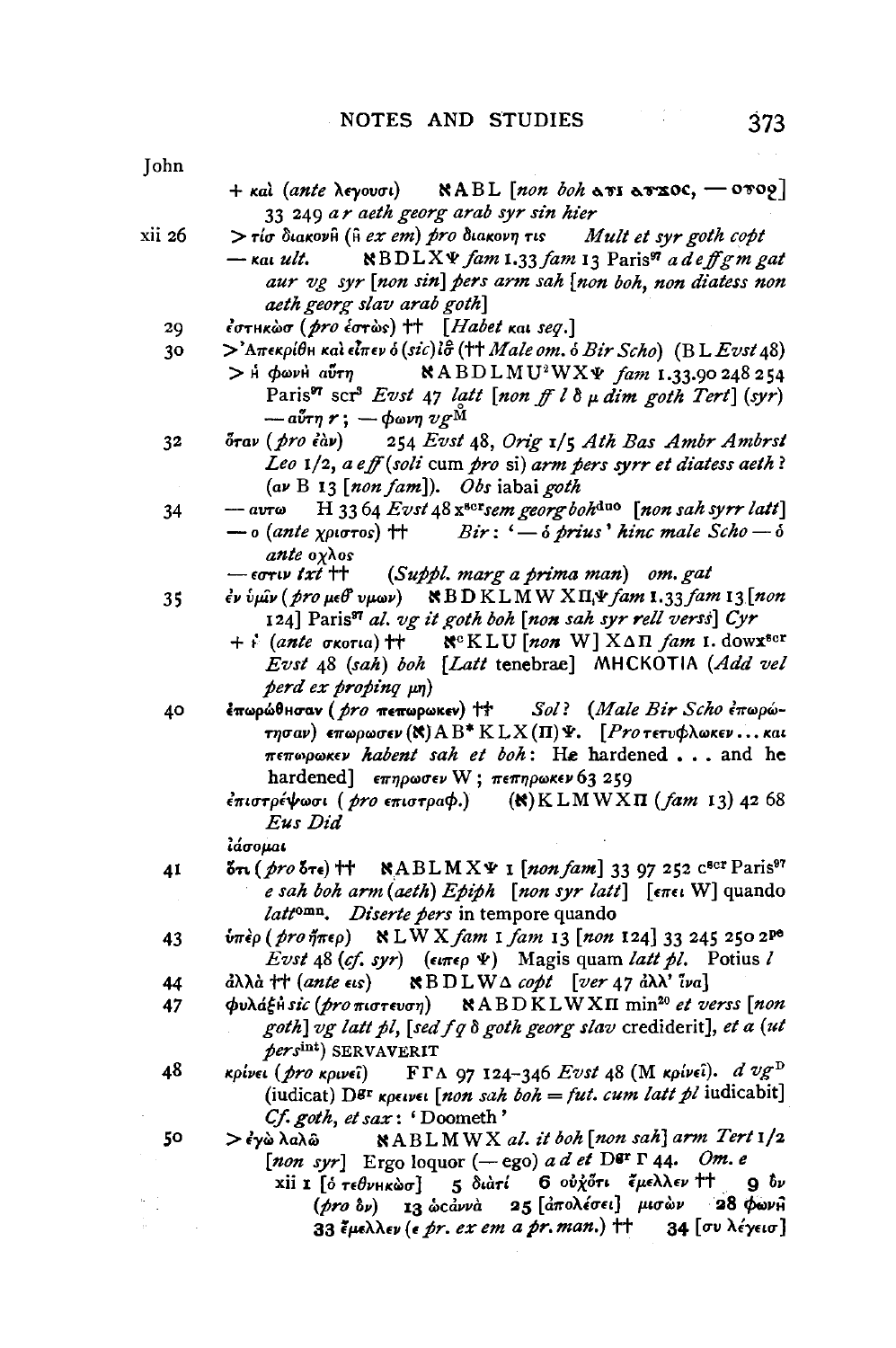John

35 [έωσ] οίδεν ++ 36 init. [έως] 42 ούχωμολόγουν  $49$  [εδωκε] 50 ούτωσ ††

- $\hbar\lambda$ θεν (pro εληλυθεν) + (Recte Bir, negl. Scho) xiii 1
	- $\{for al. \}$  ( $down 33 = boh [non sah arab]$ )  $\overline{\mathbf{3}}$ ίδὼσ (*pro ε*ιδως) ††
		- [*débokev]* sed x lit capitan a rubric.  $\epsilon$  $\delta \omega \kappa \epsilon \nu^*$ ?  $\mathcal{C}u m$   $\aleph$  BK LW I [non fam] 57 239 254 Paris<sup>97</sup> Orig 7/8
	- $6$  fin.  $\pi$ όδασ, (, aureo a rubric. = interrogationis signum)
		- $+$   $\delta$  (ante  $i\hat{c}$ )  $+$ K M ΔΠ<sup>2</sup> 13-346 [non 69-124] 33 249 diwser Paris<sup>97</sup> Evst 22 55
			- 33 hser Evst 32 ( $y^{sc}$ ). (- avro arm georg pers  $-$  και ειπεν αυτω  $[non Gr-lat]$
	- 8  $+$   $\delta$  (ante  $\pi$ erpos)  $\dagger\dagger$  $L\Delta$  al. Orig
		- > μου τούσ πόδασ  $BCLW\Psi$  235 435 e<sup>scr</sup> (D 1 fam 69) it [non  $a l r \delta$  syrr (mihi pedes meos) diatess Orig 6/7. μου νιψ. τους ποδας D fam 1 fam 13
			- $-$  avro sec.  $\dagger\dagger$ C<sup>8</sup>D 80 Evst 18 55 x<sup>8cr</sup> b delm aur dim gat boh [non sah praeter 95?] arm [non syr non rel verss]
	- Solvid. Suppl. intra lin a man nova (recent. 9  $-\tau$ as  $\chi$ etoas kat post med sec. xiv). Male ' in marg ab emend.' Bir
		- $fin. + \mu$ ov Sol inter gr vid cum syrr aeth pers sah boh georg et diatess.  $(+$  et totum corpus  $a$ ; + etiam lavabis *pers sah syr sin*)
	- 10  $\epsilon l$   $\mu$ h  $(\text{pro } \hat{\eta})$  $BCD L W \Pi \Psi$  fam 13 [non 124] 33 42 61 249 254 it syr copt Orig Chr Dionys
		- άλλά έστι ( pro άλλ' έστι) ++ ? et sah boh [sed  $d\lambda\lambda$ ' ov $\lambda$  seq.]
	- + δτι (ante ovχι) ++ BLW 33 abcffflqr syr (syr sin rov λογον 11 τουτον *pro* οτι ουχι παντες καθαροι εστε; om. D d syr hier  $1/2$ ) copt Cyr
	- NAC<sup>2</sup>L<sub>¥</sub>? 33 249 251 (254) yser it [non — και (*ante* ελαβε) †† 12  $d e q r$  arm aeth syrr sah boh goth verss
		- $\aleph^*$  BC<sup>\*</sup> W Paris<sup>97</sup> a e sah (-- kai) καὶ ἀνάπεσε ( pro αναπεσων) [boh pauci] arm georg pers arab aeth syrr Orig
		- $-\pi$ ahiv († Negl. Bir N.T. Habet Lect var) Evst 32 syrr diatess sah 1/4 bohdno georg pers arab [non latt]
		- $+$  Kat (ante  $\epsilon$ u $\pi$  $\epsilon$ v)  $+$  Aeth syr<sup>sch pesh</sup> [non sin] diatess Aphraat  $a r (b c ff g l m)$  arm sah [non boh] verss

- [δ κτ' και δ διδάσκαλοσ] 14
- δέδωκα 15
	- $ν$ μεῖν prim.  $[non sec.]$  †† ut D saepe
	- $+$  δμοίωσ (ante ποιθτε)  $Sol<sup>vid</sup>$  (+ ovros aliq) Cf. etiam syr<sup>sch</sup> peeh diatess Aphraat<sup>vid</sup> [non syr sin] Obs it a latt aliq; + aliis e dim  $\mu^*$  (boh pl) gr 249 pers Cypr
- 18 τινασ ( pro oύs)  $N*BCLM$  [non W] 33 Orig (diserte vid) Cyr [non verss]
- 19 fin. δτι έγω είπον ύμιν (pro δτι έγώ είμι) ++ Solvid cum 13-346-556 (non 69-124) [non verss vid]  $(+$  de quo scriptum est  $vg^{J}$ ;  $+$  filius Dei  $dim$ )

 $>$  6  $\bar{\kappa}$ C' και ο διδάσκαλοσ' C<sup>2</sup>FEGHMΛ al. sah 1/4 boh<sup>x</sup> syr hier 13 Ath Did Cyr Chr Ambr [non syr rel it copt rell goth Orig]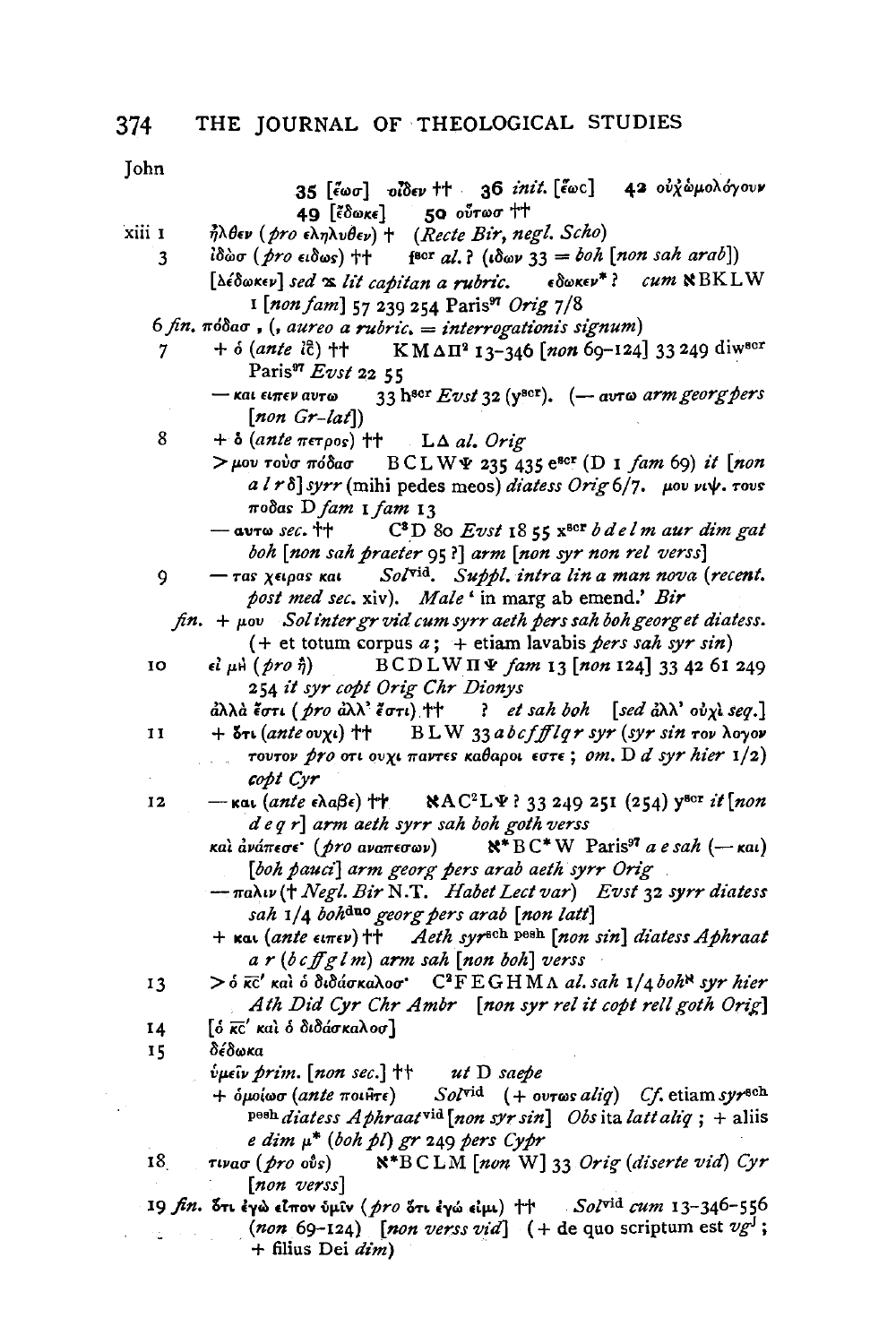John xiii 23  $+$  $\epsilon$ <sub>K</sub> (post  $\epsilon$ **i**s) τούτο~ sic fin. lin ( pro τούτω)  $\uparrow\uparrow$  $28 \text{ b}$ <sup>scr</sup> *Cf. pers* (*Cf. ord* 24 gr-LAT : innuit ergo huic contra e et syr huic innuit)  $e^{i}$  ff  $\lceil \pi v \theta \epsilon \sigma \theta \alpha \epsilon \tau i \sigma \ \hat{\alpha} \nu \ \epsilon \tilde{\iota} \mu \rceil$ 25 init. αναπεσών ούν (pro επιπεσων δε)  $(N)(D) L M(W)X(\Psi)$  al. (ovv =  $\Delta$  et gralia sah, boh 16/26 it; om. BC e syr sin Orig)  $+$   $o\tilde{v}$ τωσ ( $\mathit{post}$  εκεινος) Multi et goth (Al. EKELVOS OUTOS, C\*? vid ovros pro exeivos; om. ovros vel ovros  $\mathbb{R}$ ADII it syr) 26 και δώσω αύτω (pro επιδωσω) + Recte Bir, male Scho,  $BCL(MX)$ (aeth copt arm syr Orig) ισκαριώτου 26 Solvid cum 3 inter gret sah boh (syr aeth) 27 αύτὸν ( pro εκεινον) eum *pro* illum vg vg<sup>m</sup> et a bfq  $28$  $-\delta \epsilon$ BW  $\blacktriangleright$  248 435 Paris<sup>97</sup> al.?? Sah 1/7 boh 1/26 pers sax  $[non syr-lat]$  $\equiv$  0 (ante tovoas)  $\uparrow\uparrow$ 29 30 ἐξΑλθεν εὐθὺσ· ( *pro ε*υθεως εξ.) ††  $R B C D L W X(\Psi) (33) (13-69-$ 346) (440) 249 Paris<sup>97</sup> boh (non sah) arm it pl aeth diatess Orig (om.  $\epsilon v \theta \epsilon \omega s$  e syr sin) mox exiuit q (Cf. arm) 30 vel 31 +  $\partial \mathbf{v}$  (post  $\delta \mathbf{r}$ ) (om. Bir N.T. Habet Lect var)  $\mathbf{R}$ BCDLWX al. it copt arm goth Orig  $32 \text{ fin.} + \epsilon \nu$  aυτώ Solvid cum (249) l (cf. aur) syr pesh<sup>9</sup> [non syr rell non copt]  $+ \chi \rho \omega$  (post  $\mu \kappa \rho \omega$ ) NXLP 13-346 [non 69-124] 28 (me teste) 33 106 142\* mg 240 244 254 bscr Evst 6 yscr goth sah 2/6 boh  $6/26$  cfl dim verss aliq [non syr praeter pesh<sup>39</sup> non Clem ter diserte Cyr  $>$  έγὼ υπάγω 36  $+ \epsilon \gamma \dot{\omega}$  (ante  $v \pi \alpha \gamma \omega$ ) ND S<sup>mg</sup> U X & al. it goth sah boh arm Orig Cyr w<sup>scr</sup> al.? [non al<sup>scr</sup>] Compl<sup>od</sup> et  $\mu\epsilon$  (*pro*  $\mu$ oi *primo loco*)  $\dagger\uparrow$ latt me (aliter syr sin) [ύστερον δε ακολουθήσεισ μοι]  $-$  6 (ante  $\pi$ erpos) 37 47 56 58 61 435;(De syr sin syr hier vide Lewis syr hier  $a$ *ori* p. lix) (male Horner de 157 lapsu) (vvv akol. pro akol. apri  $C(D) LX (Tisch)$  d<sup>scr</sup> v<sup>scr</sup> Evst 2) Cf. D d. Cf. W 38 NABC\*LWX fam I fam 13254  $d$ ποκρίνεται (*pro* απεκριθη) Paris<sup>97</sup> latt (syr dicit)  $-$  avro xiii 2 [γενομένου] [ ιούλα σίμωνοσ ισκαριώτου<sup>· ζ</sup>να αυτον παραδώ'] 3 [ό ίξ] 6 [έκεινοσ] 8 [ό ίξ] 10 [ού χρείαν  $\ell_{X^{c_i}}$ 14. όφείλεται †† 17 οίδατε sic 19 απάρτι sic 24 περίου 26 [βάψασ] pr. loco [εμβάψασ sec.  $\sim$   $loco$   $\lceil$   $\tau \delta \psi \omega \mu \omega \nu \rceil$ 27 σατανάσ 29 *ών* 32 ένεαυτώ 36 [άπεκρίθη αυτώ sic (sec. loco) ( $\epsilon$ n  $\epsilon$ avr $\hat{\omega}$  Evan 28) δίσ] ακολουθήσαι 37 διάτί  $38$  [ό ίστ] [φωνήσει] εως ού [απαρνήση]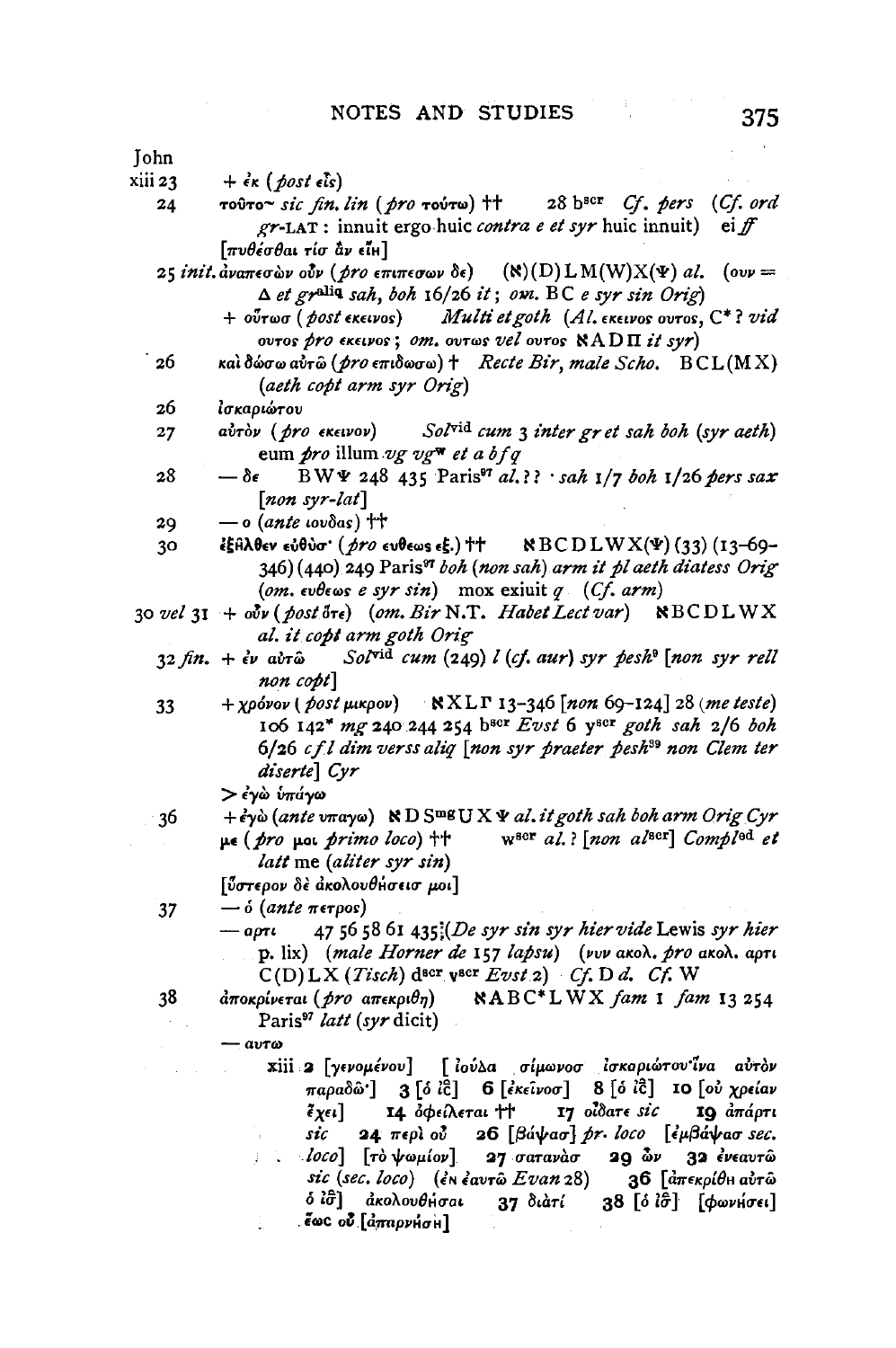**John** xiv<sub>2</sub>

 $\overline{\mathbf{3}}$ 

 $\overline{4}$ 

| [Ord cum Gr, contra syrr, e q r dim copt, Iren Tert Hil Ambr] |  |  |  |  |  |
|---------------------------------------------------------------|--|--|--|--|--|
|---------------------------------------------------------------|--|--|--|--|--|

- Solvid cum 27 33 37 46 54 Evst πορεύσομαι (pro πορεύομαι) ++ 6.16 (Silet Tisch) sahomn bohomn (persint aethint Walt) croupaow w<sup>scr</sup> [sed πορευομαι]
- ετοιμάσαι (*pro* και ετοιμασω) ++ DM al. et Evsta viginti df  $sah$   $1/2$  ((syrsch pesh))
	- $>$  τόπον ύμιν  $\setminus \text{RBNLN}$  [non W]  $X \cdot \text{I}$  [non fam] fam 1333 al. pauc d vg<sup>E</sup> Cyr [non syr non goth] (om.  $\tau$ o $\pi$ ov a syr sin;  $(0, 0)$  row  $v \mu \nu e$
- οιδατε και medio vers. Ad legendum: "και όπου έγω υπάγω την  $Cf$ . NBC<sup>\*</sup>LQX 33 a r boh [non sah syr] pers όδὸν οἶδατε '' sed hi ord. otdare rny odov. Aliter sed etiam breviter aeth Walt ' ut sciatis viam quo vado' (cf. W  $c^{scr}$ ) και οπου εγω υπαγω ουκ οιδατε την οδον Paris<sup>97</sup>
- 6  $-$  και η αληθεια  $+$  Solus vid.
	- via veritas (sine copula) et vita pers aeth<sup>Walt</sup> Tert vg codd<sup>6</sup>. Libere Optatus (solus) 'ego ianua et via et veritas'. (Separatim citat Clem et al Patr aliq.)
- $\mu \in \phi(\lambda \in \pi \in \mathcal{C})$  (comma = interrog. a man. pr.) 9
- $Sol^{\text{vid}}(cf. \text{vi } 29)$  Cf. persint tu 10  $+$  τούτο ( $post$  πιστεύεισ)  $+$ fidem non habes pro non credis. Victorinquod pro quia  $\epsilon \sigma \tau$ ,  $\epsilon$  aureo a rubric.)
- 11  $+$  $\acute{e}$ στιν (post εμοι med vers)  $(\dagger \dagger om.Bir. E sil Scho)$  1 [non fam] fam 13 al. cegm aur gat vg syr cu [non goth non Tert] 24\* 244 qr syrr arm boh diatess verss Tert (avrov  $-<sub>avra</sub>$  $B$  229<sup>\*</sup> sah) ταυτα πιστευσητε (*pro* αυτα πιστευετε μοι) Paris<sup>97</sup>
- NABDLQWXII min<sup>12</sup> it [praeter e] arm goth aeth boh  $-\mu$ ov 12 [non sah] syr pesh [non syr sch sin] diatess
- Claus. Lva dogaoth o nhp ev ro vio transfert ex ver 13 ad fin. ver  $13/14$  $14$ Solvid  $(\Lambda^*)$  plane om.) Om. claus. et ver 14 dim (om. ver 14  $X \Lambda^*$  1.22  $\zeta$ 0 245 2<sup>pe</sup> 6<sup>pe</sup> q<sup>\*sor</sup> arm<sup>MSS</sup> syr cu sin hier  $v g^F b$  [non diatess arab non syr sch pesh])
- 16 δώση  $(n \text{ } ex \text{ } em \text{ } pr \text{. } man.)$  †† μείνμ
- $+$  καλ (ante τι) Ita ' κε' καλ τί γέγον' sine interp. post κε  $+$  (Male 22 Bir N.T.+ $\tau$ . Vult +  $\kappa$ at recte in Lect var)  $-$  o prim.
- 26 **δσα αν είπω** ( pro α είπον)  $\uparrow\uparrow$  (*Linea super είπω a man tert vid*) (254) οσα 1 [non fam] 28 2<sup>pe</sup> i<sup>scr</sup> it (non e) Orig Eus Cyrhier av ειπω DII 254 it (non f)  $\lambda \in \mathcal{Y}$  (all the words which I said to you sah)

28  $-$ eιπον sec. (ante πορευομαι) Multi et verss

 $-\mu$ ου sec. (POST μειζων) ή (Recte Bir, male Scho errans de testim. Bir) Solvid cum  $vg^{\Delta}$  Chr<sup>u</sup> aur<sup>\*</sup>? (om. µov ANTE μειζων multi)

30 - TOUTOU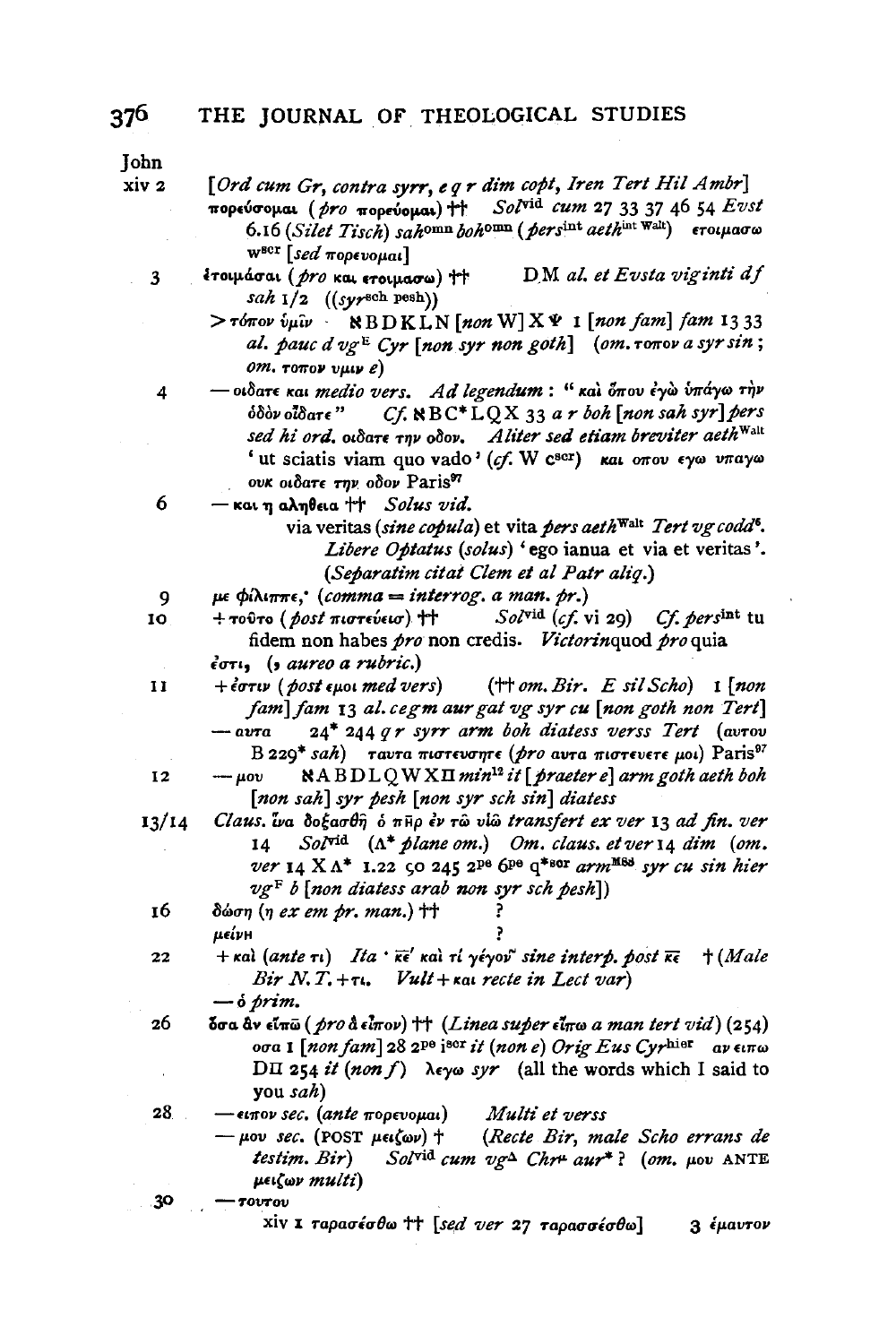|                                   | 5 οίδαμεν 7 απάρτι fin. [Habet αυτόν]<br>[ <i>હોµ</i> ો કંγેો                                                                                          |
|-----------------------------------|--------------------------------------------------------------------------------------------------------------------------------------------------------|
|                                   | $9$ [ <i>rooovrov xpóvov</i> ] II fin. [Habet $\mu$ oi] I2 (citant                                                                                     |
|                                   | Bir Scho μείζον pro μείζονα, sed codex μείζο fin lin, non                                                                                              |
|                                   | μείζον sed μείζονα, n compendio pro va). 19 fin. [ζήσεσθε]                                                                                             |
|                                   | 20 [γνώσεσθε ύμείσ] 22 ούχ' ό sic 23 fin. [ποικσομεν]                                                                                                  |
|                                   |                                                                                                                                                        |
|                                   | 28 Ηγαπάτεμε <i>pro ήγαπατέ με</i> 31 [ενετείλατο] ούτως ++                                                                                            |
| XV <sub>2</sub>                   | > καρπόν πλείονα (sic) φέρη $\bullet$ (N) $BLM^*X$ [Hiat W] $\Psi$ 33 Paris <sup>97</sup><br>it vg syr (Clem)                                          |
| 6                                 | $\mu$ е́νн †† [sed $\mu$ е́іνн ver 4] $\aleph^*$ ABD Paris <sup>97</sup> d (a r in ver 4)                                                              |
|                                   | $+$ το (ante πυρ) ††                                                                                                                                   |
| $\overline{\mathbf{z}}$           | Sol cum Paris <sup>97</sup> Chr <sup>μ7</sup> (μενει L 3)<br>μένн                                                                                      |
|                                   | alruotobai sic († Male Scho airnoaobai, recte Bir N.T. et Lect var)                                                                                    |
| ÷.                                | Obs. a cf syr                                                                                                                                          |
| 10                                | $\aleph^c L$ 346 [non fam] $P^*$ sor<br>τ <b>μρ</b> ήσετε ††                                                                                           |
| 11                                | $-\mu\epsilon\iota\nu\eta$ Solvid (η pro μείνη ABD [Hiat W] Ψ min aliq it (sit                                                                         |
|                                   | praeter fr $\delta$ maneat) vg goth arm aeth syrr [sed Sch et Gwil                                                                                     |
|                                   | <i>int.</i> maneat])                                                                                                                                   |
|                                   | $>$ 6 kc <sup><math>\sim</math></sup> aυτου (pro aυτου ο κυριος) N 69 254 z <sup>BCT</sup> latt et d contra                                            |
| 15                                | Der syr Irenint semel Orig etint Did Chr                                                                                                               |
|                                   |                                                                                                                                                        |
| 20                                | Ημέτερον ( <i>pro</i> ύμέτερον) tt<br>Solus vid cum 1 (Lake) [non fam]                                                                                 |
|                                   | 346 [non fam] (Cf. vi 70)                                                                                                                              |
| 24                                | εποίнσεν ( pro πεποιηκεν) ++                                                                                                                           |
|                                   | xv 14 [ốơa]<br>15 ούκέτι Ηκουσα 16 ούχυμείσ<br>200                                                                                                     |
|                                   | $(\text{pro } of)$ $\mu\epsilon\zeta$ ov $\uparrow\uparrow$ 21 $\delta\zeta$ and $\epsilon$ (ut 28, scr <sup>2</sup> )<br>26                           |
|                                   | <sup>5</sup> tài (contra morem libr.)                                                                                                                  |
| xvi 3                             | $-\nu \mu \nu$                                                                                                                                         |
| 4                                 | + aurov (post wpa) ++ (Sic codex avr fin. lin. Male Bir Scho                                                                                           |
|                                   | Tisch + $a\tilde{\nu}\tau\eta$ ). ABII* $fam$ 13 (avrov 346) 33 118-209 [non 1]                                                                        |
|                                   | 229** 254 pser weer goth boh <sup>B</sup> syr sch pesh [non sin hier] Cf.                                                                              |
|                                   | etiam $L \Pi^2$ al <sup>8</sup> it [non a d dim cf. ff] vg. [Habet cod nost                                                                            |
|                                   | aυτων etiam post μνημονευητε]                                                                                                                          |
|                                   | $>$ εξ αρχήσ ύμιν D 33 254 d vg <sup>BQ</sup> (L 118 Evst 28 vg <sup>T</sup> syrr arm                                                                  |
|                                   | aeth pers)                                                                                                                                             |
| 7                                 | $+$ $\epsilon \gamma \omega$ (post yap) $+$                                                                                                            |
| 10                                | NBDLW¥ 1 [non fam] 33 Paris <sup>97</sup> sah 6/10 bohomn<br>$-\mu$ ov                                                                                 |
|                                   | aeth sax it [non cf q $\delta$ ] syr hier [contra rell syrr et verss¤]                                                                                 |
| 15                                | λαμβάνει (pro ληψεται)                                                                                                                                 |
| 16 ·                              |                                                                                                                                                        |
| 19                                | [ότι] — εγω [ύπάγω πρός τον πρα]                                                                                                                       |
|                                   | $\delta$ (pro ovv) + (Recte Bir. Male Scho' - ovv') U $\Pi$ 38 pscr Paris <sup>97</sup>                                                                |
|                                   | fgq gat vg goth boh <sup>9</sup> (syr) kat cff aeth syr hier. (om. NBD LW                                                                              |
|                                   | I [non fam] 33 2 <sup>pe</sup> a b d e r aur arm sah boh <sup>pl</sup> georg pers)                                                                     |
| 20                                | <b>ἀλλὰ ተተ</b><br>DLUYTA copt.                                                                                                                         |
| 21:<br>$\mathcal{A}_\mathrm{c}$ . | $+$ αυτήσ ( <i>post θλίψεωσ</i> )<br>Sol <sup>vid</sup> inter gr-lat cum syrr et diatess                                                               |
| t.<br>처금                          | pers aeth et goth. (Obs sah) $\lambda v \pi \eta s$ pro θλιψεως D Paris <sup>97</sup>                                                                  |
|                                   | έγεννήθην <i>prima manu</i> tt                                                                                                                         |
| ୍ୟୟ                               | $\epsilon$ <sup>2</sup> $\epsilon$ (pro $\epsilon$ <sub>X</sub> er $\epsilon$ ) + $\epsilon$ $\aleph$ <sup>o</sup> $AD(L)(W)\Psi$ 33 al. abdemr vg 1/2 |
|                                   | Antioch (Obs. Chr)                                                                                                                                     |
|                                   |                                                                                                                                                        |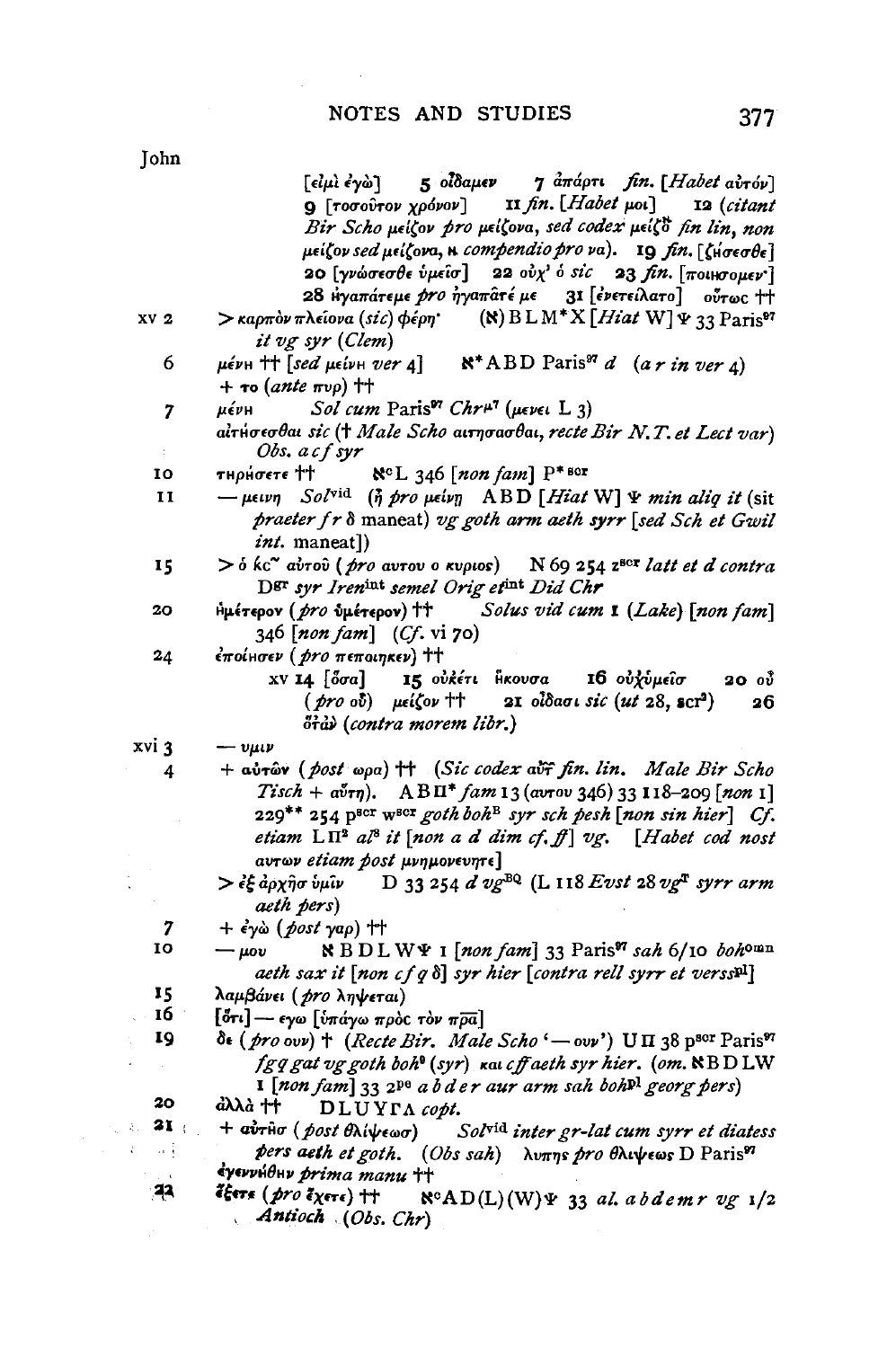Iohn

- xvi 25 άλλα έργεται ΤΤ  $(om. d\lambda' multi)$ άπαγγελώ (pro αναγγελώ) ++
	- Solvid Cf. lat et iungit: απαγγελώ ύμιν έν έκείνη τη ημέρα' | +  $25/26$  $v g^{T*}$  + in illo die. *Obs. diatess et syr pesh*
	- > έμε ύμεις Sol [non al. non Clem] (om. quia vos a)  $27$
	- (8) BD\* C\* NAH  $\psi$  1-118 [non 209] 262 w\*scr 2Pe 29.  $-\cos t$ eq vg<sup>GM\*</sup> Hil<sup>cod</sup> [non syr]. (-avrov W 2<sup>pe</sup> f<sup>\* scr</sup> k<sup>scr</sup> Paris<sup>97</sup> sah  $1/4$  a foss arm pers)  $Cf$ .  $\aleph^*$  or  $\mu$ aθηται αυτω (ειπον αυτω αυτου οι μαθ. sah; ειπον αυτου μαθητοι αυτω boh)
	- Solvid cum  $\Delta$ gr [non  $\delta$ ] (In  $D$  d - εν τω κοσμω θλιψιν εξετε 33 unam lin occubat) 'crypt<sup>ov</sup>' syr hier (Cf. ed Lewis p. 57 Lect xlvi fin. et p. 190)  $v e^{0*}$  et sax [Habent rell et verss] Obs syr sin: 'These things have I said that there may be to you in me peace AND in the world there may be to you distress' Ita etiam diatess [non syr sch pesh]
		- xvi 2 αποκτείνασ sic acc. 5 έρωτά με sic 18 oldauev 10 έρωτάν 22 [αἶρει] 23 ούκερωτήσετε, 24 ούκητήσατε, sine sp. more 28 contra morem 157 24 λήψεσθαι comp. fin. lin  $28 \left[ \pi a \rho \dot{a} \right]$
- $+$  ave (post airoi) Solvid (Cf. sah eppen, boh enuyos) Obs goth xvii 1 γινώσκουσί ττ 3
	- 6 έδωκασ bis † (Male Bir εδωκας prim. sol. N.T. et Lect Var; recte Scho fortuna)
		- $\epsilon$ κ του κόσμου σοι μσαν sic, iungens ++ (Congruunt 73 237 σοι; congruunt etiam h aur vgIz hi pro tui)
	- 7,8 **[δέδωκασ]** 
		- $\mathbb{R} \times \text{BCLN W XY}$  33 346 Paris<sup>\$7</sup> al. pauc et είσιν (*pro* εστιν) 7 latt et d  $\delta$  (contra Dgr  $\Delta$ gr) sah bohpl (ngav Chr)
		- 8  $>$ άλμθωσ και έγνωσαν  $Sol^{\text{vid}}(cf. aeth)$  (-  $\kappa$ at εγνωσαν  $\aleph^*$  A D W  $a$  deq vg  $a$  goth)
		- $D^*XU$  57 254<sup>schol</sup> Evst 5 19 20 22 24 31 d vg FY  $\mathbf{I}$  $\delta$  (*pro* ovs) ( $\omega$  Unc<sup>16</sup> W  $\Psi$ ) *Cf. arm et verss. Om. claus syr sin a b c eff.*  $Cf$ .  $r$ Cf. COYOΔEΔWKAC COYOYCΔEΔWKAC
	- 12  $\lceil$ ούσ $\rceil$
	- > δοιν και αυτοι 19
	- $20$ πιστευόντων
	- έδωκάσ μοι έδωκα (*pro* δέδωκάς μοι δέδωκα)  $22$
	- 23 init. κάγω (pro έγω) Solvid initio cum Paris<sup>97</sup> Evst 49 z<sup>scr</sup>semel a c g r  $dim$   $vg$ <sup>BDE</sup> aeth [non syr] et cf. D 59 d  $\sigma v$   $\epsilon v$   $\epsilon \mu$ ot  $\kappa a \gamma \omega \epsilon v$  avrots
	- και έκεινοι (*pro* κάκεινοι)  $\dagger$  AKNUWΠ<sup>\*</sup> 209 p<sup>scr</sup> w<sup>scr</sup> (και αυτοι 24  $Chr$   $Cyr)$
	- 26  $\hat{H}$  ( pro  $\hat{H}$ ) tt  $w<sup>scr</sup>$ (sic pro sit c; gr aliq  $\epsilon$ )
		- $\propto$ xvii  $1/2$  iungit. Interp. post gapkog in ver 2. 2 δώσει  $12 \left[$ ob $\sigma$ ] **13** fin. [αὐτοῖσ] 16 [ἐκ τοῦ κόσμου] κείμὶ  $pr.$  man.  $\dagger \dagger$  (*Error pro*  $\epsilon \kappa$   $\tau.$   $\kappa$   $\sigma \mu$ ov  $\sigma \nu \kappa$   $\epsilon \iota \mu \iota$ ) 17 fin.  $\therefore$  coriv  $\uparrow\uparrow$  : 22  $\mathfrak{h}\nu$ 23 γινώσκει †† 24 [δέδωκασ]  $pr$ . [έδωκας] sec. καταβολήσ 26 Αν (pro ήν)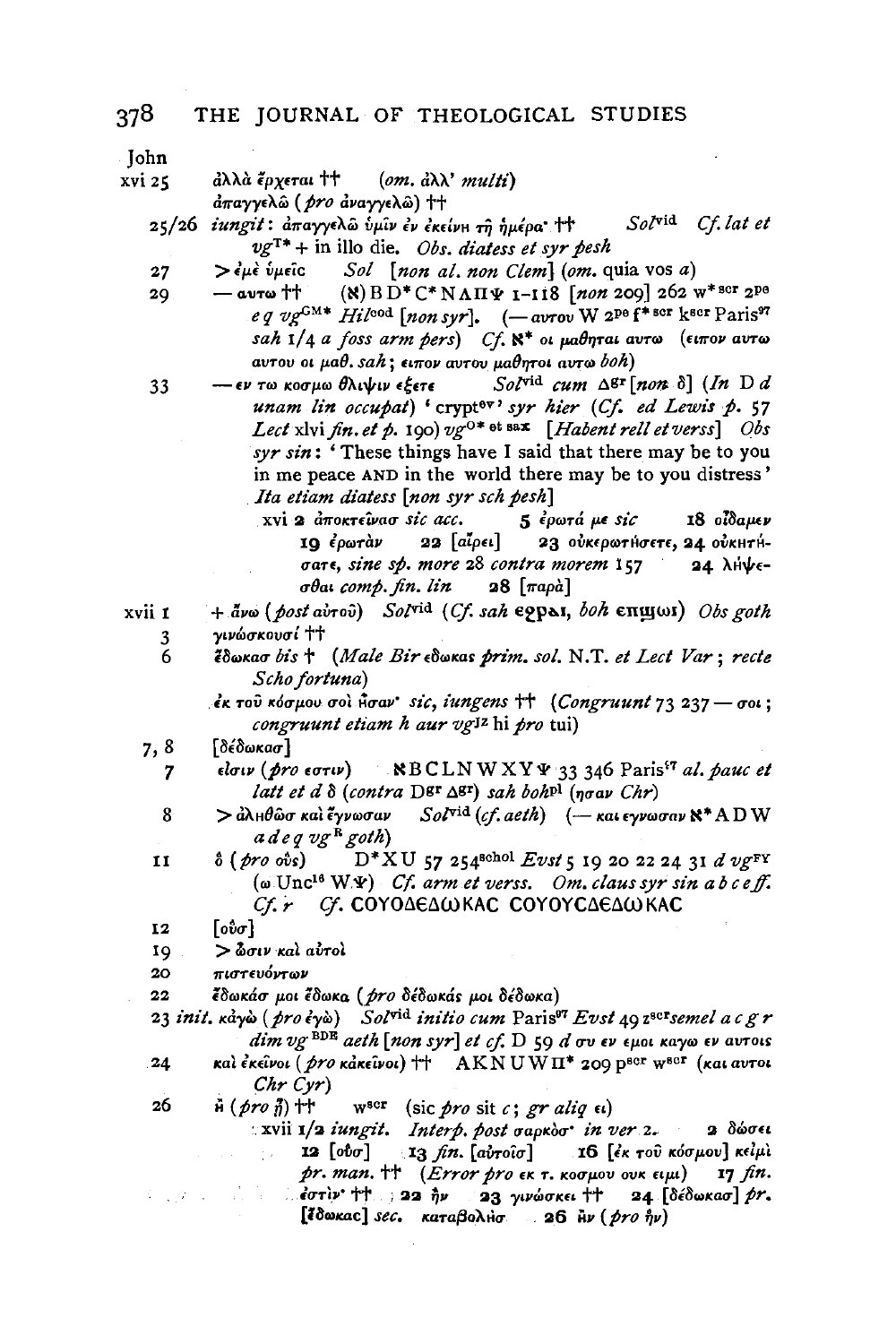- xviii 4  $i\delta\omega\nu$  (pro  $\epsilon i\delta\omega s$ )  $D(\epsilon\iota\delta\omega\nu)$   $\Psi$  fam 13 90 253 [hiat d, sed non latt vid syr sin hier arm (aeth) Cf. goth vitands signif vel ados *vel* ιδων. (ιδωσ  $C$ )
	- NABDLNWXII  $\Psi$  fam 1.33 42 106 127 2<sup>pe</sup> w<sup>ser</sup> it 6  $-$  on  $+$ aethint [contra copt-syr-arm] Om. claus pers
	- 27 59 73 127\* 209 [non fam] a c e gat (syr), arm pers sah  $\overline{7}$  $\omega$ v boh (naAin on non naAinovn)
	- 8  $\delta$  ++
	- 11  $fin.$   $air\delta$ ,  $($ ,  $aureo)$
	- $16<sup>2</sup>$ πρὸσ τ $\hat{H}$  θύρα $\sim$  sic fin. lin  $\uparrow \uparrow$ ( $\pi \rho$ os  $\tau \eta \nu$  θυρα Γ C<sup>scr</sup> W<sup>scr</sup> x<sup>scr</sup>; προς την θυραν ΝΠ<sup>2</sup> 13-69 27 28 435<sup>\*</sup> Paris<sup>97</sup> γ<sup>80</sup>τ αl<sup>15</sup>)
		- έκεῖνοσ ( *pro δ ἄ*λλος)  $N \Psi$  fam 13 71 248 Evst al<sup>8</sup>, q aur foss vgA $\triangle$ sx<sup>c</sup>YP ille; (ille alius abcfffr) Om. Y 254 syr sin, copt (sah позмовитис, boh поещивонтис)
	- $\tau$ <sup>o</sup>*v* $\tau$ <sup>ov</sup> $\theta$ ,  $\theta$  *(* $\theta$ *aureo)*  $17$
	- $20<sub>1</sub>$  $-\tau\eta$  (ante συναγωγη)
	- 23 δαίρεισ"
	- $24$  $+$   $o\bar{v}v$  (*post antertalev*)  $B C^* L N W X \Delta \Pi^2 \Psi$  fam 1.33 2<sup>pe</sup> p<sup>scr</sup> 604 al. abfff  $\delta$  slav  $Cyr$  (+  $\tau$ o $\tau \in$  boh) Non sah, habet  $\Delta \epsilon$  ut  $\aleph$  al. et r.  $+$  thanuh init goth.  $+$  kat aeth arm georg pers arab
	- 28 πρωί<sup>\*</sup> (*pro* πρωΐα,)
	- Solvid [nonverss]  $3<sup>t</sup>$  $-$  avrois  $^{\dagger\dagger}$ 
		- $\delta$ <sup>2</sup> (pro ouv sec.) + AD<sup>sup</sup>KNU  $\Theta$ <sup>o</sup> $\Pi$  fam 1.27 a<sup>sor</sup> p<sup>ser</sup> w<sup>ser</sup> 604 al<sup>5</sup> slav goth aeth sah  $1/9$  (Om. BC 225 254 e q vgGR sah 8/9 boh arm pers syrr diatess) Cf. Horner in boh:  $\pi$ exwov  $\pi$ aq ' ovn might have fallen out between  $\alpha x$  and  $\pi'$ . In sah =  $\pi \epsilon x \Delta x$ raq.
	- 34  $d\pi$ εκρίνατο (pro απεκριθη) D<sup>εαρ</sup> ΑΝ UW Θ<sup>ο</sup>Π Ψ fam 1.33.254 299 2<sup>pe</sup> apw<sup>scr</sup> 604 Evst 15.63 196
		- ABC\*D<sup>sup</sup>LMNUWXYII+ fam 1.33.249.299  $-av\tau\omega$ apw<sup>scr</sup> 2<sup>pe</sup> Paris<sup>97</sup> Evst 15.63.196 it<sup>pl</sup> goth sah 1/5 boh (omn  $excepto$   $\aleph$ ) arm arab pers [contra syr] Cyr

- 16  $\delta$  tr

- $37<sub>1</sub>$  $\sigma v$ ,  $(s \text{ aureo})$ 
	- $\delta$  (ante  $l_0^2$ )  $\uparrow\uparrow$
	- $[\epsilon\omega\omega\epsilon\gamma\omega\epsilon\epsilon\gamma\omega\epsilon\omega]$
- 38 άληθεία, sic interpunctum (Libr pauci subiungunt sign interrog.)  $d$ πĥλθε πάλιν ( pro παλιν εξηλθε) Solusvid cum syrsch posh diatess ÷. (mut. syr cu sin) (sah ord, non boh)  $\epsilon \xi \eta \lambda \theta \epsilon \nu$   $\pi$ aliv Paris<sup>97</sup>.  $\tilde{\gamma}$  and  $\tilde{\gamma}$  $-\pi a\lambda \nu$  gat goth. ait pro exiuit r

139. . . . .  $>$ άπολύσω ύμιν sec. loco ++

 $\frac{40}{1}$ — παλιν [*Habet πάντεσ*] ††  $GKNU\Pi\Psi$  al<sup>60</sup> a b ceff q r aur  $\sim$  sah boh arm(aeth) syrr diatess pers [Habent georg goth (slav)] xviii 1 [ $\tau \hat{\omega} \nu \kappa \hat{\epsilon} \partial \rho \omega \nu$ ] 4 [έξελθὼν εἶπεν] 7 [αὐτούσ έπ-**Ηρώτησε] 9** πληρωθή 10 [wrior] δεξιόν Αν Δέ Svoya... iungit. **11** [τήν μαχαιράν σου είσ τήν θήκ ν] 13 [και άπήγαγον αυτόν] 14 [απολέσθαι] 15 [μν γνω-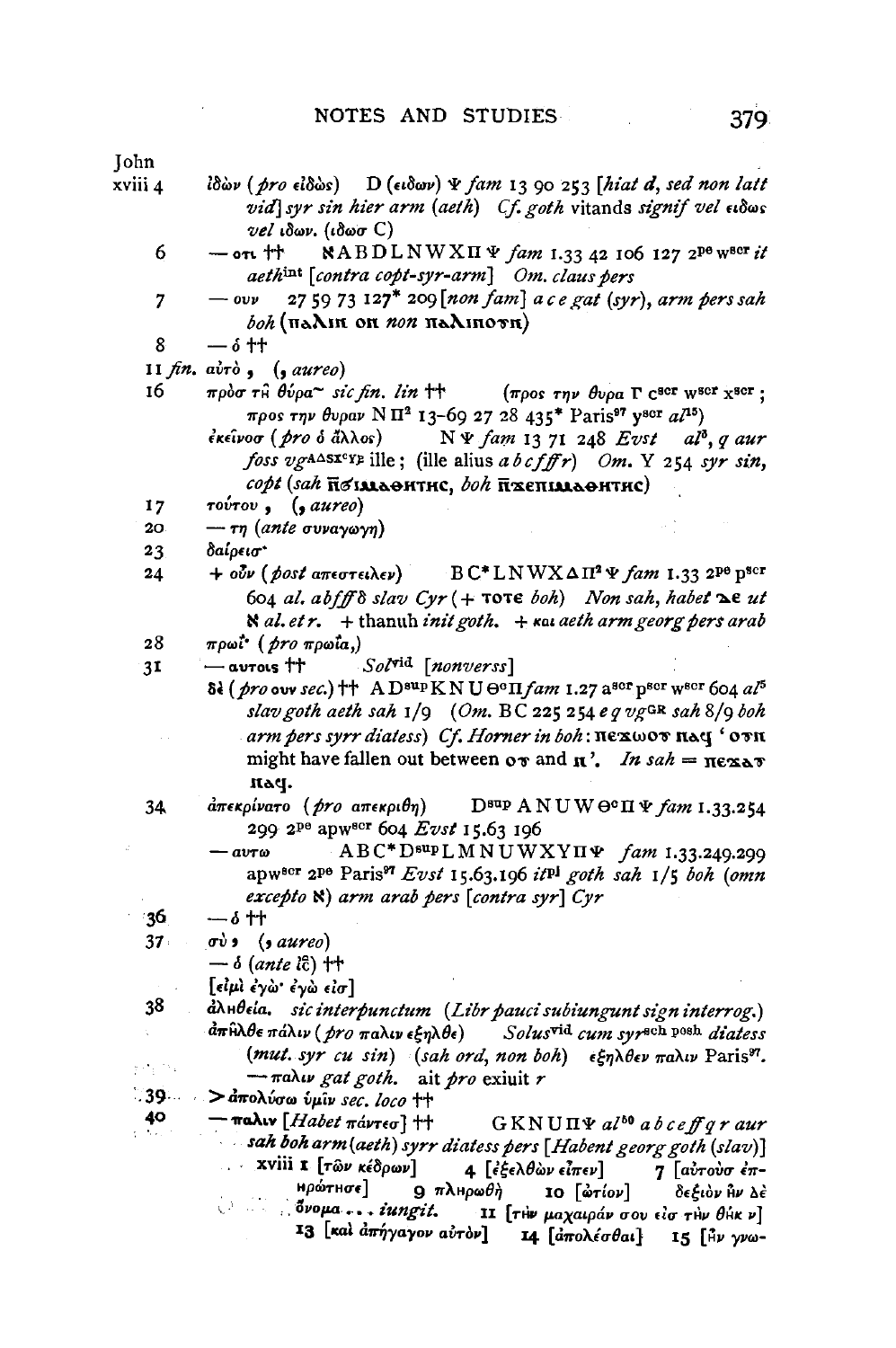στὸσ] 16 είστήκει [όσ Αν] 17 [ ή παιδίσκη ή θυρωρόσ 20 [έλάλΗσα]  $\lceil \pi a \nu$ τῶ πέτρω'] 18 είστηκεισαν 20/21 [επερωτάσ' επερώτησον] 23 κακώσ  $\tau$ o $\tau$ e] 29 Kara sic  $25 \mu$ <sup>1</sup>, vult  $\mu$ 1<sup>\*\*\*</sup>  $26 \text{ of } (pro \text{ of})$ 30 [κακοποιόσι] 31 [κρίνατε αὐτόν]  $[non \; ver \; 31]$ 33 [είσ το πραιτώριον πάλιν ό πιλάτοσ] ίουδαίοι 34  $37$  ούκοὖν sic  $[\delta \hat{i}\hat{\sigma}]$   $[\dot{d}\phi'\hat{\epsilon}av\tau \hat{\nu}\hat{\nu}]$   $[\sigma \omega \hat{\epsilon} \hat{i}\tau \hat{\nu}\nu]$ 38 39 [ύμιν άποούδε μίαν sic [airίαν ευρίσκω έν αυτώ] 39 fin. lovdalwv, λύσω έν] pr. loco

 $xix 4$ 

- ND<sup>sup</sup>r 1 106 pscr 2<sup>pe</sup> Evst 15 47 54 yscr sah 6/10 [Habet  $-$  ovy σε 93,  $\infty$  14 85 m<sup>1</sup>] boh omn (on non ovn) vg it [non bf] arm goth pers (Habent kat pro ouv ABKLXII syr pesh diatess [hiat sin, habet our syr hier] aeth Cyr.
- $>$  [ότι] airiav εν αυτώ ουδε μίαν ευρίκω· sic LXY (78) 249 299  $(Cf. al. et  $\aleph W r$  arm aeth syr hier)$
- $>$   $\tilde{\epsilon}$  two  $\delta t$   $\tilde{\sigma}$  KUAH al. pauc q goth pers aeth (contra syr) Om.  $\epsilon$  two  $\overline{5}$ 235 d<sup>sup</sup> ff g gat vg et sah boh (teste Tisch sed sah expr egn) bev ouv o ingous ita: ηλθεν δε εξ ο ingous et boh: τοτε ηλθεν εξ ο  $m\sigma$ ous. Solus boh<sup>c,\*</sup> om. eho $\lambda$ ) — o  $m\sigma$ ous N

$$
6 + \text{a} \cdot \text{b} \cdot (\text{post of } \rho \text{ is a } \text{si})
$$

- $\delta$  prim.  $\uparrow\uparrow$  $\mathbf{I}$ 
	- $>$ κατ' έμοῦ οὐδὲ μίαν si $c$  $RBD^{sup}KLWX\Psi$  1-118? [non 209] 33.124  $((254))$  2<sup>pe</sup> Paris<sup>97</sup> (lat) arm aeth syr hier georg pers
- B D<sup>sup</sup> [non d]  $\text{Y }$  27 33 131? 220 249 12 εκραύγασαν ( pro εκραζον) 435 604  $al^7$  a (boh<sup>N</sup>) (syr hier) expavyaζov AILMNWYII fam 1 fam 69 [non 13] 239 245 248 Paris<sup>97</sup>

- τούτων των λόγων (Recte Bir, ordo incert Scho.) Aliq et it pl (goth) 13 sah boh arm syr hier? [non sch pesh diatess; mut cu sin] NAB D<sup>sup</sup> IL NU [non W] XII fam I  $-$  του (ante βηματος)
	- 74 247 249 254 Paris<sup>97</sup> Cyr Chron [non sah boh]

 $\frac{1}{2}$ βραϊστι<sup>3</sup> λεγόμενον sic a pr. man. †† (Male Bir Scho = λεγομενον  $\mathit{pro}\$  de, non observantes de supra). Sol inter  $\mathit{gr}$  +  $\lambda$ eyouevov (cf.  $P^*$ \*scr) etlatt vid cum syrr diatess (aeth) arab pers.

id est + λεγόμενον post εβραιστι δε  $(-\delta \epsilon \text{ primary} \text{ sed } \text{add} \text{ libr } \text{ipse})$ 

- ώσελ (pro δέ ωσελ) Errat Tisch vid de 157. Cf. Tisch ad loc. 14
- el  $\mu$ i, sic (pro el  $\mu$ *n*) + Cf. 157 ad viii 58 15
- [каі] нуауор (pro как аппуауор) (ver 16 Tisch) от. как аппуауор  $17$  $BLX$  33 al. pauc a b c e ff n r boh pl [non sah] Cyr

&BAKW 40 63 253 259 Evst 7 12 14 19 44 48 scr<sup>6</sup>  $\delta$  (*pro*  $\delta_{\rm S}$ )  $\arg\inf_{\mathcal{A}} g$  r aur syr hier Cyr (om.  $\Psi$  et diatess vid ut Luc. xxiii 33)

- $20<sub>o</sub>$ > ό τόποσ τθσ πόλεως
- $22$ + αύτοισ (post απεκριθη) ++ 13-346 a [non al. lat] diatess § li 34 [non syr sch pesh, mut cu sin] aeth aliq? georg άραφοσ ††
- $-26$  $\mathit{loc}\ (\mathit{pro}\ \mathit{low})$ BD<sup>sup</sup> (ειδε) MNT<sup>d</sup>XΛ al. Orig Chr Cyr [ver 27  $\lambda$ dov 157]

.380

έαυτον (pro αύτον)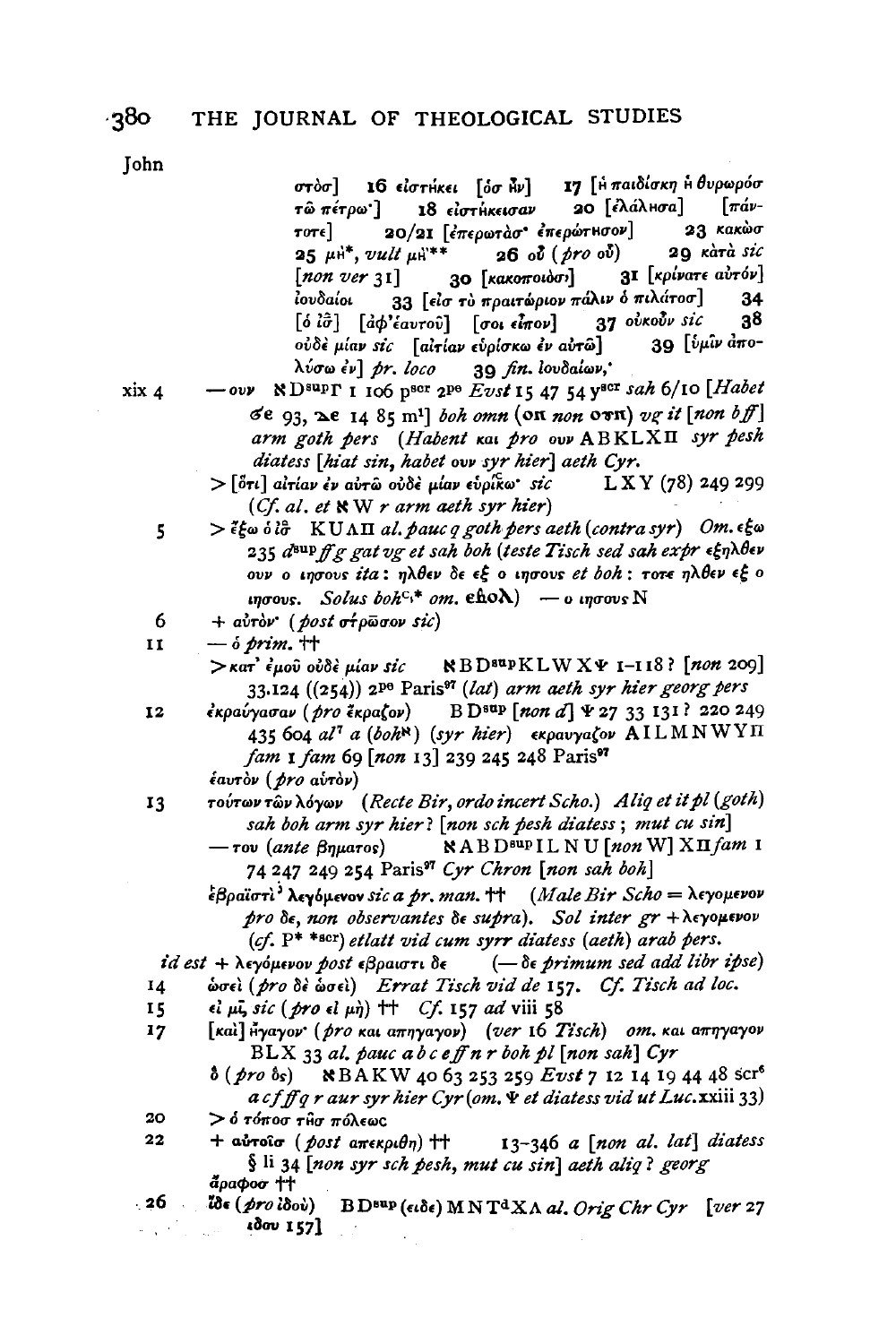**John** xix 27  $\lceil \tau \hat{\omega} \mu a \theta n \tau \hat{H} (s i c) \rceil + a \hat{\omega} \tau o \hat{\omega}$  +  $Sol^{\text{vid}}$  cum 19 et aethomn? (Cf. + EXELVIO SVY sch besh diatess georg pers soli)  $ABLNX\Psi$  unc<sup>10</sup> [non NW] e (contra syr  $>$   $\delta$  *ua* $\theta$ *ntho airthy* et latt rell ND<sup>sup</sup> fam 1.11 fam 13 38 53 60 73 28 πλΗρωθΗ ( pro τελειωθή) ++ 80 435 [non Paris<sup>97</sup>] Evst 13 53 y<sup>scr</sup> it [non a b v Al. incert.]  $syr$  aeth  $[N.B. \text{ x} \omega \kappa \epsilon \text{e} \kappa \lambda ... \text{ x} \omega \kappa \epsilon \text{e} \kappa \lambda \text{ sa} \kappa \text{ bo} \kappa \text{ pro}$ τετελεσται...τελειωθη]  $\epsilon$ κείνη (pro εκείνου) (+ e sil Bir Scho) H 33 60 c  $d^{\text{sup}}$  [contra 31 Der sup] f g gat vg $\mathcal{D}$  (et vg ille) syr hier diatess Cyr. Om. v εὐθέωσ Γέξηλθεν αίμα και ΰδωο Τ ++  $34$  $+$   $\kappa$ al (*post wa*) 35  $38$  $-\delta \epsilon$  prim.  $\lceil \delta \, d\pi \delta \rceil$  αριμαθίασ'  $\uparrow \uparrow$  $W\Pi$  124 pser wser latt  $>$ μαθητήσ ὣν Solvid cum sah boh syr bf [non al. lat] 122 259 435 iscr  $Evst$  47 (Pscr)  $(N^*BW)$ 39 σμίτμα ( pro μίγμα) ++  $\epsilon \lambda \psi \mu a$ ) e malagmam (pro mixturam rell)  $40$ Solvid inter gr cum syrr [incipit de eΐλϊσαν (*pro* έδησαν) †† novo syr sin hoc locol aeth pers (diserte: 'et corpus Iesu in volucris linteis involverunt') boh (απκοπλωλε contra sah  $\alpha$ Tuope) [*Contra latt* ligaverunt (adlig a ff n q, conlig r)] Cf. Marc. xv 46 καθελων αυτον ενειλησεν [ενετυλιξεν Matt. xxvii 59; καθελων ενετυλιξεν *Luc.* xxiii 53] εδεισαν 13 [non fam] A D<sup>sup</sup>  $[$ *non*  $d^{\text{sup}}$   $\Gamma$   $\Delta$ <sup>gr</sup>  $[$ *non*  $\delta$  $]$   $\Lambda$   $\Pi$ <sup>2</sup> unc<sup>6</sup>  $+$   $\dot{\epsilon}$ ν (ante oboviois) minpermult q r foss  $v g^S$  boh  $g/2I$  sah  $2/6$ . (Om. of ov. eff  $v g^E$ ) 41  $\lceil \kappa \hat{H} \pi \hat{\sigma} \hat{\sigma} \rceil$  sed  $\tau$  of  $\pi \hat{\sigma}$   $\kappa \hat{\eta} \pi \hat{\sigma}$   $\uparrow \uparrow$  Sol<sup>vid</sup> cum fam  $\iota$  (*vid omn e sil* Lake) 71 Paris<sup>97</sup> [non syr-copt-lat verss al.] Obs. latt alig orto (ortu in aliq?) pro horto. ortum  $v g^R$  hortu aur  $fin.$   $\epsilon \tau \epsilon \theta \epsilon \iota$  |  $\tau$   $cum$  13  $[non$   $fam]$ ,  $np$   $\tau \epsilon \theta \epsilon \iota \mu \epsilon \nu$   $\delta$  B  $\text{Paris}^{gr}$   $Cyr$ ,  $latt$ : positus erat xix 2, 23, 32 [non 25] στρατιώται 3 [εδίδουν]  $6\,\omega_Y$ 7 [Ημών] [εαυτόν υίδν θΰ εποίκσεν] 10, 12 έυρίσκω άπολύσαι Io  $fin. \sigma \epsilon$ ; (comma  $pr. \text{man.}$ )

 $II$   $\sigma$ δεδομένον] όπαραδιδούσ sic 13 Γαββαθά 14 παρασκευθ 15 [οι δε (sic) εκραύγασαν] άρον ไอ๊ะ (contra morem) ãoor sic 17 βαστάζον Η Γτον στρον αύτου λέγετε primum\*, correxit ipse yohrobà  $23$  διόλου sic (ut  $Evan 28$  et scr<sup>5</sup>) 24 [Η λέγουσα] 26 δν [τη μρι αύτου 27 απεκείν**μ**σ sic 28  $\lceil \pi$ άντα μδη $\rceil$ 29, 30  $[cum t, r.]$ 31 Ιουδαίοι [επει παρασκευν θιν in loco cum  $33$   $\lceil a\overrightarrow{v}r\overrightarrow{o}r \rceil$  $34$  levels sed evote sich  $t, r$ 35 ἀλ<sub>Η</sub>θινή Η 37 γραφή (γραφή supra) 38 [Ηλθεν οὖν καὶ Hpe τὸ σῶμα τοῦ ἰΰ ] 30 [τὸν ἰν ννκτὸσ] άλώμσ [စ် $\sigma$ єો] ††

μιά (sic vult)

 $\mathbf{X}$ 

+  $\tau$ H $\sigma$   $\theta$ ύρασ (post  $\epsilon \kappa$ ) + (Recte Bir non accurate Scho) (Cf. NW  $fam$  1.19\*\* 22 2Pe Paris<sup>97</sup>  $d^*$  [contra Dgr sup]  $f \rbeta$  dim boh arm aeth georg [non slav] syr sin hier)

 $38<sub>I</sub>$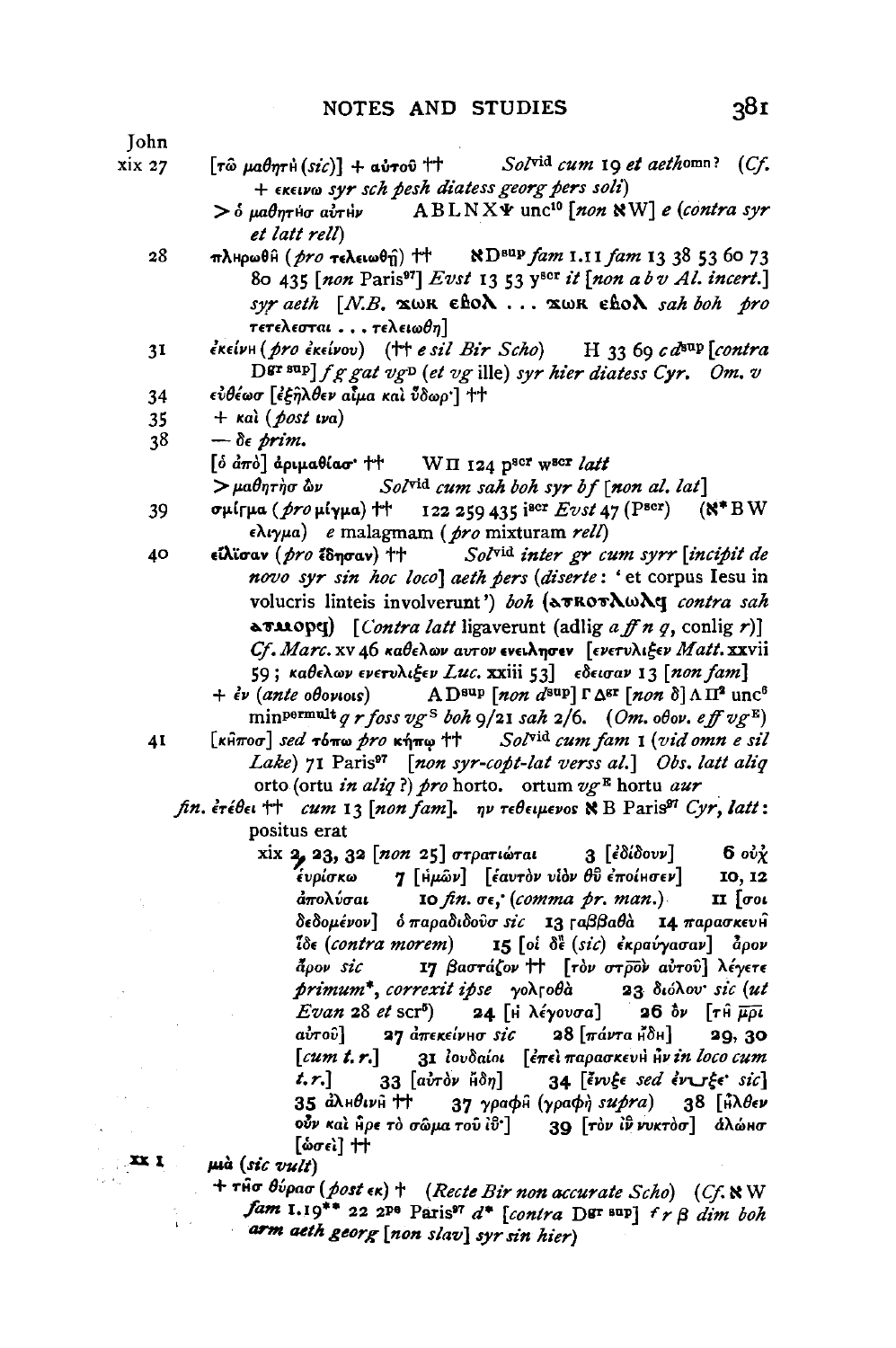| John.           |                                                                                                                                                                            |
|-----------------|----------------------------------------------------------------------------------------------------------------------------------------------------------------------------|
| xx 6            | - ow $H$ 46 arm georg pers boh $\Gamma$ r ( $\infty$ e sah et r v) a [non al. lat]                                                                                         |
|                 | NABDNSWXII fam 1.33 91 254 2 <sup>pe</sup> Paris <sup>97</sup> al. pauc<br>$14$ init. $-$ rat                                                                              |
|                 | it vg (sah) boh arm syr [non hier sin] diatess Cyr                                                                                                                         |
|                 | $=$ $\delta$ (ante $l\tilde{c}$ )                                                                                                                                          |
| 15              | $[\delta \hat{l}\hat{\sigma}]$ 16, 17 $[\delta \hat{l}\hat{c}]$                                                                                                            |
| 15              | > έθηκας αύτον,                                                                                                                                                            |
| 16              | $+$ έβραϊστι (post αυτώ)<br>Multi                                                                                                                                          |
| 23.             | αφέονται (pro αφίενται) +<br>(B*) L (Variant al. vide Tisch)                                                                                                               |
|                 | aφεωνται <i>Ψ</i> (a Novat)                                                                                                                                                |
| 25              | $\lceil \tau \nu \pi \circ \nu \, bis \rceil$                                                                                                                              |
|                 | 28 init. [Habet kai]                                                                                                                                                       |
|                 | — δ (ante θωμασ) † (Recte Bir. Negl Scho)                                                                                                                                  |
| 29              | Multi<br>— воµа                                                                                                                                                            |
|                 | lδότεσ ++ (Vide supra et obs. 28 saepe)                                                                                                                                    |
| 31              | πιστεύμτε ΤΤ<br>$\aleph^*$ B [non W]                                                                                                                                       |
|                 | $ \delta$ (ante $i\hat{c}$ ) $\uparrow\uparrow$                                                                                                                            |
|                 | XX 2 οίδαμεν sic acc. ut saepe 5 [κείμενα τα οθόνια]                                                                                                                       |
|                 | 10 έαὐτοὺσ<br>π [πρός τό μνημείον]<br>$13 \hbox{ h}$                                                                                                                       |
|                 | 14 ουκήδει sic 18 μαχδαληνή απαγγέλουσα <sup>++</sup> [έώρακε]                                                                                                             |
|                 | 19 [τῶν σαββάτων] [συνΗγμένοι] 20 έχάρισαν <sup>++</sup>                                                                                                                   |
|                 | 21 [πέμπω]                                                                                                                                                                 |
| xxi 2           | viol του (pro oi του) Cf. syrr latt copt verss et oi viol του                                                                                                              |
|                 | $\aleph(C) D(E)$ 27 a <sup>**scr</sup> 604 Evst 47 51 yser zeer Pser al <sup>9</sup>                                                                                       |
| 3               | $+$ ov $\nu$ (post $\epsilon \xi \eta \lambda \theta$ ov) $+$ (Recte Bir. Dubium Scho) $\aleph$ GLNX $\Pi^2$                                                               |
|                 | 209 [non 1] al. slav (Praepon. Kat AP syrr latt boh aeth,                                                                                                                  |
|                 | $+$ $\in$ sah $1/4$ )                                                                                                                                                      |
|                 | [άνέβμσαν]                                                                                                                                                                 |
|                 | N* 22 59 fam 69 122 209 [non 1] 235 251 2 <sup>p6</sup> Evst 1<br>— ηδη ተተ                                                                                                 |
|                 | 48 150 a cerq foss syrr aeth arm (cf. sah boh)                                                                                                                             |
|                 | Solvid [Non syr-lat-gr-copt-verss-diatess]<br>- or μαθηται ††                                                                                                              |
|                 | Om. We uprovs usque ad fin vers.                                                                                                                                           |
|                 | προσφάϊδν sic pr. man. ++                                                                                                                                                  |
| $\frac{5}{6}$   | > ελκύσαι αύτο sic ΠΙΙΙΙ8? [non 209] 127 254 2Pe pscr wscr                                                                                                                 |
|                 | $a c e f (et syrsch peak diates similar: et non pot. trahere rete)$                                                                                                        |
|                 | Amplius syr sin. $(-\text{avro } r \text{ v} g^{\text{E}} \text{ a} \text{ e} t \text{h} \text{ pers arm vid})$                                                            |
| 13 <sup>°</sup> | $\zeta_{\rho\chi\epsilon\tau a_{\rho\phi\hat{\nu}}\hat{\rho}}$ io sic pr. man. + $(-$ ov NBCD LWX $\psi$ al <sup>15</sup> a b d e r                                        |
|                 | aur foss gat arm pers georg sah [non boh praeter duo on                                                                                                                    |
|                 | $\text{for }$ $\sigma$ $\text{or}$ $\pi$ ]; $\text{tan }$ $\text{pro }$ $\sigma$ $\text{over }$ $\text{where }$ diatess latt aeth) $\text{om}$ , $\epsilon$ $\text{over }$ |
|                 | c syr sin                                                                                                                                                                  |
| 14              | $\mu$ αθηταΐσ, (- αὐτοῦ) ΝΑΒCLNW 1-118? [non 209] 22.33.                                                                                                                   |
|                 | 53.122 w <sup>scr</sup> a e ff aur vg <sup>pl</sup> arm <sup>aliq</sup> [non syr-copt]                                                                                     |
| 15              | $-$ o ingrous $+$ S 86 209 251 al. pauc Aug [Non latt syrr copt                                                                                                            |
|                 | verss diatess]                                                                                                                                                             |
| 17              | καί λέγει ( <i>pro και ειπεν</i> ) - αυτω seq (ante κυριε) ++                                                                                                              |
|                 | (λεγει ΝΑDΝWXΨ 1.33 2 <sup>pe</sup> latt <sup>pl</sup> ; - aυτω ΒΨ 249 ff vg <sup>z</sup> arab                                                                             |
|                 | [contra rell latt et syrr, et contra sah boh, ambo nexay nay,                                                                                                              |
|                 | forsan - avrw ex proping xaynay Cf. ver 19 infra])                                                                                                                         |
|                 |                                                                                                                                                                            |

 $\sim$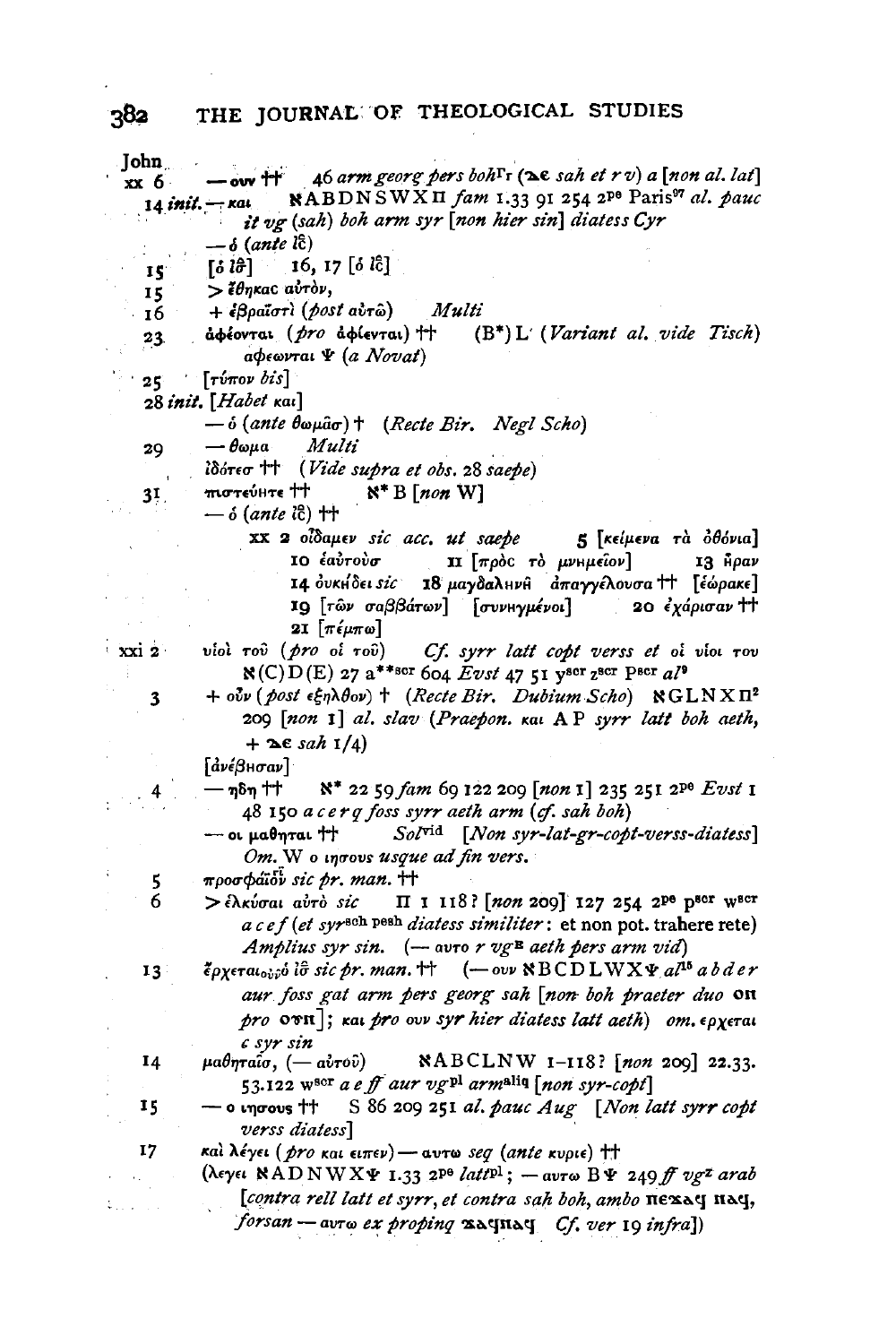xxi 18 19

*l(&ivvv•u lavrov (pro l(&ivvv•u u•avrov)* tt 28 234 a/1°

- $Sol<sup>vid</sup>$  *cum gat sah*  $1/4$  *[non boh]* 'nexaqnaq' (*Cf. ver* 17 *supra)* Ckyeodd (CJ. *syrP••h pro icai rovro* rnroov A•'Yn *avroo:* 'et quum dixisset haec dixit ei '. *Aliter et diligenter pers syr sin* 'et quum dixisset haec dixit SIMONI') *(Mut.* 
	- *vel om. aetk* ?) illis *(pro* ei) ff. [ *Habent avroo rell verss]*  xxi 5 [ $\delta$  *i*c] *fin.* ov. *(pro oi.*) 6 *[ioxyoav]* 9  $\delta \psi$ ápiov (sed 10, 13  $\delta \psi$ .) **10, 12, 14** [ $\delta$  *ich*] 11 [ $\epsilon$ m ifio  $\gamma$ io] *(sed* 10, 13 ἀψ.) 10, 12, 14 [ό ἰσ͡] 11 [ἐπὶ τĤσ γĤσ]<br>12 [οὐδεὶσ δὲ] 15, 16, 17 [σίμων ἰῶνᾶ] 15 [πλείον] **15, 16, 17** [σίμων *ιωνδεί ]*<br>| μου] **20** [Habet δε] **16, 17** *[ra προβάτά μου] 20 <i>[Habet δε]* **22** *[συ άκολούθει μοι']* **23** *[δυ λόγοσ ούτοσ] [και ούκ είπεν*] *[τι* 23 <sup>[ό</sup> λόγοσ ούτοσ] [και ούκ είπεν] [τι πρὸs σè.] 24 [ἐστὶν ἡ μαρτυρία αὐτοῦ] 25 *cum t. r.*<br>καθèv sic νωοὃσαι *icaBiv sic xoopltuai*

## CORRECTION.

( $I$ ) In Matt. xix 30 for the order  $\pi o \lambda \lambda o \iota$  *δε εσονται εσ* χα*τοι πρωτοι και*  $\pi$ *pwrot*  $\epsilon \sigma$ *xarot* for which I gave L  $v e^{R}$  *aeth*, please add **N** and 892<sup>t</sup> Tischendorf omits to notice  $157$  and does not give  $\aleph$ , and I omitted to see that Gregory has added  $\boldsymbol{\kappa}$  in his Emendanda.

(2) At Luke x 25 note that 604 also reads  $\pi$ *owv* for  $\pi$ *ovoras* where I have indicated 157 *sol.* 

May I take this opportunity of mentioning the other places in St Matthew where **N** and *aeth*<sup>walt</sup> appear to agree alone or nearly alone against all others  $:$ --

| $\mathbf{v}$ 30       | (latt)<br>η ολον                                                      |
|-----------------------|-----------------------------------------------------------------------|
| $\frac{1}{2}$ x 16    | (Orig)<br>ως ο οφις                                                   |
| $\frac{1}{2}$ xii 22  | εθεραπευσεν αυτους                                                    |
| $\frac{1}{2}$ xiv 28  | ει συ ει κυριε                                                        |
| * xviii 30            | και απελθων                                                           |
| $\frac{1}{2}$ xxii 23 | $(syr \sin \nu g^{DR})$<br>$-av\tau\omega$                            |
| <sup>\$</sup> xxii 29 | $(boh$ tres)<br>και αποκριθεις ( <i>pro</i> αποκρ. δε)                |
| $^{\dagger}$ xxiii 4  | φορτια μεγαλα βαρεα                                                   |
| <sup>\$</sup> xxiv 11 | $(L_{33} 157 238 hrr_2 arm Justin)$<br>$>$ πολλους πλανησουσιν        |
| ş.<br>45              | οικιας                                                                |
| $\frac{1}{2}$ XXV 44  | $-\kappa a\$ (ante $a\text{v}$ roi)<br>(boh)                          |
| $\frac{1}{2}$ xxvii 9 | και ( pro τοτε)<br>( <i>aeth</i> et hoc die, vg <sup>6</sup> et tunc) |

t I regret to say that I have neglected this very important witness throughout. Students will please supply the readings from Harris's collation in *Journal of Bibl.* Lit. vol. ix, 1890. It is the Br. Mus. codex Add. 33277 numbered 892 both by Gregory and Scr-Miller, and is as important as Paris<sup>97</sup>. Observe the reading of 892 at Matt. xxv I Tov vvµptov.

<sup>*i*</sup> Not noticed by Tischendorf.